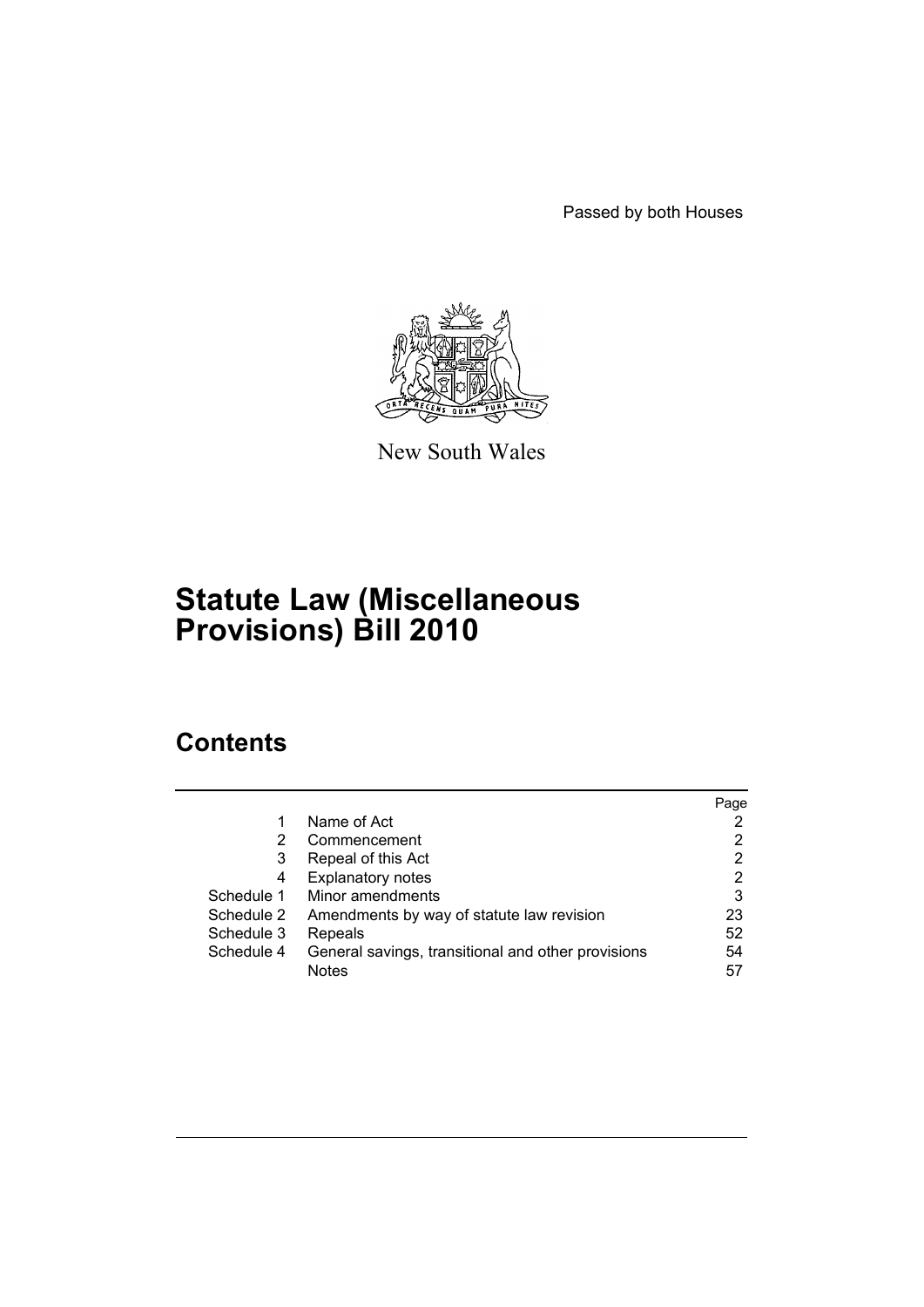*I certify that this public bill, which originated in the Legislative Assembly, has finally passed the Legislative Council and the Legislative Assembly of New South Wales.*

> *Clerk of the Legislative Assembly. Legislative Assembly, Sydney, , 2010*



New South Wales

# **Statute Law (Miscellaneous Provisions) Bill 2010**

Act No , 2010

An Act to repeal an Act and to amend certain other Acts and instruments in various respects and for the purpose of effecting statute law revision; and to make certain savings.

*I have examined this bill and find it to correspond in all respects with the bill as finally passed by both Houses.*

*Assistant Speaker of the Legislative Assembly.*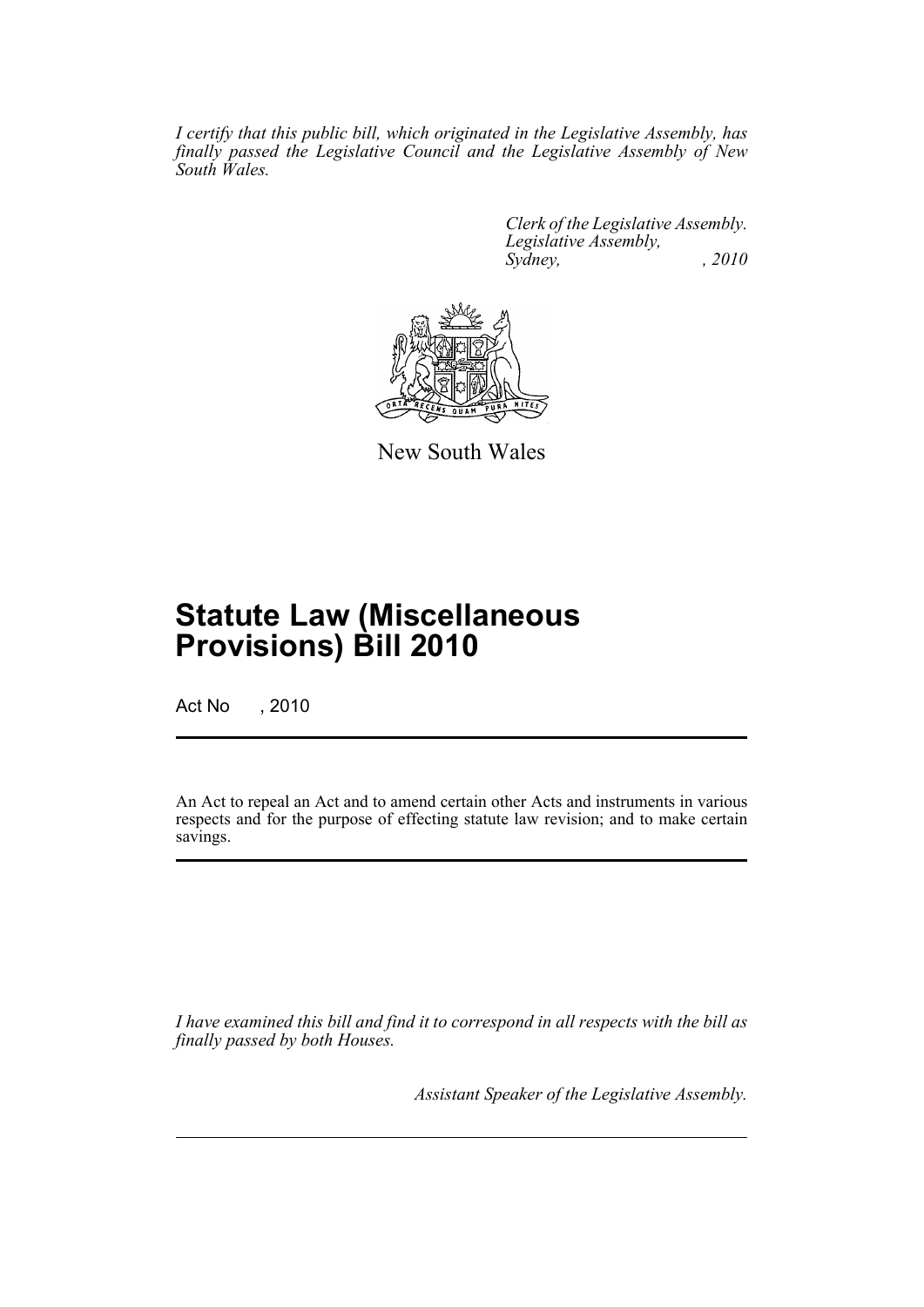### <span id="page-2-0"></span>**The Legislature of New South Wales enacts:**

### **1 Name of Act**

This Act is the *Statute Law (Miscellaneous Provisions) Act 2010*.

### <span id="page-2-1"></span>**2 Commencement**

- (1) This Act commences on 9 July 2010, except as provided by this section.
- (2) The amendments made by the Schedules to this Act commence on the day or days specified in those Schedules in relation to the amendments concerned. If a commencement day is not specified, the amendments commence on 9 July 2010.

# <span id="page-2-2"></span>**3 Repeal of this Act**

- (1) A subschedule of Schedule 1 or 2 is repealed on the day following the day on which all of the provisions of the subschedule have commenced (except as provided by subsection (2)).
- (2) If a subschedule of Schedule 1 or 2 commences before the date of assent to this Act, the subschedule is repealed on the day after the date of assent to this Act.
- (3) The repeal by this section of any such subschedule does not, because of the operation of section 30 of the *Interpretation Act 1987*, affect any amendment made by those subschedules.

# <span id="page-2-3"></span>**4 Explanatory notes**

The matter appearing under the heading "Explanatory note" in any of the Schedules does not form part of this Act.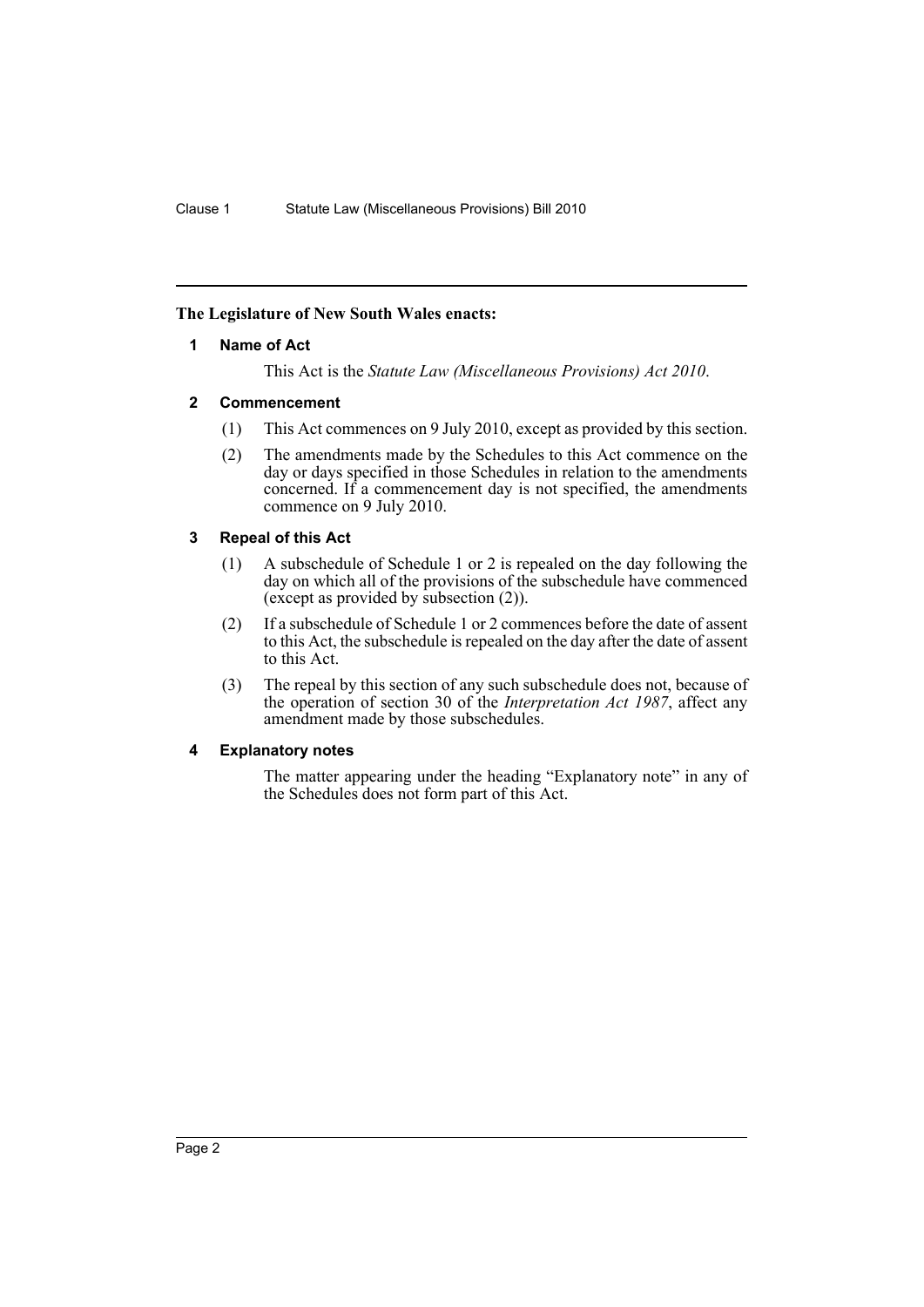Minor amendments **Schedule 1** and the state of the state 1 and the state of the Schedule 1

# <span id="page-3-0"></span>**Schedule 1 Minor amendments**

# **1.1 Aboriginal Land Rights Act 1983 No 42**

### **[1] Section 4 Definitions**

Omit the definition of *Director-General* from section 4 (1).

Insert in alphabetical order:

*Chief Executive* means the Chief Executive of Aboriginal Affairs NSW, Department of Human Services.

### **[2] Sections 216 (1), 222 (1) and 234 (2)**

Omit "Director-General" wherever occurring.

Insert instead "Chief Executive".

#### **[3] Schedule 4 Savings, transitional and other provisions**

Omit "on or after 1 July 2010" from clause 45 (2).

Insert instead "on or after 1 January 2013".

#### **Commencement**

Item [3] of the amendments commences, or is taken to have commenced, on 1 July 2010.

#### **Explanatory note**

Items [1] and [2] of the proposed amendments to the *Aboriginal Land Rights Act 1983* (*the Act*) update references, consequential on the *Public Sector Employment and Management (Departmental Amalgamations) Order 2009*.

Since 1 July 2007, a Local Aboriginal Land Council (*a LALC*) may provide a social housing scheme in accordance with the approval of the NSW Aboriginal Land Council (*NSW ALC*) given under Part 5 of the Act.

Transitional provisions in the Act currently prohibit a LALC from operating a social housing scheme already in existence on 1 July 2007 (*an existing social housing scheme*), on or after 1 July 2010, except in accordance with an approval of the NSW ALC given under those provisions. The effect of item [3] of the proposed amendments is to extend the period during which a LALC can continue to operate an existing social housing scheme without such approval of the NSW ALC until 31 December 2012.

# **1.2 Adoption Act 2000 No 75**

#### **[1] Section 186 Unauthorised disclosure of information**

Omit "Chapter 8, except" from section 186 (1).

Insert instead "this Act or the regulations, except".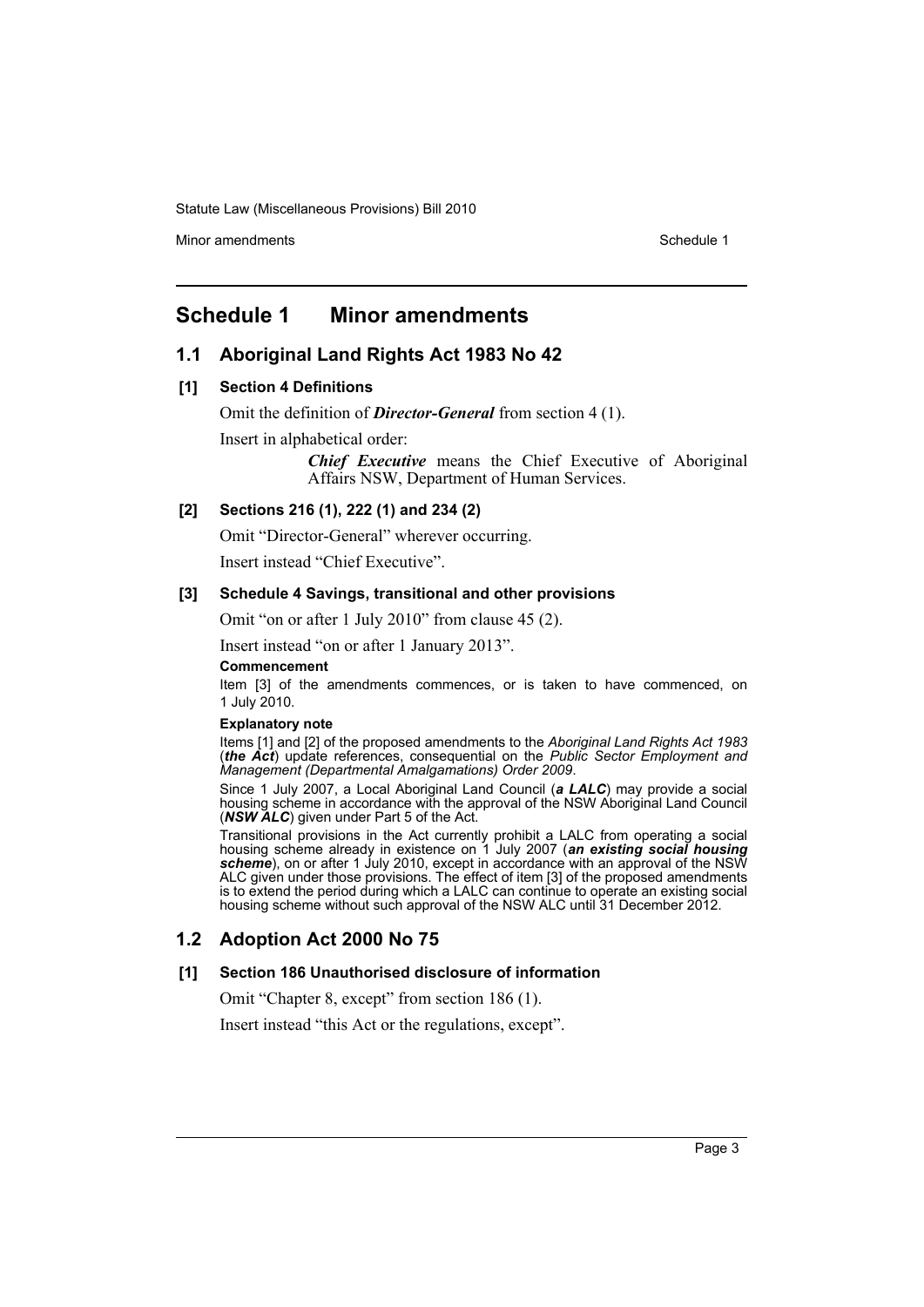Schedule 1 Minor amendments

# **[2] Section 186 (1) (a)–(e)**

Omit section 186 (1) (a) and (b). Insert instead:

- (a) with the consent of the person from whom the information was obtained, or
- (b) in connection with the administration or execution of this Act or the regulations, or
- (c) for the purposes of any legal proceedings arising out of this Act or the regulations, or of any report of any such proceedings, or
- (d) in accordance with a requirement imposed under the *Ombudsman Act 1974*, or
- (e) with other lawful excuse.

#### **Explanatory note**

Section 186 (1) of the *Adoption Act 2000* (*the Act*) provides that a person must not disclose any information relating to an adopted person, birth parent or adoptive parent obtained in connection with the administration or execution of Chapter 8 of the Act, except in certain specified circumstances, namely in connection with the administration or execution of Chapter 8 or as authorised or required by law.

Item [1] of the proposed amendments expands the prohibition in section 186 of the Act to all such adoption information obtained in connection with the administration or execution of the Act or the regulations under the Act.

Item [2] of the proposed amendments expands the circumstances in which disclosure of that information is legally permitted. The circumstances in which disclosure of information is to be permitted are to be the same as the circumstances in which disclosure is currently permitted under the *Children and Young Persons (Care and Protection) Act 1998*.

# **1.3 Animal Research Act 1985 No 123**

### **[1] Section 3 Definitions**

Omit "Primary Industries" from the definition of *Department* in section 3 (1). Insert instead "Industry and Investment".

# **[2] Section 6 The Panel**

Omit "Vice Chancellors Conference" from section 6 (2) (a). Insert instead "Vice-Chancellors' Committee".

# **[3] Section 6 (2) (b)**

Omit "the Australian Pharmaceutical Manufacturers' Association". Insert instead "Medicines Australia".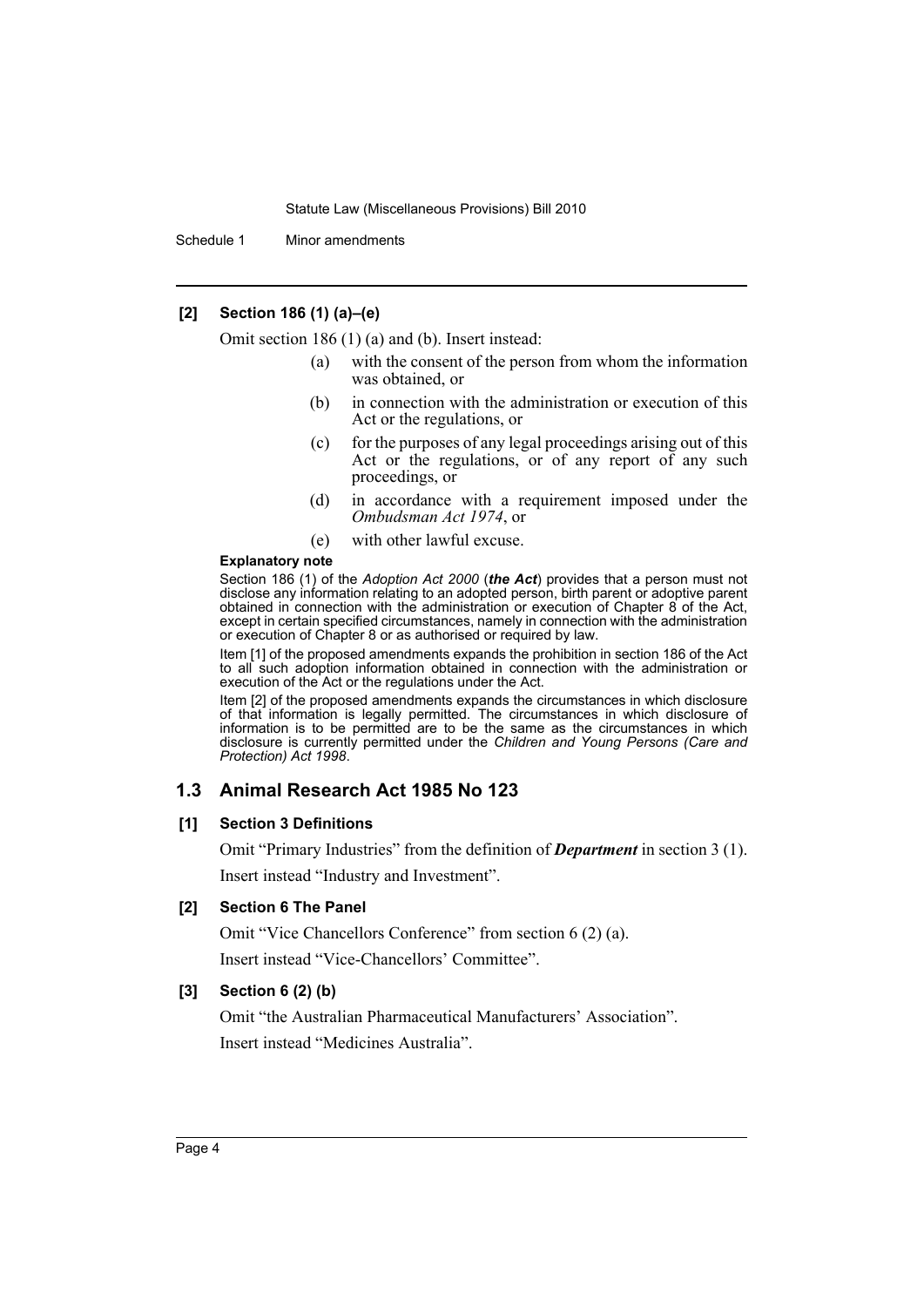Minor amendments **Schedule 1** and the state of the state of the Schedule 1

### **[4] Section 6 (2) (f)**

Insert "and Training" after "Education".

#### **[5] Section 6 (2) (g)**

Omit "Agriculture and Fisheries". Insert instead "Primary Industries".

### **[6] Section 41 Duration of licences**

Omit "12 months" from section 41 (1). Insert instead "36 months".

#### **[7] Section 62 Regulations**

Insert ", including the waiver or refund of the whole or part of a fee or charge" after "Act" in section 62 (1) (e).

#### **Explanatory note**

Item [1] of the proposed amendments to the *Animal Research Act 1985* (*the Act*) updates a reference in the Act to a Government Department.

Items [2] and [3] update references in the Act to entities that are members of the Animal Research Review Panel constituted by the Act.

Items [4] and [5] update references in the Act to Ministers' portfolios.

Item [6] extends the duration of an animal supplier's licence under the Act from 12 months to 36 months (unless sooner cancelled).

Item [7] makes it clear that the existing power in the Act to make regulations for or with respect to the fees or charges that may be imposed for the purposes of the Act includes a power to make regulations for or with respect to the waiver or refund of those fees or charges.

# **1.4 Annual Reports (Departments) Act 1985 No 156**

### **[1] Section 9 Annual reports**

Omit "a financial report" from section 9 (1) (a).

Insert instead "the Department's financial report".

### **[2] Section 9 (1) (a1)**

Insert after section 9 (1) (a):

(a1) the financial report so prepared of each entity referred to in section 45A (1A) of the *Public Finance and Audit Act 1983* that is controlled by the Department,

# **[3] Section 9 (1) (b)**

Omit "the financial report".

Insert instead "any financial report referred to in paragraph (a) or (a1)".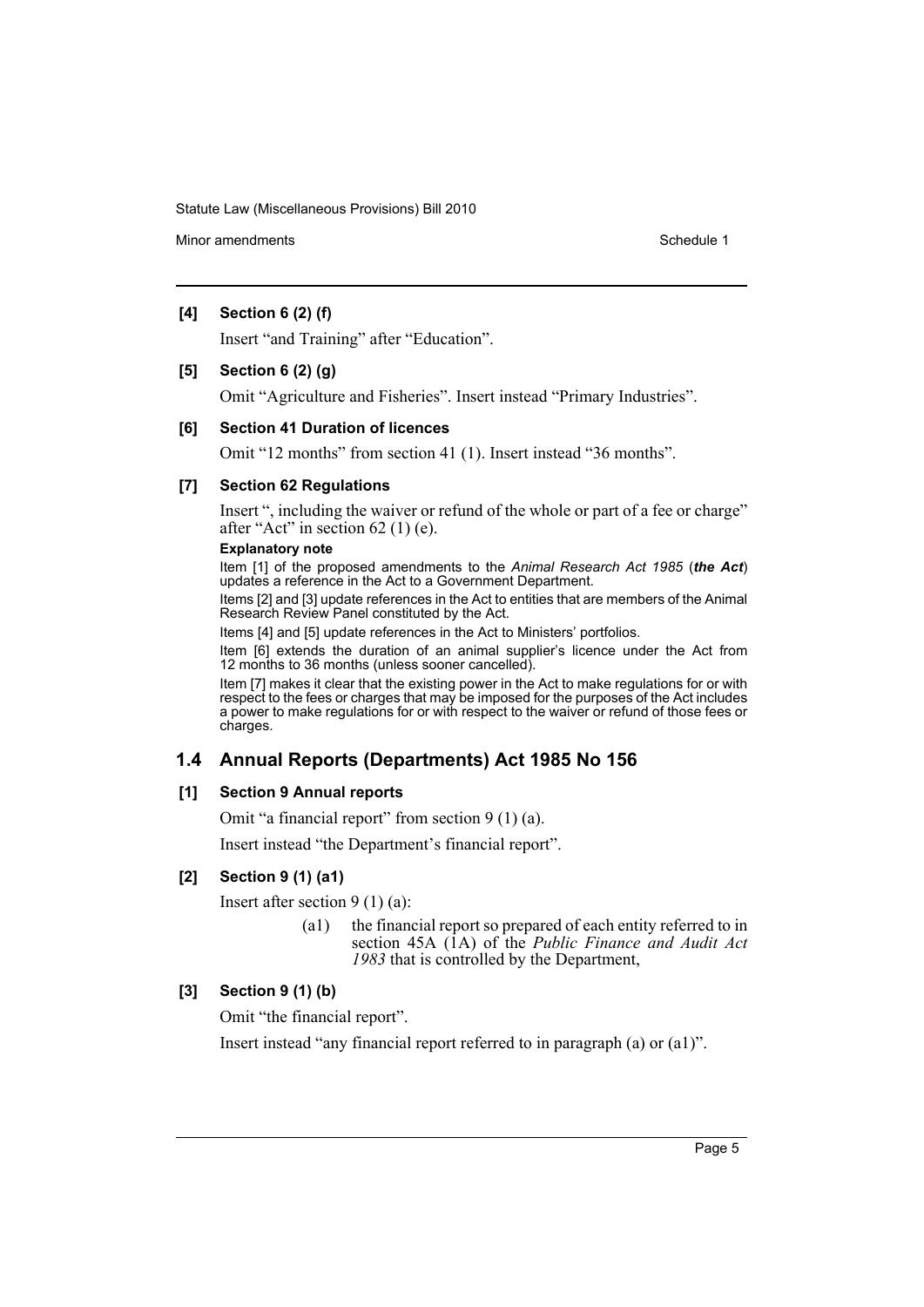Schedule 1 Minor amendments

#### **Commencement**

The amendments commence, or are taken to have commenced, on 30 June 2010.

#### **Explanatory note**

The proposed amendments to the *Annual Reports (Departments) Act 1985* make it clear that the annual report of a Department must include the financial report of any controlled entity of the Department as prepared under Division 4A of Part 3 of the *Public Finance and Audit Act 1983*.

# **1.5 Annual Reports (Statutory Bodies) Act 1984 No 87**

#### **Section 3 Definitions**

Insert at the end of the definition of *statutory body* in section 3 (1):

**Note.** See also section 24A of the *State Owned Corporations Act 1989* which provides that statutory SOCs are also statutory bodies for the purposes of this Act.

#### **Explanatory note**

The proposed amendment to the *Annual Reports (Statutory Bodies) Act 1984* inserts a note to draw attention to the fact that the annual report of a statutory State owned corporation is also subject to the Act.

# **1.6 Associations Incorporation Act 2009 No 7**

#### **[1] Section 18 Unacceptable names**

Omit "or (f)" from section 18 (2). Insert instead ", (f) or  $(g)$ ".

#### **[2] Section 76 Director-General may cancel registration**

Omit section 76 (1) (h). Insert instead:

(h) during the last 3 financial years, none of the documents required to have been lodged for the association under section 45 (if the association is a Tier 1 association) or section 49 (if the association is a Tier 2 association) has been lodged, or

#### **Explanatory note**

Item [1] of the proposed amendments to the *Associations Incorporation Act 2009* (*the Act*) allows the Minister for Fair Trading to direct that a name that has been declared by regulations under the Act to be an unacceptable name for an incorporated association is acceptable in a particular case. (This power is consistent with that of the Federal Minister administering the *Corporations Act 2001* of the Commonwealth, in relation to names that have been declared by regulations under that Act to be unacceptable for registration in relation to a company.)

Item [2] allows the Director-General to cancel an association's registration if satisfied that, during the last 3 financial years, none of the documents relating to the finances of the association that are required to be lodged with the Director-General under the Act, has been lodged (rather than if satisfied that no "financial statements" for the association have been lodged, as is currently the case in the Act). The amendment brings this ground for cancellation into line with that provided for in the *Associations Incorporation Act 1984*.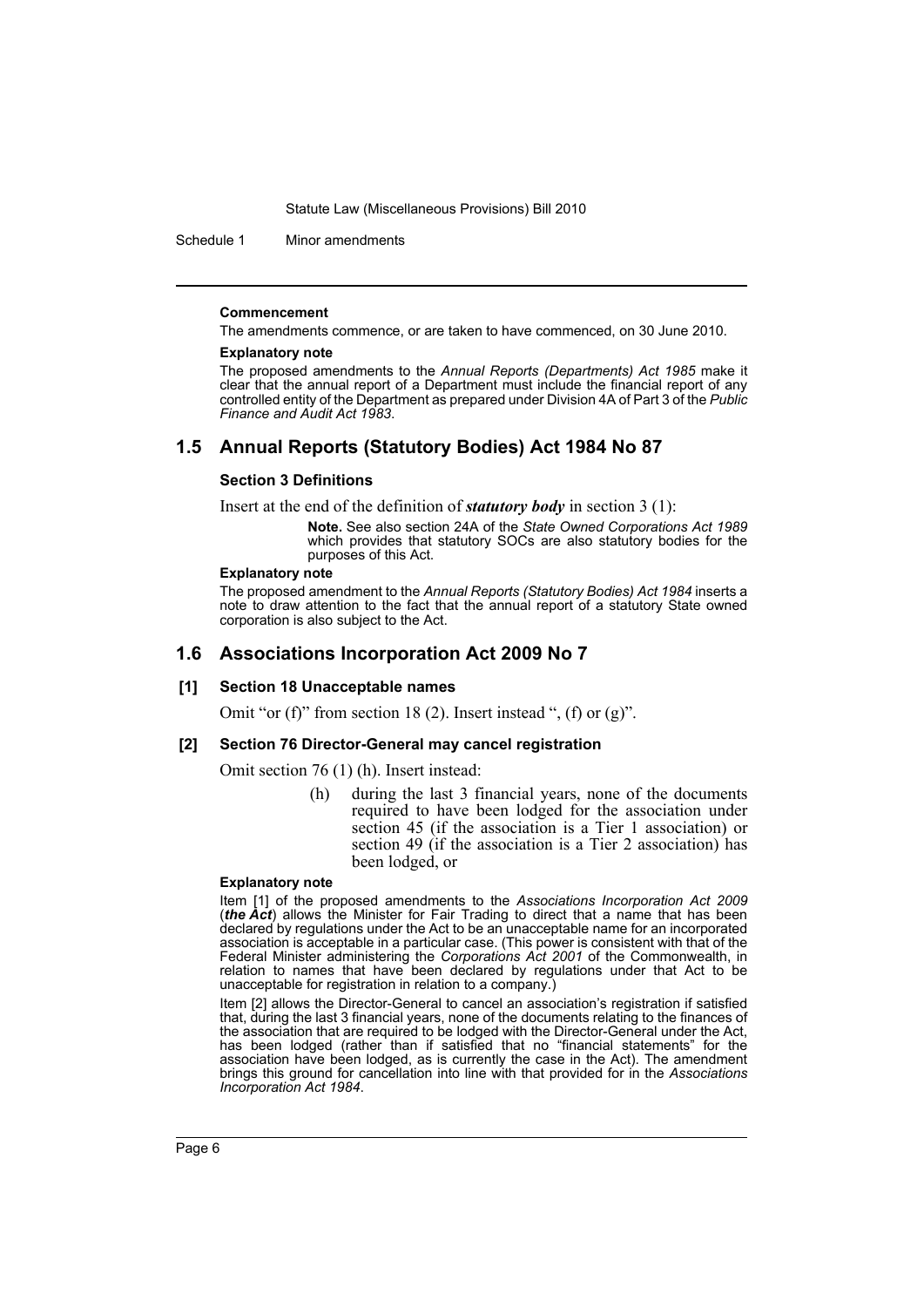Minor amendments **Schedule 1** and the state of the state of the Schedule 1

# **1.7 Australian Museum Trust Act 1975 No 95**

### **[1] Section 8 Powers of Trust**

Omit "from within or outside the State, and preserve," from section 8 (1) (a). Insert instead "and preserve".

### **[2] Section 8 (1) (c)**

Omit "whether within or outside the State,".

### **[3] Section 8 (1) (d)**

Omit ", including research outside the State,".

### **[4] Section 8 (1A) and (1B)**

Insert after section 8 (1):

- (1A) The Trust may engage in commercial activities (including revenue generating activities) in furtherance of the objects of the Trust or for or in connection with or incidental to the exercise or performance of any power, authority, duty or function of the Trust.
- (1B) The powers, authorities, duties and functions of the Trust may be exercised and performed within or outside the State.

#### **Explanatory note**

The proposed amendments to the *Australian Museum Trust Act 1975* make it clear that the Australian Museum Trust has the power to engage in commercial activities (including revenue generating activities) and that its powers, authorities, duties and functions may be exercised within or outside of the State.

# **1.8 Children and Young Persons (Care and Protection) Act 1998 No 157**

### **[1] Section 64 Notification of care applications**

Insert "reports," before "supporting affidavits" in section 64 (4).

# **[2] Section 139 Who is a "designated agency"?**

Omit section 139 (1) (a). Insert instead:

(a) a Division of the Government Service (or branch or other part of a Division), or

### **[3] Section 139 (1) (b)**

Insert "(or branch or other part of an organisation)" after "an organisation".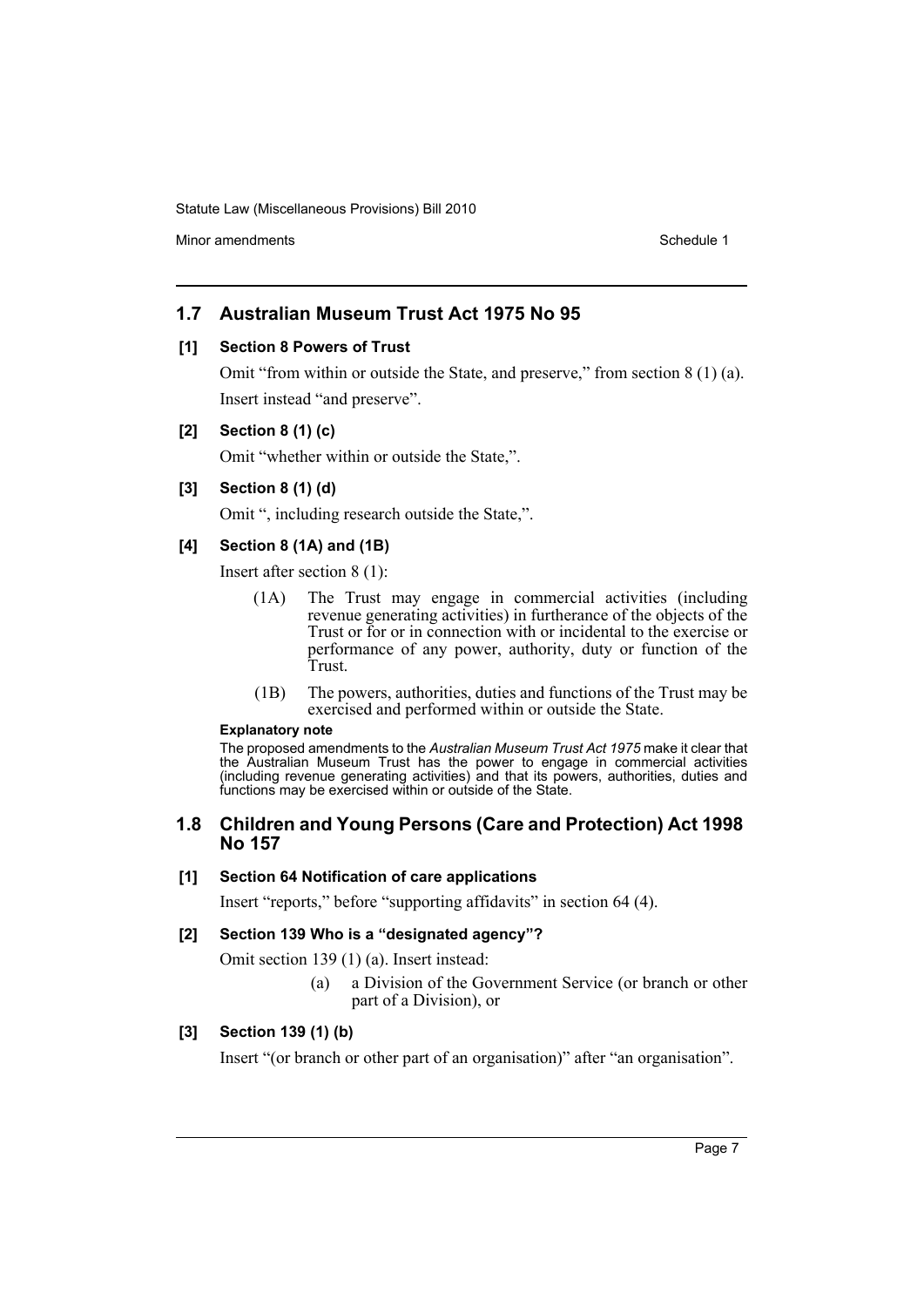Schedule 1 Minor amendments

### **[4] Section 139 (1)**

Omit "department or organisation".

Insert instead "Division or organisation (or branch or other part of the Division or organisation)".

# **[5] Section 150 Review of placements effected by order of Children's Court** Omit section 150 (5).

### **[6] Section 156 Preliminary**

Omit "any other organisation" from paragraph (b) of the definition of *relevant agency* in section 156 (1).

Insert instead "any Division of the Government Service or other organisation (or branch or other part of a Division or organisation)".

### **[7] Section 156 (2) (b)**

Omit "organisations".

Insert instead "Divisions of the Government Service or organisations (or branches or other parts of Divisions or organisations)".

#### **[8] Section 156A Voluntary arrangements for out-of-home care**

Omit the note to section 156A (1). Insert instead:

(1A) Despite subsection (1), an arrangement is not a *voluntary arrangement* for the purposes of this section if the out-of-home care concerned is provided outside New South Wales.

# **[9] Section 181 Functions relating to out-of-home care**

Omit section 181 (2).

# **[10] Section 209 Conditions of licences**

Omit section 209 (2) and (3). Insert instead:

(2) It is a condition of a licence for a family day care children's service or a home based children's service that the licensee must notify the Director-General if any person (other than the relevant children's service provider) who is of or above the age of 18 years is residing at the children's service provider's home on a regular basis and has been doing so for a period of at least 3 months.

**Note.** See section 45 of the *Commission for Children and Young People Act 1998* which provides for background checks (under Division 3 of Part 7 of that Act) to be carried out in relation to adult household members of children's service providers.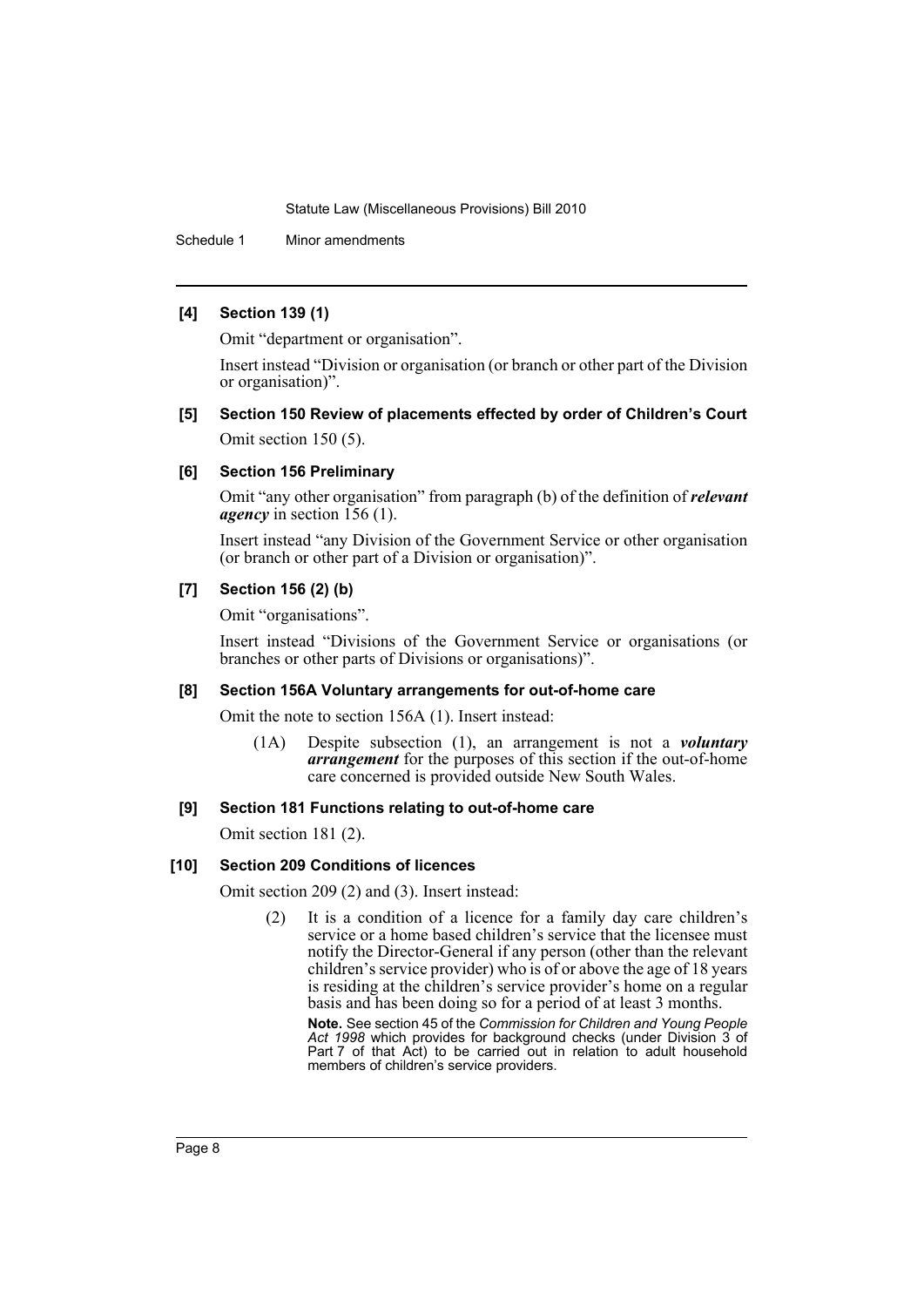Minor amendments **Schedule 1** and the state of the state 1 and the state of the Schedule 1

- (3) Without limiting subsection (2), any such requirement to notify the Director-General applies even though the adult person who is residing at the children's service provider's home was at any time residing at that home as a minor.
- (4) In this section, *children's service provider* means:
	- (a) in the case of a family day care children's service—the person who is the family day care carer for the service, or
	- (b) in the case of a home based children's service—the person who is the licensee for the service.

#### **[11] Section 245 Decisions that are reviewable by Administrative Decisions Tribunal**

Omit "department or organisation" from section 245 (1) (b).

Insert instead "Division of the Government Service or organisation (or branch or other part of a Division or organisation)".

#### **Explanatory note**

Section 64 of the *Children and Young Persons (Care and Protection) Act 1998* (*the Act*) requires, when a care application is made in the Children's Court in relation to a child or young person, that the child or young person's parents must be notified and served with a copy of the care application and all other supporting affidavits and other documentary evidence that accompanied the application. Item [1] of the proposed amendments to the Act provides that the parent must also be served with a copy of any report that accompanied the care application. The amendment makes the provisions of the Act relating to notification of parents consistent with the provisions relating to care applications (which recently were amended to require care applications to be accompanied by specified reports).

Items [2], [6], [7] and [11] make amendments consequential on the reorganisation of the Government Service and the amalgamation of a number of Government Departments. The amendments enable a Division of the Government Service or a branch or other part of a Division (such as a branch of a Department), rather than a whole Department, to be accredited as a designated agency or registered as a relevant agency under the Act.

Items [3], [4], [7] and [11] also make it clear that a branch or part of an organisation may be accredited as a designated agency or registered as a relevant agency under the Act.

Section 150 of the Act provides that where a child or young person has been placed in out-of-home care by an order of the Children's Court, the designated agency having responsibility for the placement of the child or young person must, after a specified time, conduct a review of the placement. Item [5] repeals the requirement that a report of the review must be given to the Children's Guardian.

Item [8] makes an amendment to clarify that voluntary arrangements for out-of-home care provided to children or young persons outside New South Wales are not arrangements regulated by the Act.

Item [9] repeals a provision made redundant by amendments in the *Children Legislation Amendment (Wood Inquiry Recommendations) Act 2009* that removed the Children's Guardian's functions relating to parental responsibility.

Section 209 of the Act provides that it is a condition of a licence for a family day care children's service that the licensee must notify the Director-General of the Department of Human Services if any adult (other than the licensee) is residing at the licensee's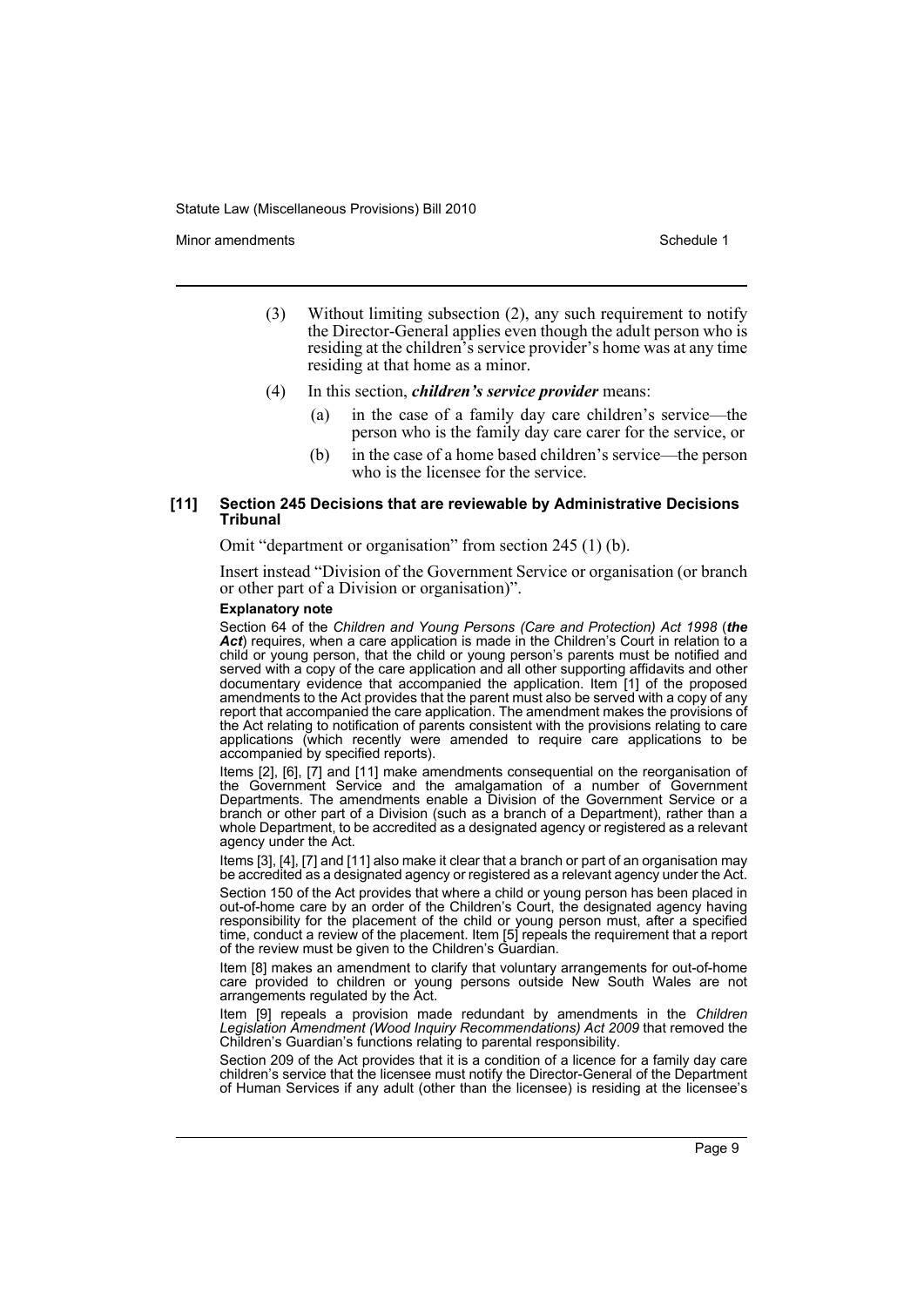Schedule 1 Minor amendments

home on a regular basis and has been doing so for more than 3 months. However, a family day care children's service is predominantly provided at the home of a family day care carer (who is a contractor), rather than at the licensee's home. Item [10] amends section 209 of the Act so that the notification requirement relates to other adults residing at the home where the children's care is provided.

### **1.9 Commission for Children and Young People Act 1998 No 146**

#### **[1] Section 53 Review of Act**

Omit "the period of 5 years from the date of assent to the *Commission for Children and Young People Amendment Act 2005*" from section 53 (2).

Insert instead "8 March 2010".

### **[2] Section 53 (3)**

Omit "within 12 months after the end of the period of 5 years".

Insert instead "by 8 March 2011".

#### **Explanatory note**

Currently, a ministerial review of the *Commission for Children and Young People Act 1998* (*the Act*) is required to be undertaken as soon as possible after 7 December 2010. As a ministerial review of the Act was commenced earlier this year (as announced by the Minister for Youth and notified on the Commission's website on 15 April 2010), item [1] proposes to amend the Act to avoid the need for a further review to be undertaken at that later stage.

Item [2] makes a consequential amendment, requiring a report on the outcome of the review of the Act to be tabled in each House of Parliament by 8 March 2011 (rather than 7 December 2011, as is currently the case).

# **1.10 Dairy Industry Act 2000 No 54**

#### **Section 7 Members of Conference**

Omit "General Manager of the Dairy Division of the Food Authority" wherever occurring in section  $7(1)(d)$  and  $(2)$ .

Insert instead "Chief Executive Officer of the Food Authority (or delegate)".

#### **Explanatory note**

The proposed amendment to the *Dairy Industry Act 2000* (*the Act*) replaces an obsolete reference to the General Manager of the Dairy Division of the NSW Food Authority with a reference to the Chief Executive Officer of the Authority (or delegate), as being a member of the New South Wales Dairy Industry Conference constituted under the Act.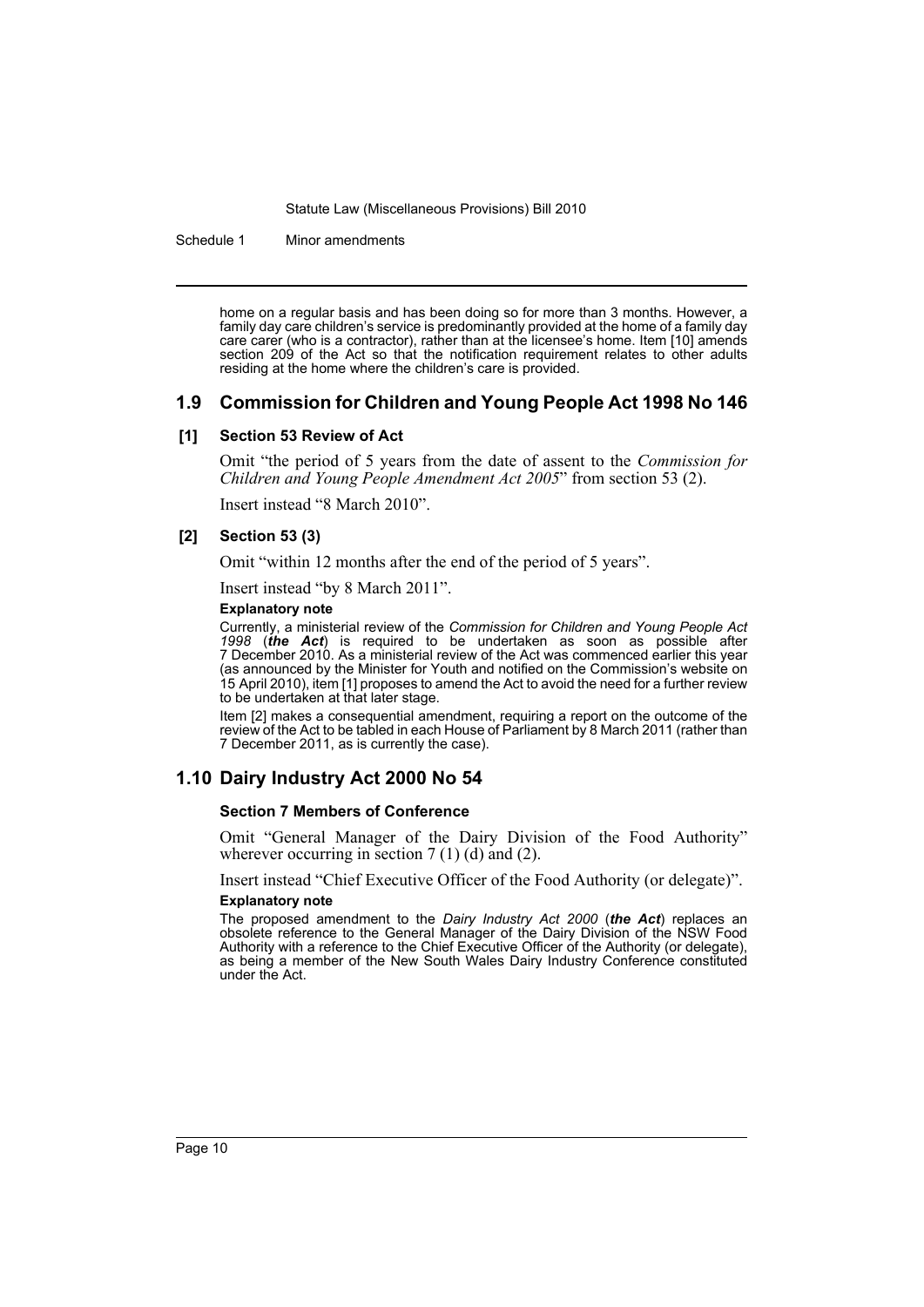Minor amendments **Schedule 1** and the state of the state 1 and the state of the Schedule 1

### **1.11 Environmental Planning and Assessment Act 1979 No 203**

#### **[1] Section 89 Determination of Crown development applications**

Insert after section 89 (2):

(2A) A Crown development application for which the consent authority is a council must not be referred to the Minister unless it is first referred to the applicable regional panel.

### **[2] Section 89 (8)**

Insert after section 89 (7):

(8) An application may be referred by a consent authority or applicable regional panel before the end of a relevant period referred to in subsection (2) or (5).

#### **[3] Section 89A Directions by Minister**

Insert ", or an applicant," after "panel" in section 89A (1).

#### **[4] Section 109R Building, demolition and incidental work**

Insert "except that a reference in section 88 (2) to a thing prescribed by the regulations for the purposes of that Division is to be read as a thing prescribed by the regulations for the purposes of this section" after "Division 4 of Part 4" in the definition of *Crown* in section 109R (1).

#### **Explanatory note**

Currently, an applicant for development consent for Crown development, a consent authority or an applicable regional panel may refer an application for Crown development to the Minister in various circumstances. Item [3] of the proposed amendments to the *Environmental Planning and Assessment Act 1979* (*the Act*) corrects an oversight in this referral process by allowing the Minister to give directions concerning the determination of the application, when a referral is made to the Minister by an applicant (and not only when a referral is made to the Minister by a consent authority or applicable regional panel, as is currently the case).

Item [1] makes it clear that an application for development consent for Crown development must be referred to an applicable regional panel for determination before it may be referred to the Minister to make appropriate directions under the Act.

Item [2] allows a consent authority or an applicable regional panel to refer an application for Crown development under the Act during the period prescribed by the regulations for determining such an application (rather than only if it fails to determine an application within that period, as is currently the case).

A section of the Act dealing with Crown building and demolition work currently defines **Crown** by cross-reference to an interpretation provision that appears elsewhere in the Act. Item [4] amends the definition to allow regulations that may be made under the interpretation provision for the purposes of the part of the Act in which the provision occurs, to be made for the purposes of the section.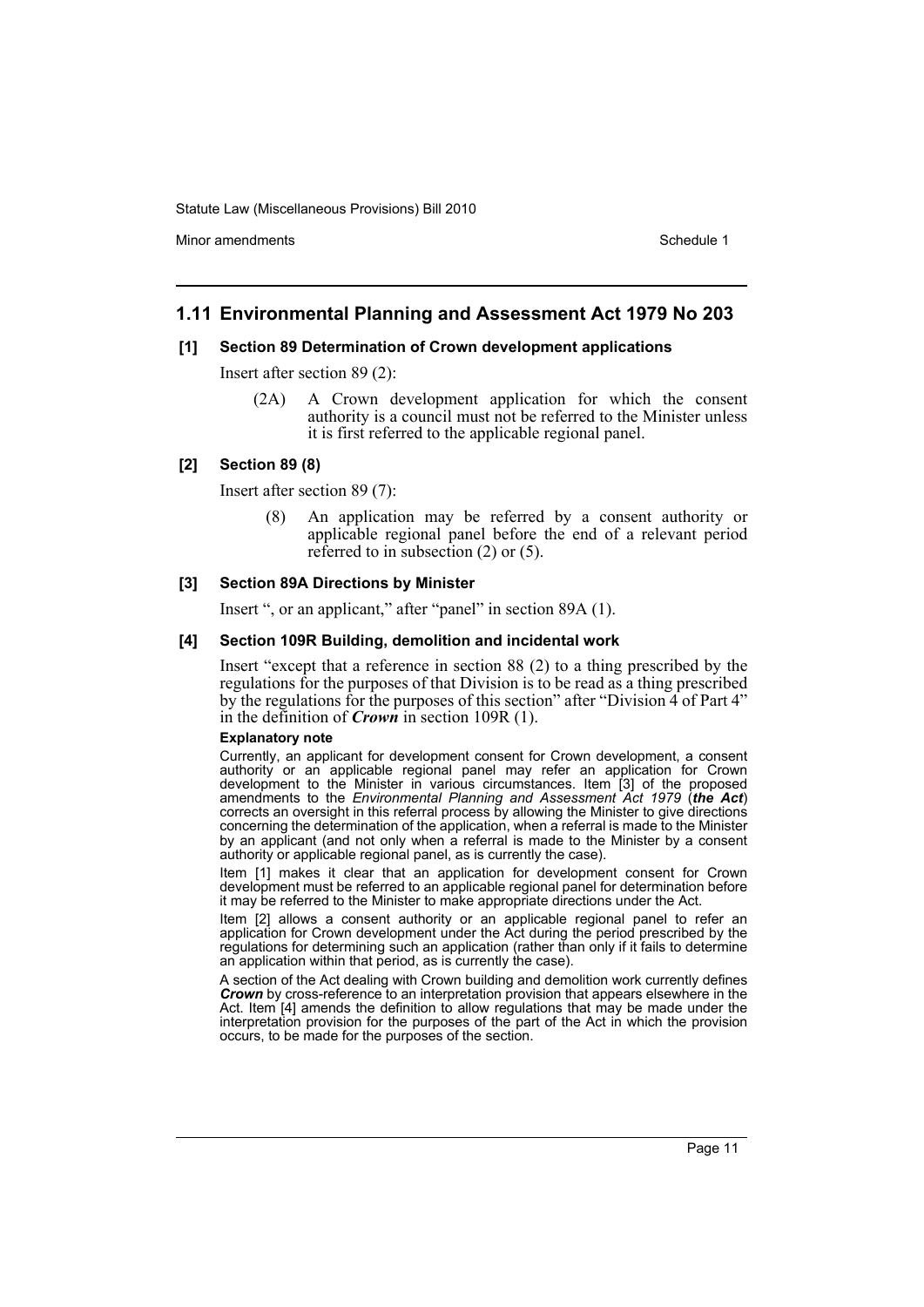Schedule 1 Minor amendments

# **1.12 Fines Act 1996 No 99**

### **[1] Section 3 Definitions**

Insert in alphabetical order in section 3 (1):

*approved form* means a form approved by the State Debt Recovery Office for the purposes of the provision in which the term is used.

#### **[2] Section 22 Persons who may issue and deal with penalty notices (appropriate officers)**

Omit section 22 (2) (b). Insert instead:

(b) a person who is:

- (i) employed in the Office of State Revenue in the Treasury, or whose services are made use of by that Office (whether by way of temporary hire arrangement, secondment or otherwise), and
- (ii) authorised by, and subject to the control and direction of, the Chief Commissioner of State Revenue for the purposes of this Part,

# **[3] Sections 27 (2) and 60 (2)**

Omit "If the regulations prescribe the form of" wherever occurring.

Insert instead "If there is an approved form for".

# **[4] Sections 79 (8), 80 (2) and 89A (2)**

Omit "the form prescribed by the regulations" wherever occurring. Insert instead "the approved form".

# **[5] Section 87 Imprisonment following breach of community service order** Omit "the prescribed form" from section 87 (2A) (a).

Insert instead "the approved form".

# **[6] Section 89 Periodic detention**

Insert after section 89 (10):

(11) A periodic detention order under this section must be in the approved form.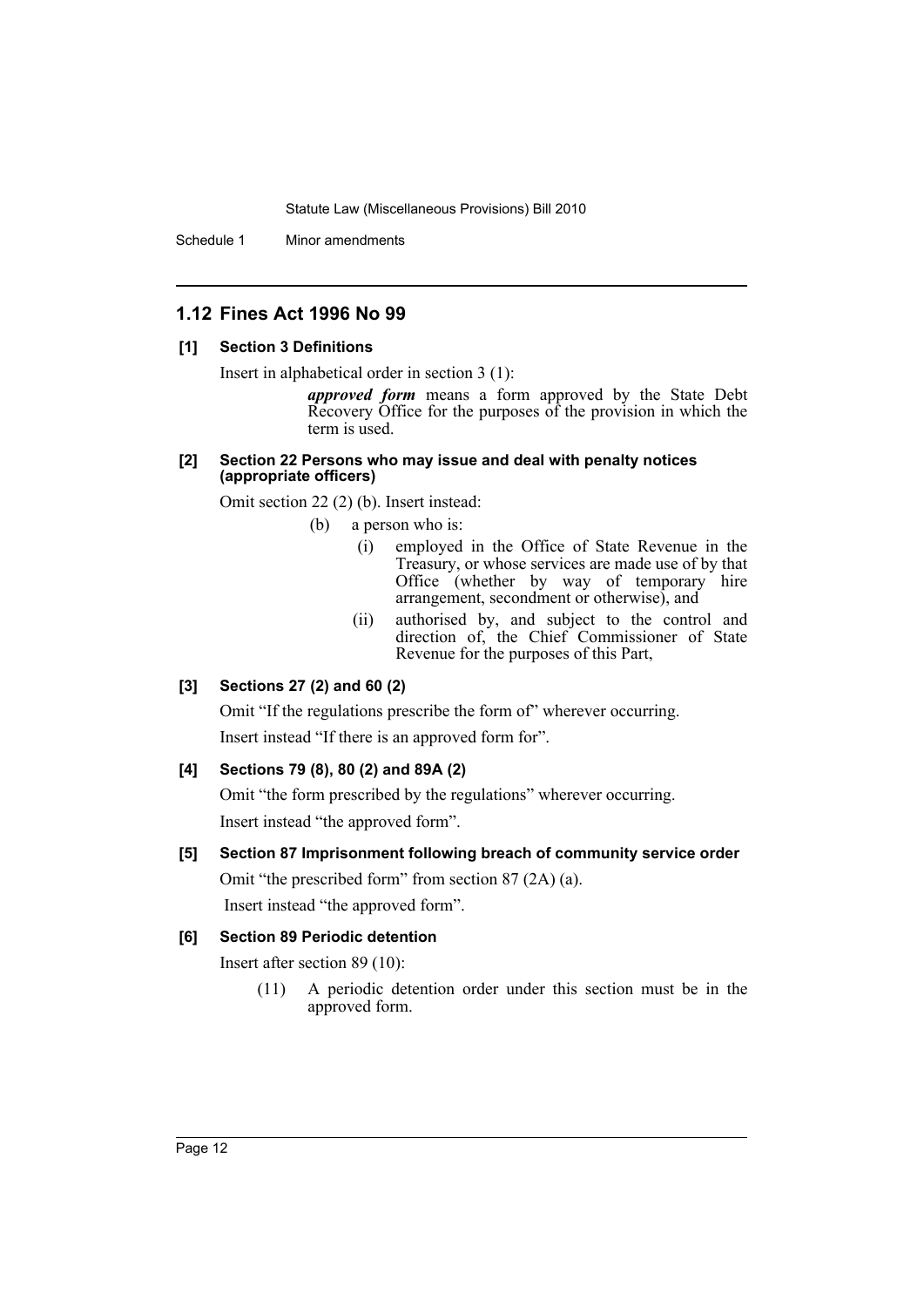Minor amendments **Schedule 1** and the state of the state 1 and the state of the Schedule 1

# **[7] Schedule 1 Statutory provisions under which penalty notices issued**

Insert in alphabetical order:

*Firearms Act 1996*, section 85A

*Marine Parks Act 1997*, section 38

*Sydney Water Catchment Management Act 1998*, section 65

# **[8] Schedule 1**

Insert "(including as applied to and for the purposes of Part 2 of the *Industrial Relations (Child Employment) Act 2006* by section 16 of that Act)" after "section 396" in the matter relating to the *Industrial Relations Act 1996*.

#### **Explanatory note**

Item [2] of the proposed amendments to the *Fines Act 1996* (*the Act*) incorporates into the definition of *appropriate officer* in the Act a class of persons currently prescribed as appropriate officers in the *Fines Regulation 2005* (*the Regulation*). (Appropriate officers may issue and deal with penalty notices (on-the-spot fines) under the Act.)

Items [3]–[5] provide for certain matters currently allowed or required under the Act to be in the form prescribed by the regulations to be in the form approved by the State Debt Recovery Office instead. Item [1] defines the term *approved form* for the purposes of the Act.

Item [6] requires a matter currently required under the Regulation to be in the form prescribed in the Regulation instead to be in the approved form.

Items [7] and [8] transfer references to the provisions of certain Acts under which penalty notices may be issued, from the Regulation into the relevant Schedule to the Act.

# **1.13 Fines Regulation 2005**

### **Clauses 3 (2), 4A, 4B, 7 and 8–10 and Schedule 1**

Omit the provisions.

### **Explanatory note**

The proposed amendment omits redundant provisions as a consequence of proposed amendments to the *Fines Act 1996* elsewhere in this Schedule.

# **1.14 Fisheries Management Act 1994 No 38**

# **[1] Section 25 Possession of illegal fishing gear**

Insert "(including any purpose prescribed as lawful by the regulations)" after "lawful purpose" in section 25 (4).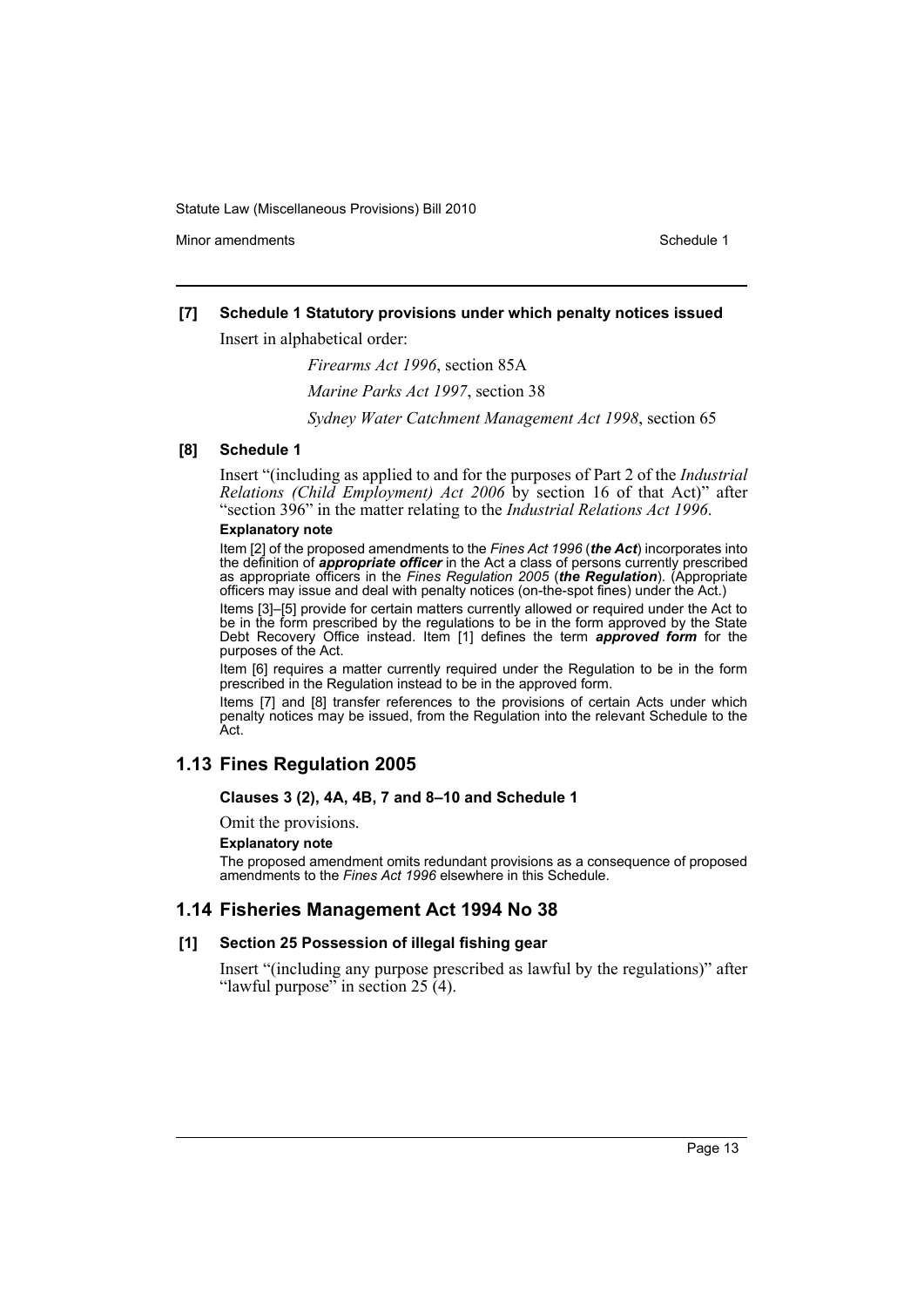Schedule 1 Minor amendments

#### **[2] Section 183 Minister may declare quarantine area**

Insert "(including any boat)" after "premises" in section 183 (4A) (b).

#### **Explanatory note**

Item [1] of the proposed amendments to the *Fisheries Management Act 1994* (*the Act*) allows regulations made under the Act to prescribe a purpose as a lawful purpose for the purposes of an existing defence to the offence of possession of illegal fishing gear. The defence is established if the person charged satisfies the court that the fishing gear was in his or her possession for a lawful purpose.

Item [2] makes it clear that "premises" includes boats for the purposes of a provision of the Act that allows the Minister, by an order declaring a quarantine area, to require the owner or occupier of premises within the quarantine area to take such action as is specified in the order or directed by a fisheries officer (including the destruction or treatment of fish or marine vegetation cultivated or located in the area).

# **1.15 Guardianship Act 1987 No 257**

#### **[1] Section 10 Service of applications**

Omit section 10 (1A). Insert instead:

(1A) Before conducting a hearing into the application, the Tribunal must cause a notice specifying the date on which, and the time and place at which, the Tribunal will conduct the hearing to be served on each party to the proceedings.

### **[2] Sections 10 (2), 27 (2), 31C (2) and 43 (2)**

Insert ", or a notice," after "an application" wherever occurring.

#### **[3] Section 25I Application to Tribunal for a financial management order**

Omit section 25I (4). Insert instead:

(4) Before conducting a hearing into the application, the Tribunal must cause a notice specifying the date on which, and the time and place at which, the Tribunal will conduct the hearing to be served on each party to the proceedings.

#### **[4] Section 25I (5)**

Omit "the application" where firstly occurring.

Insert instead "an application, or a notice,".

### **[5] Sections 27 (1), 31C (1) and 43 (1)**

Omit "(on which is endorsed a notice specifying the time, date and place set down for the hearing of the application)" wherever occurring.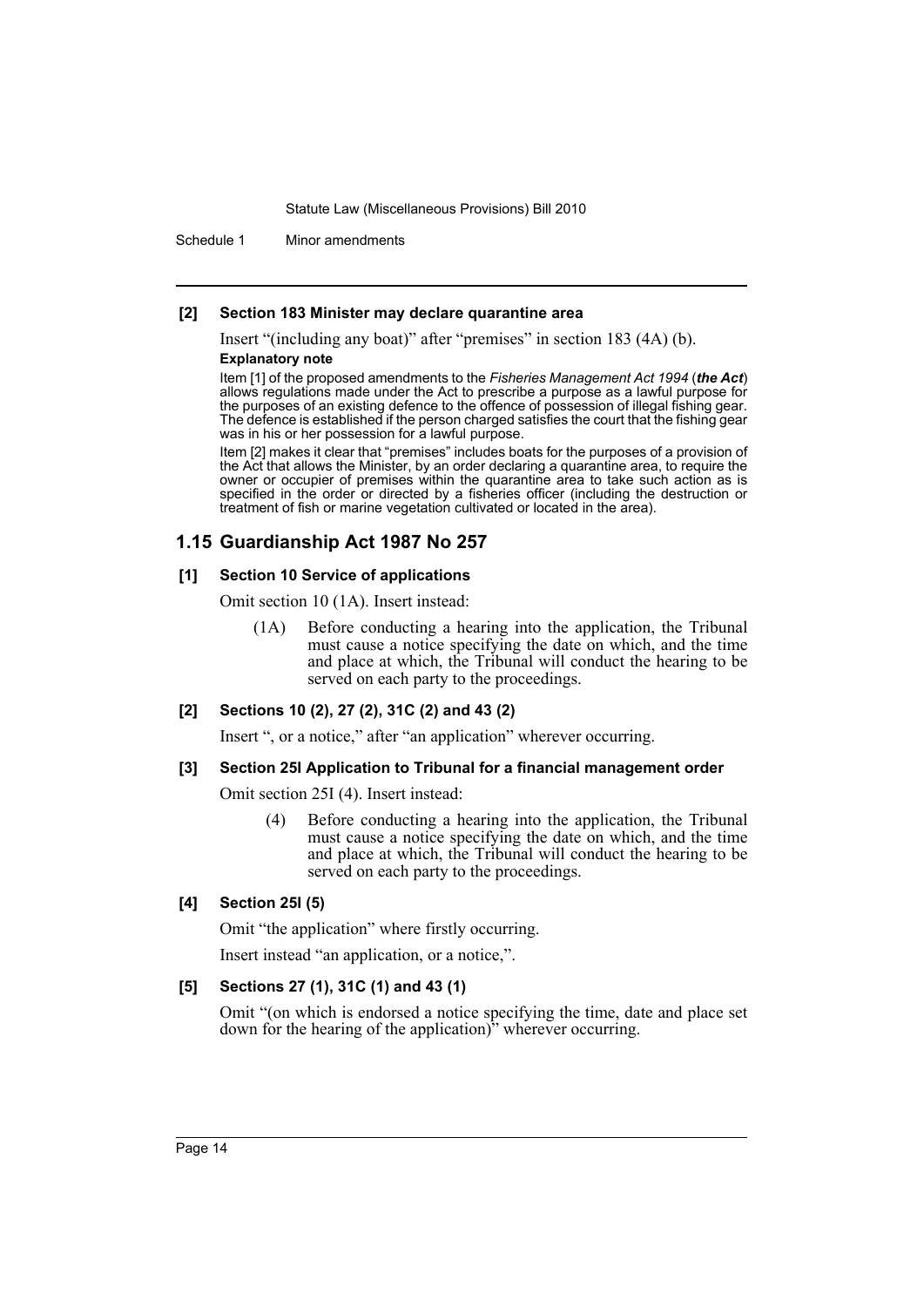Minor amendments **Schedule 1** and the state of the state 1 and the state of the Schedule 1

### **[6] Sections 27 (1A), 31C (1A) and 43 (1A)**

Insert after sections 27 (1), 31C (1) and 43 (1), respectively:

(1A) Before conducting a hearing into the application, the Tribunal must cause a notice specifying the date on which, and the time and place at which, the Tribunal will conduct the hearing to be served on each person on whom a copy of the application is required to be served under subsection (1).

#### **[7] Section 98 Service of notices etc**

Insert after section 98 (2):

(2A) Any notice required or authorised by this Act to be served on a person is sufficiently served if the notice is sent to the person by electronic means and received through an information system designated by or on behalf of the person as the system to be used for the purpose of receiving the notice.

#### **Explanatory note**

Currently, details of the time, date and place set down for a hearing of the Guardianship Tribunal into an application for an order of the Tribunal must be endorsed on a copy of the application that the applicant is required to serve on relevant parties. Items [1], [3], [5] and [6] of the proposed amendments to the *Guardianship Act 1987* (*the Act*) replace this requirement (to endorse the notice of hearing on a copy of the application) with a requirement that the Tribunal serve a separate notice of hearing on relevant parties. Items [2] and [4] make consequential amendments.

Item [7] allows notices under the Act to be served on relevant parties by electronic means.

# **1.16 Licensing and Registration (Uniform Procedures) Act 2002 No 28**

#### **Schedule 3A Licences and registration to which Part 4A of Act applies**

Insert in alphabetical order of Acts:

#### **Commercial Agents and Private Inquiry Agents Act 2004**

section 12 (1) (a), operator licence for process serving

section 12 (1) (b), operator licence for debt collection

section 12 (1) (c), operator licence for repossession of goods

section 12 (1) (d), operator licence for surveillance of persons

section 12 (1) (e), operator licence for investigation of persons

#### **Explanatory note**

The proposed amendment to the *Licensing and Registration (Uniform Procedures) Act 2002* extends the provisions relating to ID photographs in Part 4A of the Act to photographs of applicants for certain operator licences under the *Commercial Agents and Private Inquiry Agents Act 2004*. Those provisions include a requirement to enter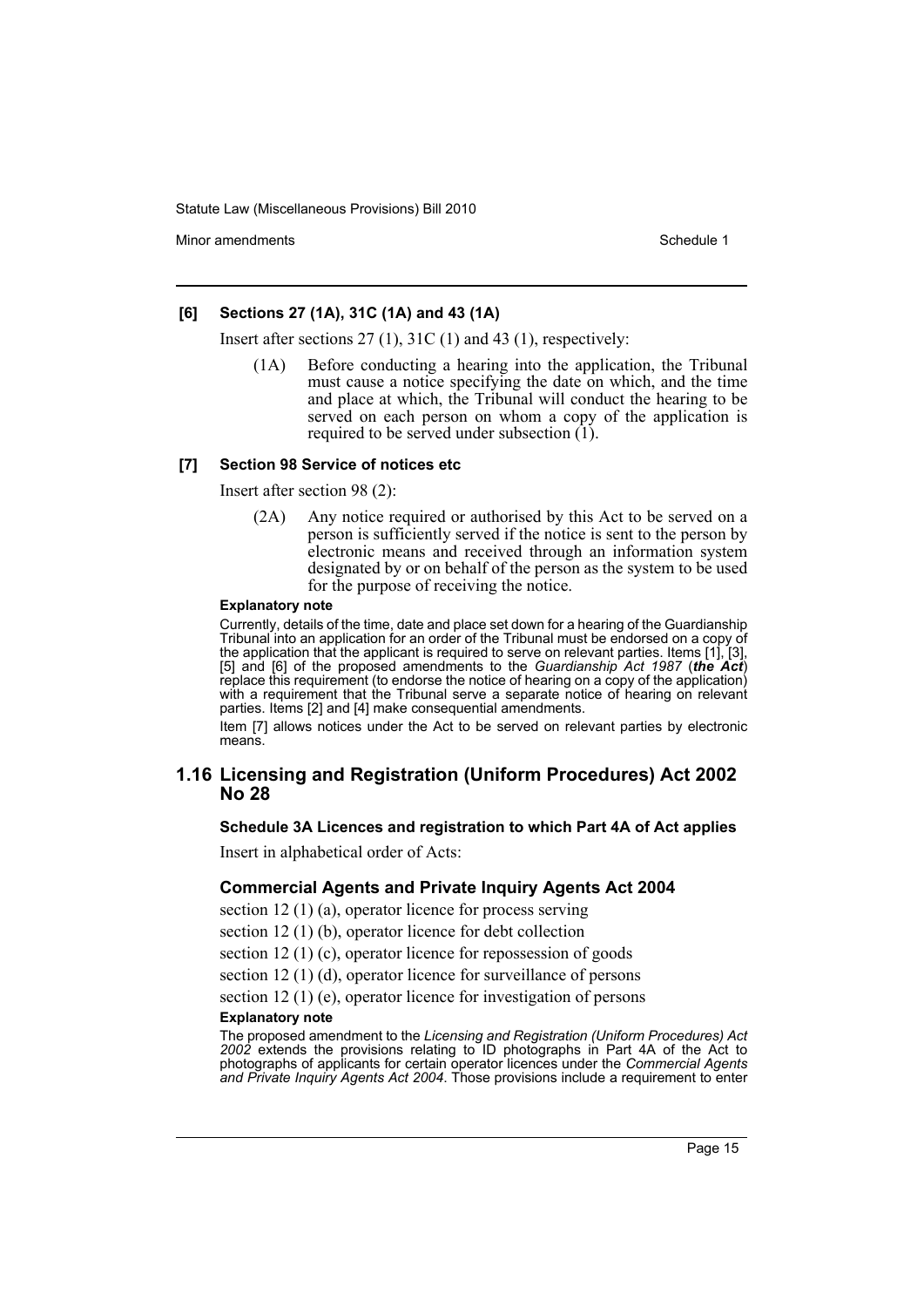Schedule 1 Minor amendments

into arrangements for the provision of photographs of applicants for licences and provisions for the security and protection of the photographs.

# **1.17 Local Government Act 1993 No 30**

#### **Section 344 Objects**

Omit "marital status and" from section 344 (1) (a).

Insert instead "marital or domestic status and".

#### **Explanatory note**

The proposed amendment to the *Local Government Act 1993* updates the wording of an object of a Part of the Act dealing with equal employment opportunity in local councils so that it reflects the wording of an object of a Part of the *Anti-Discrimination Act 1977* dealing with equal opportunity in public employment, with which it is intended to be parallel. (Recent amendments to the *Anti-Discrimination Act 1977* replaced the term *marital status* with the term *marital or domestic status* for the purposes of that Act, the latter term extending to the status or condition of being in a de facto relationship.)

# **1.18 Mental Health Act 2007 No 8**

#### **[1] Section 151 Procedure at meetings of Tribunal to be informal**

Insert ", or any matter relating to a community treatment order" after "facility" in section  $151(2)$ .

#### **[2] Schedule 3 Statement of rights**

Omit "as soon as possible". Insert instead "as soon as practicable".

#### **Explanatory note**

Since 2007, applications under the *Mental Health Act 2007* (*the Act*) for community treatment orders (which set out the terms under which a person must accept medication, therapy, rehabilitation and other services while living in the community) may be made about persons who are not in a mental health facility (in addition to persons who are detained in or patients in a mental health facility). Item [1] of the proposed amendments to the Act extends a provision that provides that the Mental Health Review Tribunal is not bound by the rules of evidence in determining matters in relation to such orders about persons who are detained in or patients in a mental health facility, to its determination of matters in relation to such orders about persons who are not in a mental health facility.

Item [2] corrects a reference in a statement of legal rights and entitlements, to the time at which a mental health inquiry under the Act must be held, so that it is consistent with the time provided for in the relevant provision of the Act. (The Act requires the statement to be given to certain persons taken to or already in mental health facilities.)

# **1.19 Ombudsman Act 1974 No 68**

#### **Section 31H Confidentiality**

Insert "Information Commissioner," after "Prosecutions," wherever occurring in section 31H (1A) and (1C).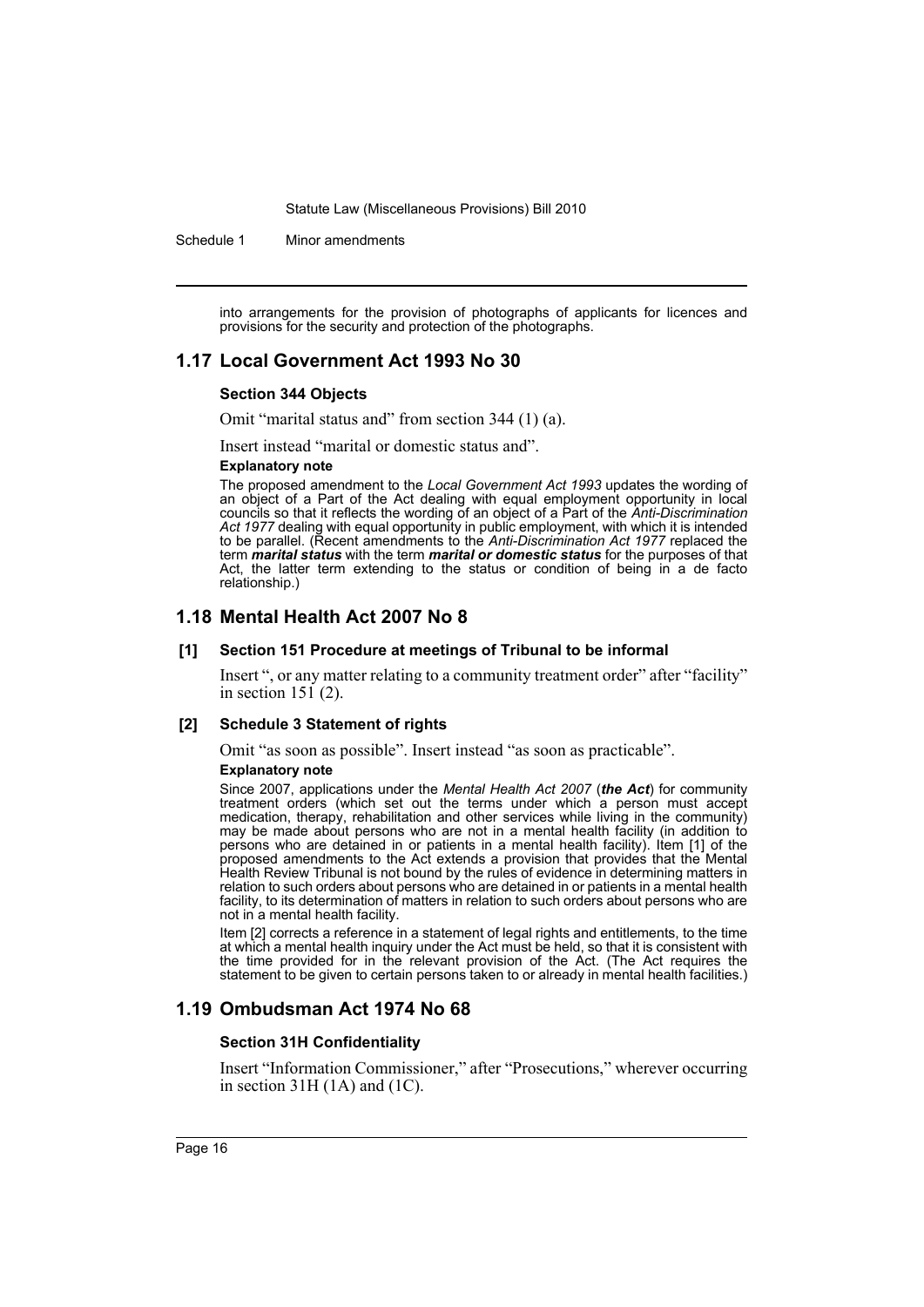Minor amendments **Schedule 1** and the state of the state of the state of the Schedule 1

#### **Explanatory note**

The parliamentary committee constituted as the Joint Committee under the *Ombudsman Act 1974* (*the Act*) has the power to veto proposed appointments to certain offices, including (due to recent amendments) the office of Information Commissioner. The effect of the proposed amendment is to extend to that office certain related provisions of the Act that require the Joint Committee to take evidence relating to such proposed appointments in private and that protect its deliberations from being improperly disclosed.

# **1.20 Public Finance and Audit Act 1983 No 152**

### **[1] Section 39 Application and interpretation**

Insert at the end of section 39 (1):

**Note.** See also section 24A of the *State Owned Corporations Act 1989* which provides that statutory SOCs are also statutory bodies for the purposes of this Part.

### **[2] Section 39 (1A)**

Insert "For the avoidance of doubt, any such controlled entity is a separate statutory body for the purposes of this Division and is subject to the same requirements under this Division as apply to a statutory body referred to in subsection (1)." after "Standards.".

#### **[3] Section 45A Application and interpretation**

Insert "For the avoidance of doubt, any such controlled entity is a separate Department for the purposes of this Division and is subject to the same requirements under this Division as apply to a Department referred to in subsection (1)." after "Standards." in section 45A (1A).

# **[4] Section 45A (3)**

Omit the subsection. Insert instead:

- (3) A reference in this Division to a Department Head:
	- (a) is, in relation to a Department specified in Column 1 of Schedule 3, a reference to the person holding the position specified in Column 2 of that Schedule opposite the name or description of the Department, or
	- (b) is, in relation to an entity referred to in subsection (1A):
		- (i) a reference to the governing body of the entity, or
		- (ii) if the entity does not have a governing body—a reference to the chief executive officer of the entity or the person who exercises the functions of a chief executive officer in relation to the entity, or
		- (iii) in any other case—a reference to a person prescribed by the regulations.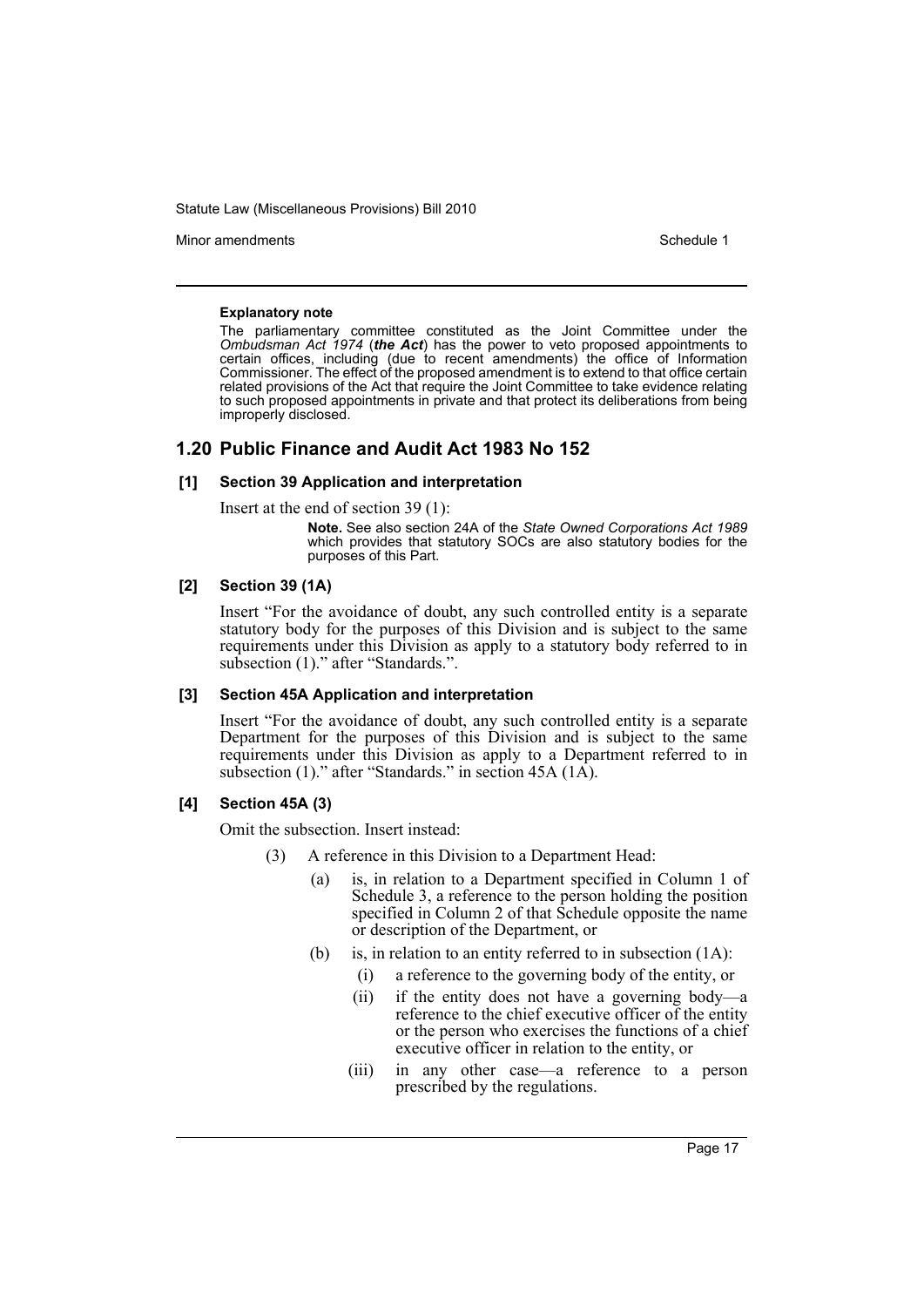Schedule 1 Minor amendments

#### **Commencement**

The amendments commence, or are taken to have commenced, on 30 June 2010.

#### **Explanatory note**

Items [2] and [3] of the proposed amendments to the *Public Finance and Audit Act 1983* (*the Act*) make it clear that a controlled entity of an agency is required to have separate financial reports that are prepared and audited in accordance with the same requirements that apply to statutory bodies and Departments under Divisions 3 and 4A, respectively, of Part 3 of the Act. The amendments will also ensure that these separate financial reports are included in the relevant agency's annual report tabled in Parliament.

Item [4] ensures that an appropriate person or persons can perform the responsibilities of a Department Head that apply in relation to controlled entities under Division 4A of Part 3 of the Act.

Item [1] inserts a note to draw attention to the fact that statutory State owned corporations are statutory bodies for the purposes of Part 3 of the Act.

# **1.21 Public Reserves Management Fund Act 1987 No 179**

### **Section 6 Payments out of Public Reserves Management Fund**

Insert after section 6 (2):

(3) The Minister may take a mortgage to secure all or any part of a loan made under subsection  $\tilde{1}$ ) (b), from a trustee of a public reserve with the power to grant such a mortgage.

#### **Explanatory note**

The proposed amendment to the *Public Reserves Management Fund Act 1987* (*the* Act) makes it clear that the Minister for Lands may take a mortgage from a trustee of a public reserve who has power to grant the mortgage, to secure a loan made to the trustee under the Act for the cost of maintenance, improvement or development of the reserve.

# **1.22 Real Property Act 1900 No 25**

#### **Section 32 Folios of the Register**

Omit "and particulars of the date of birth of any such proprietor the Registrar-General knows to be a minor" from section 32 (1) (b).

Insert instead "and the fact that any such proprietor is a minor if the Registrar-General knows that to be the case".

#### **Explanatory note**

Currently, in creating a folio of the Register for land, the Registrar-General must record (among other things) the particulars of the date of birth of any proprietor of the estate or interest concerned whom the Registrar-General knows to be a minor. To reduce the risk of the fraudulent use of this information, the proposed amendment to the *Real Property Act 1900* instead requires the Registrar-General to record the fact that such a proprietor is a minor.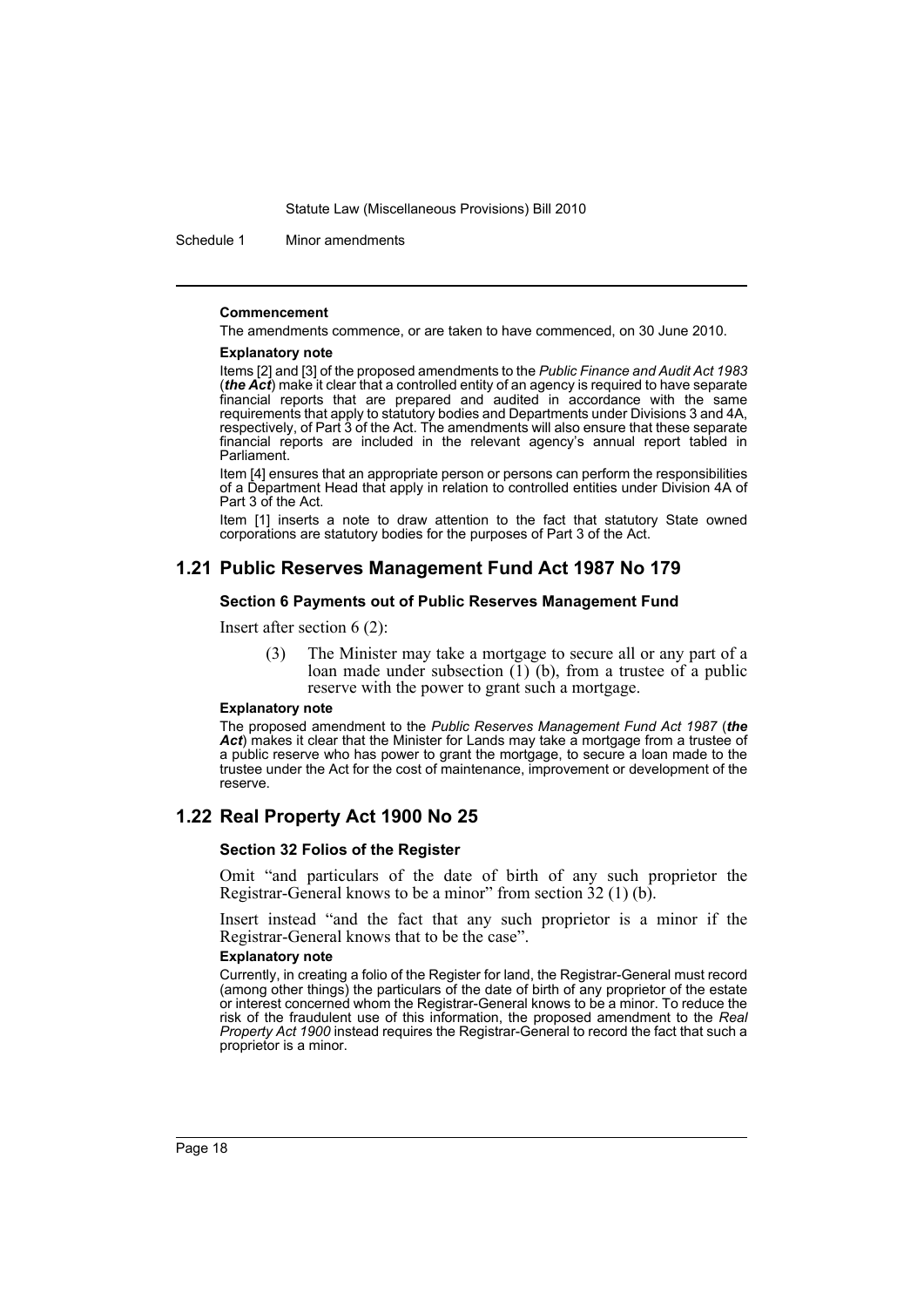Minor amendments **Schedule 1** and the state of the state of the state of the Schedule 1

# **1.23 Retirement Villages Act 1999 No 81**

#### **Section 118 Auditing of accounts**

Insert "under section 114  $(1)$ – $(7)$ " after "in the same way that it is required" in section 118 (2) (c).

#### **Explanatory note**

The *Retirement Villages Act 1999* (*the Act*) currently provides for the process by which a retirement village operator must seek to obtain the consent of village residents to the proposed annual budget for the village, and by cross-reference requires that process to be complied with in relation to an operator's obtaining of residents' consent to the appointment of an auditor to audit the village accounts.

The proposed amendment to the Act makes it clear that a recently inserted provision of the Act that deems village residents to have consented to the proposed annual budget in certain circumstances does not form part of the consent process that applies to the obtaining of residents' consent to the appointment of an auditor.

# **1.24 Strata Schemes Management Act 1996 No 138**

#### **Schedule 2 Meetings and procedure of owners corporation**

Omit "in the prescribed manner" from clause 2 (1).

Insert instead "in accordance with Divisions 1 and 2 of Part 2".

#### **Explanatory note**

The proposed amendment to the *Strata Schemes Management Act 1996* omits a regulation-making power to prescribe the manner in which the first annual general meeting of an owners corporation must be held and, instead, incorporates into the relevant provision of the Act the matter prescribed by the regulations for that purpose.

# **1.25 Strata Schemes Management Regulation 2005**

#### **Clause 28 Convening of first annual general meeting of owners corporation**

Omit the clause.

#### **Explanatory note**

The proposed amendment to the *Strata Schemes Management Regulation 2005* omits a redundant clause as a consequence of a proposed amendment to the *Strata Schemes Management Act 1996* elsewhere in this Schedule.

# **1.26 Subordinate Legislation Act 1989 No 146**

#### **[1] Section 4 Guidelines**

Insert at the end of the section:

(2) This section does not apply to a statutory rule containing matters of a savings or transitional nature (provided the only other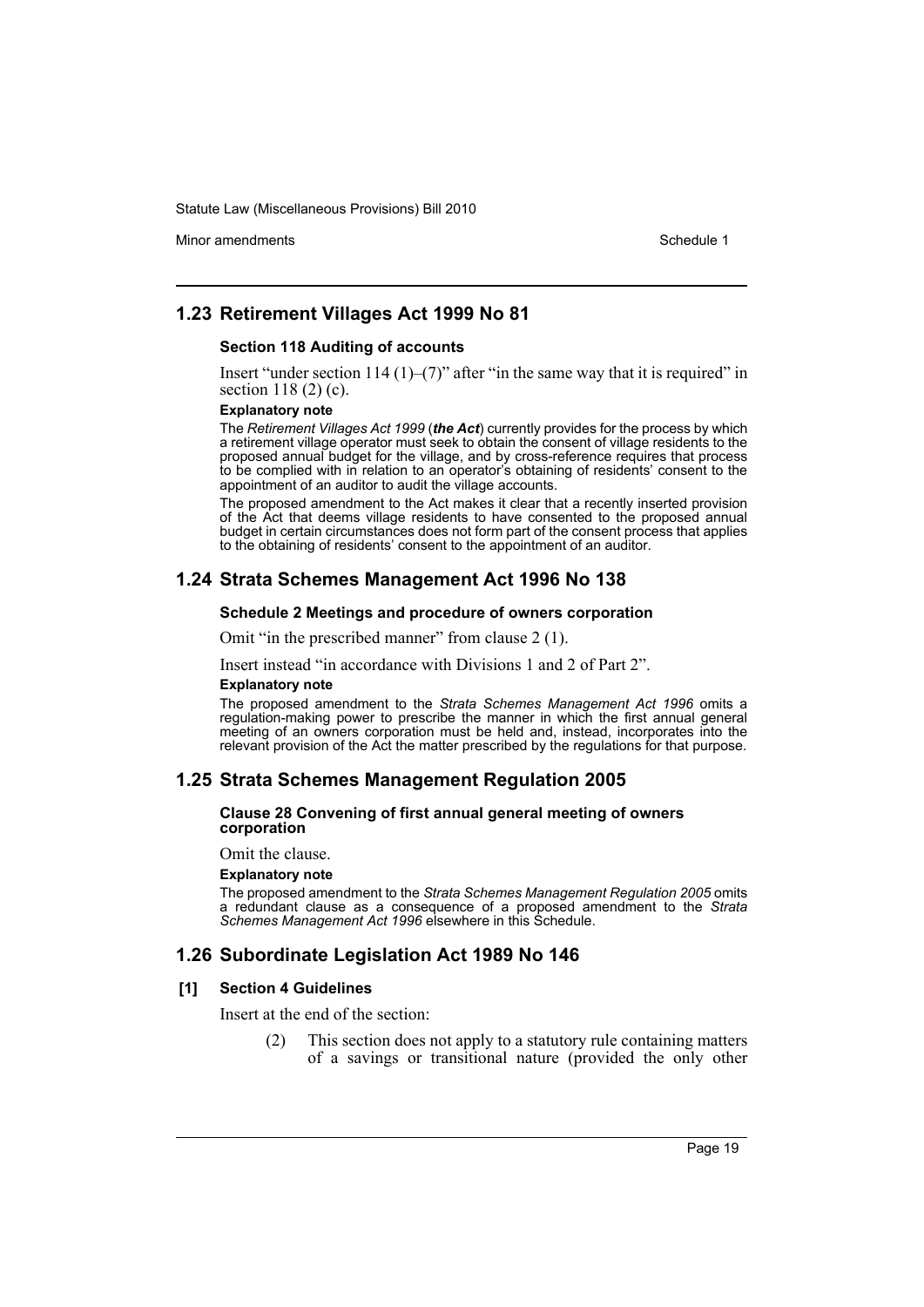Schedule 1 Minor amendments

provisions contained in the statutory rule are provisions dealing with its citation and commencement).

#### **[2] Section 10 Staged repeal of statutory rules**

Omit section 10 (4)–(4B).

### **[3] Section 10A**

Insert after section 10:

### **10A Certain statutory rules to remain in force**

- (1) Despite the other provisions of this Part, the following statutory rules remain in force until 1 September 2011, unless sooner repealed:
	- (a) *Motor Vehicle Repairs Regulation 1999*,
	- (b) *Public Health (Microbial Control) Regulation 2000*,
	- (c) *Public Health (Skin Penetration) Regulation 2000*,
	- (d) *Public Health (Swimming Pools and Spa Pools) Regulation 2000*,
	- (e) *Road Transport (Safety and Traffic Management) Regulation 1999*.
- (2) Despite the other provisions of this Part, the *Occupational Health and Safety Regulation 2001* remains in force until 1 September 2012, unless sooner repealed.

#### **[4] Section 11 Governor may postpone repeal by order**

Omit "section 10 (4), (4A) or (4B)" from section 11 (6).

Insert instead "section 10A".

#### **[5] Schedule 4 Excluded instruments**

Insert "being an instrument that was in force on 1 July 2010" after "commencement)" in item 18.

#### **Explanatory note**

Items [2]–[4] of the proposed amendments to the *Subordinate Legislation Act 1989* (*the Act*) have the effect of keeping the *Motor Vehicle Repairs Regulation 1999*, the *Public Health (Microbial Control) Regulation 2000*, the *Public Health (Skin Penetration) Regulation 2000*, the *Public Health (Swimming Pools and Spa Pools) Regulation 2000* and the *Road Transport (Safety and Traffic Management) Regulation 1999* in force for a further period of one year after the date on which they would otherwise be repealed by the Act. However, any of the Regulations may be sooner repealed by other legislation.

This is necessary as the Regulations have each been postponed on 5 occasions, and are now due to be repealed by the Act on 1 September 2010. However, amendments to the *Motor Vehicle Repairs Act 1980* that may impact on the *Motor Vehicle Repairs*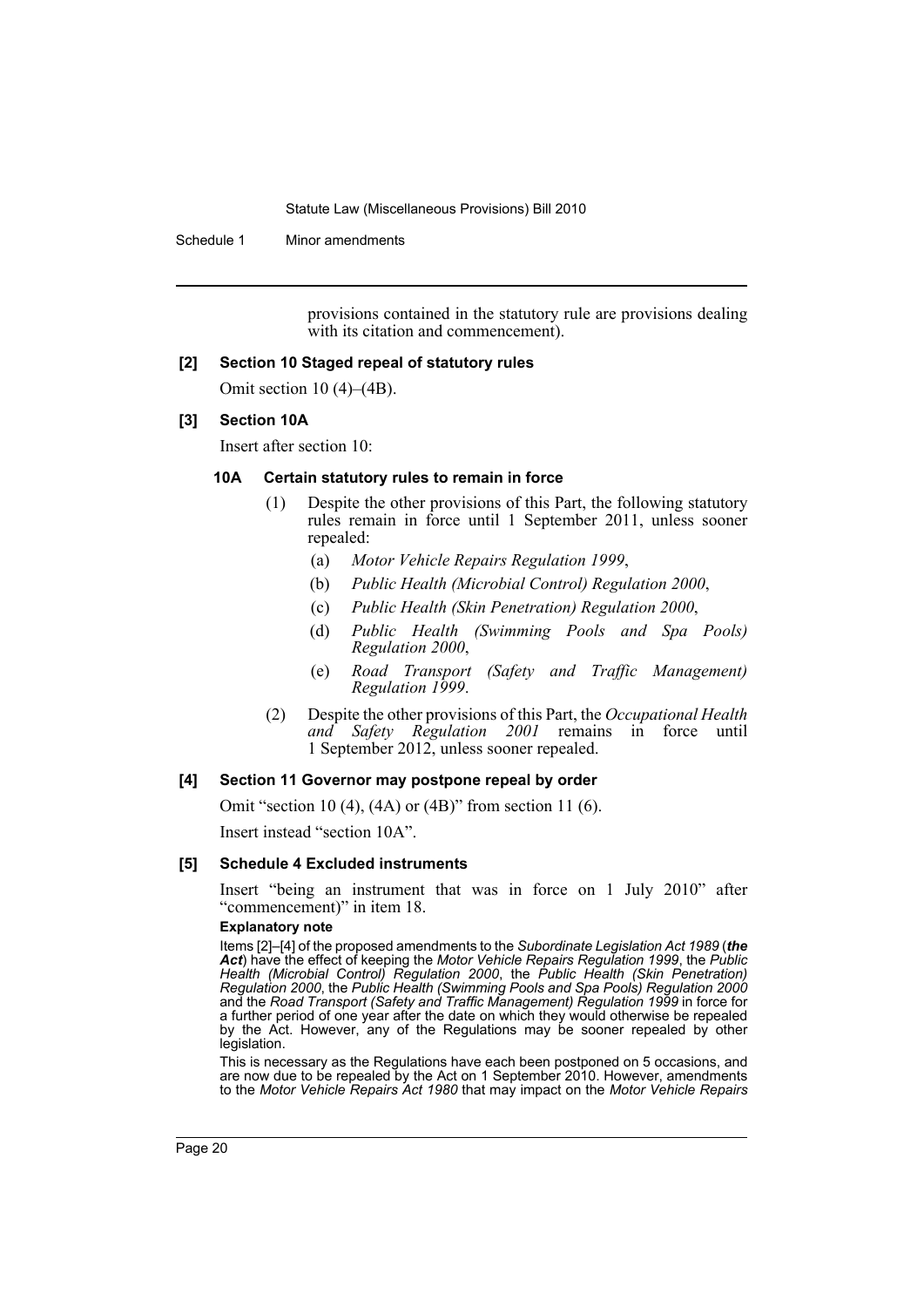Minor amendments **Schedule 1** and the state of the state of the state of the Schedule 1

*Regulation 1999* are proposed for later this year. The *Public Health (Microbial Control) Regulation 2000*, the *Public Health (Skin Penetration) Regulation 2000* and the *Public Health (Swimming Pools and Spa Pools) Regulation 2000* are all made under the *Public Health Act 1991*, the repeal of which is proposed by the *Public Health Bill 2010* (released for public comment in February 2010). It is also proposed that the *Road Transport (Safety and Traffic Management) Regulation 1999* be consolidated with other legislation in 2011 as part of a larger consolidation of road transport legislation. Item [5] ensures that statutory rules (other than those in force on 1 July 2010) that

contain only matters of a savings or transitional nature will no longer be excluded instruments under the Act and will instead be automatically repealed after 5 years in the same way as other statutory rules. Item [1] makes a consequential amendment to preserve the status of such statutory rules, as those to which certain guidelines in the Act concerning the preparation of statutory rules do not apply.

# **1.27 Sydney Opera House Trust Act 1961 No 9**

# **[1] Section 11A Transaction of business outside meetings or by telephone**

Omit "regulations" from section 11A (4). Insert instead "by-laws".

# **[2] Section 28 By-laws**

Omit section 28 (3). Insert instead:

(3) A by-law has no effect unless approved by the Governor.

**Note.** Any by-law made by a person or body that requires the approval of the Governor is a statutory rule for the purposes of the *Interpretation Act 1987*. Accordingly, it must be published on the NSW legislation website to come into force.

#### **Explanatory note**

Item [1] of the proposed amendments to the *Sydney Opera House Trust Act 1961* (*the* Act) corrects a reference to an instrument that may be made under the Act.

Item [2] replaces a provision concerning the making of by-laws under the Act with its modern (and more succinct) equivalent. The new provision removes the need for the Sydney Opera House Trust to seal every by-law it makes, with its common seal.

# **1.28 Workers Compensation Act 1987 No 70**

#### **Schedule 6 Savings, transitional and other provisions**

Insert after clause 3 (2) in Part 18:

- (2A) To the extent that subclause (1) operates to apply section 151A (3) and (3A) as in force before the  $2001$ amendments, a reference to the Compensation Court in those subsections is to be read as a reference to the District Court.
- (2B) Subclause (2A) is taken to have commenced on 1 January 2004 but does not affect any judgment or other order of a court given or made before 9 July 2010.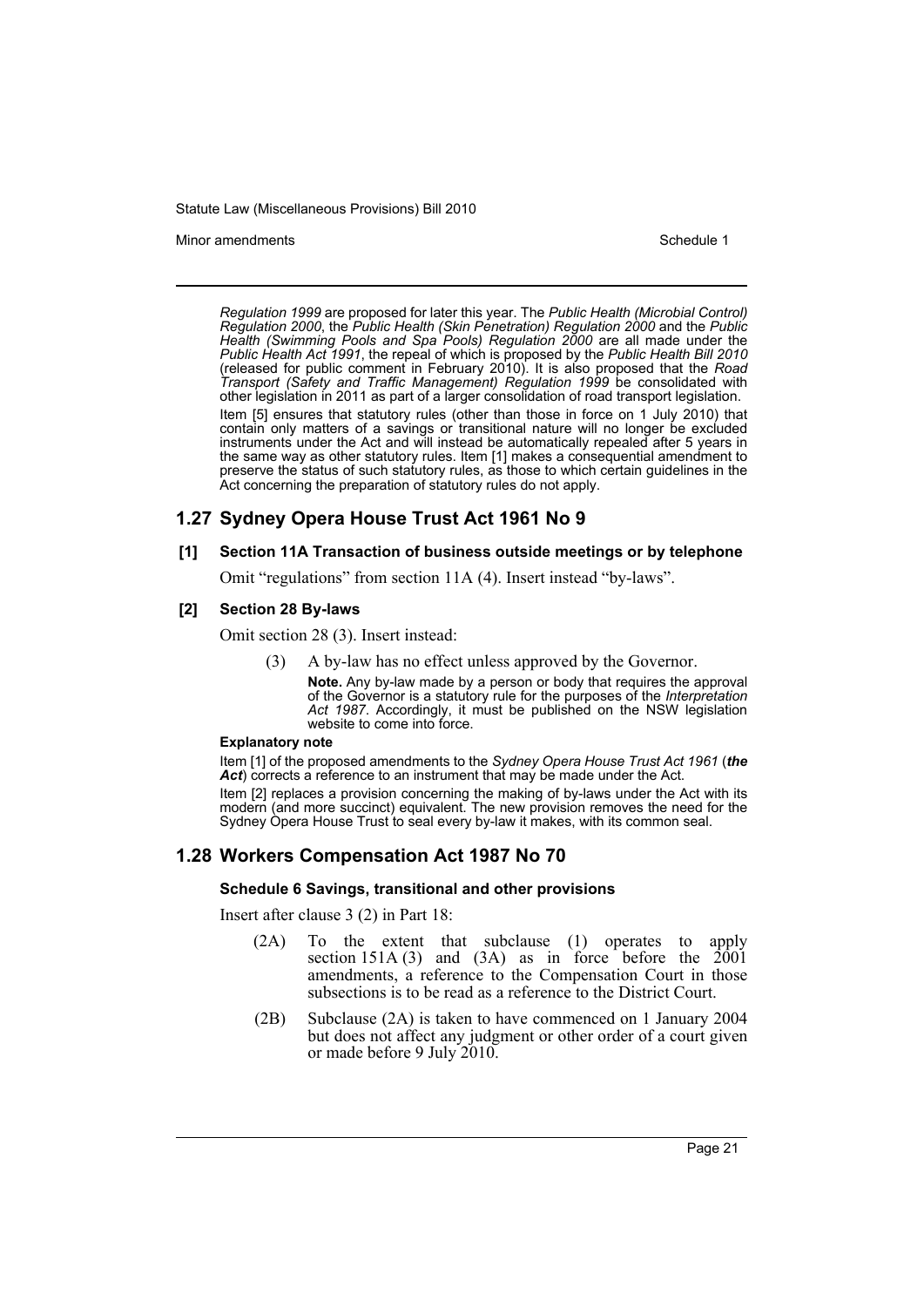Schedule 1 Minor amendments

#### **Explanatory note**

The proposed amendment updates references to the Compensation Court (as being the relevant court in which to commence proceedings to recover permanent loss compensation) in a superseded provision of the *Workers Compensation Act 1987* that continues to apply in respect of coal miners. The jurisdiction of the Compensation Court to hear such matters was conferred on the District Court on the abolition of the Compensation Court on 1 January 2004. The references are taken to have been updated from that date but do not affect any court judgment or order made before the commencement of the subschedule to this Act that inserts the amendment.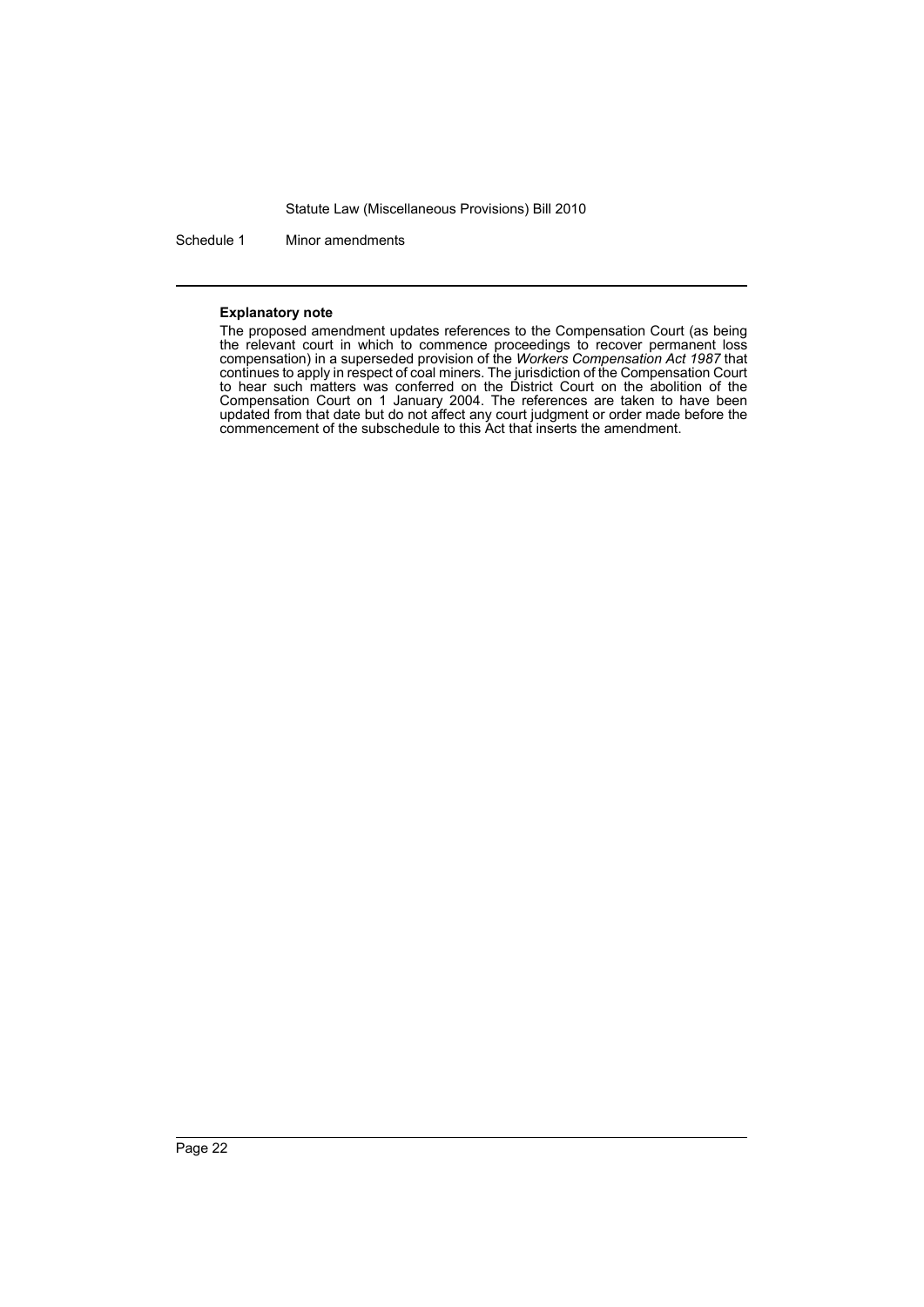Amendments by way of statute law revision Schedule 2 Schedule 2

# <span id="page-23-0"></span>**Schedule 2 Amendments by way of statute law revision**

# **2.1 Adoption Act 2000 No 75**

#### **Section 54, note**

Insert "in" after "defined". **Explanatory note** The proposed amendment inserts a missing word.

# **2.2 Agricultural Industry Services Act 1998 No 45**

### **Section 3, definition of "Department"**

Omit "Primary Industries". Insert instead "Industry and Investment". **Explanatory note** The proposed amendment updates a reference to a Department.

# **2.3 Agricultural Livestock (Disease Control Funding) Act 1998 No 139**

# **Section 3, definition of "Department"**

Omit "Primary Industries". Insert instead "Industry and Investment". **Explanatory note** The proposed amendment updates a reference to a Department.

# **2.4 Agricultural Scientific Collections Trust Act 1983 No 148**

# **[1] Section 4 (1)**

Insert in alphabetical order:

*Department* means the Department of Industry and Investment.

# **[2] Section 12 (1) and Schedule 1, clause 5 (a)**

Omit "of Agriculture" wherever occurring. **Explanatory note** The proposed amendments update references to a Department.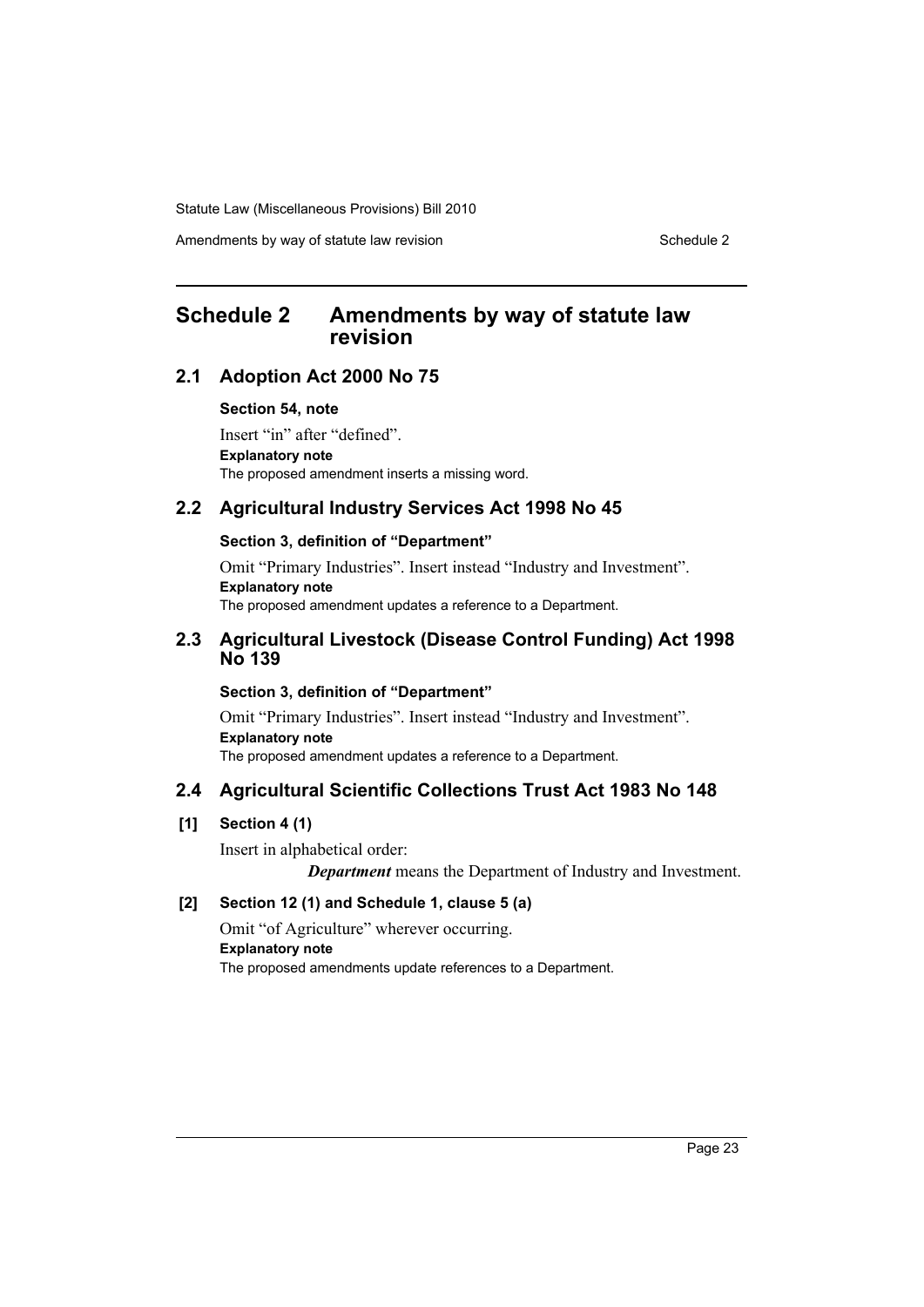Schedule 2 Amendments by way of statute law revision

# **2.5 Albury Local Environmental Plan 2000**

### **Clause 62 (1)**

Omit "apples". Insert instead "applies". **Explanatory note** The proposed amendment corrects a typographical error.

# **2.6 Animal Diseases (Emergency Outbreaks) Act 1991 No 73**

# **Dictionary, definition of "Department"**

Omit "Primary Industries". Insert instead "Industry and Investment". **Explanatory note** The proposed amendment updates a reference to a Department.

# **2.7 Animal Diseases (Emergency Outbreaks) Regulation 2008**

# **Clauses 5 (3) and 6**

Omit "of Primary Industries" wherever occurring. **Explanatory note** The proposed amendment updates references to a Department.

# **2.8 Apiaries Act 1985 No 16**

# **Section 3 (1), definition of "Department"**

Omit "Primary Industries". Insert instead "Industry and Investment". **Explanatory note** The proposed amendment updates a reference to a Department.

# **2.9 Biofuels Act 2007 No 23**

# **[1] Section 3 (1), definition of "Director-General"**

Omit the definition. Insert in alphabetical order: *Department* means the Land and Property Management Authority.

*Director-General* means the Chief Executive of the Department.

# **[2] Sections 18 (1), 25 (1) (b) and 29 (9)**

Omit "of Lands" wherever occurring.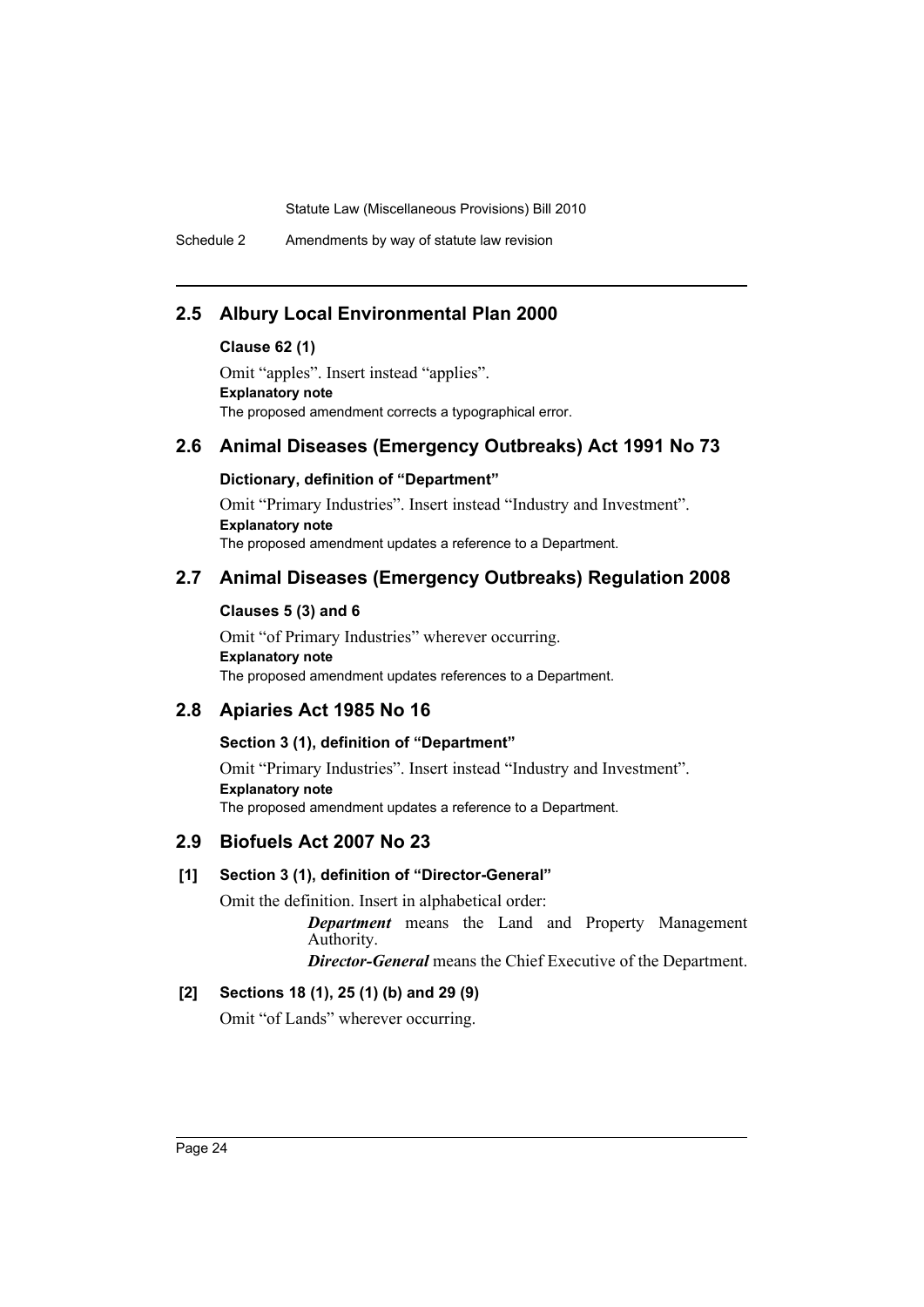Amendments by way of statute law revision Schedule 2 Schedule 2

### **[3] Section 24 (1) (a)**

Omit "of Lands, the Department of State and Regional Development, the Department of Primary Industries, the Department of Environment and Climate Change and the Department of Commerce".

Insert instead ", the Department of Industry and Investment, the Department of Environment, Climate Change and Water and the Department of Services, Technology and Administration".

# **[4] Section 24 (2)**

Omit "of the Department of Lands or that". Insert instead "or the". **Explanatory note** The proposed amendments update references to Departments.

# **2.10 Biological Control Act 1985 No 199**

# **[1] Section 3 (1)**

Insert in alphabetical order:

*Department* means the Department of Industry and Investment.

# **[2] Sections 9 (1) and 53**

Omit "of Agriculture" wherever occurring. **Explanatory note** The proposed amendments update references to a Department.

# **2.11 Camden Local Environmental Plan No 48**

# **Clause 5 (1)**

Omit the definition of *motor vehicle depot* where secondly occurring. **Explanatory note** The proposed amendment removes a duplicate definition.

# **2.12 Child Protection (Offenders Prohibition Orders) Act 2004 No 46**

# **Section 16G (2) (c)**

Omit "*Registration Act) 2000*". Insert instead "*Registration) Act 2000*". **Explanatory note** The proposed amendment corrects a reference to an Act.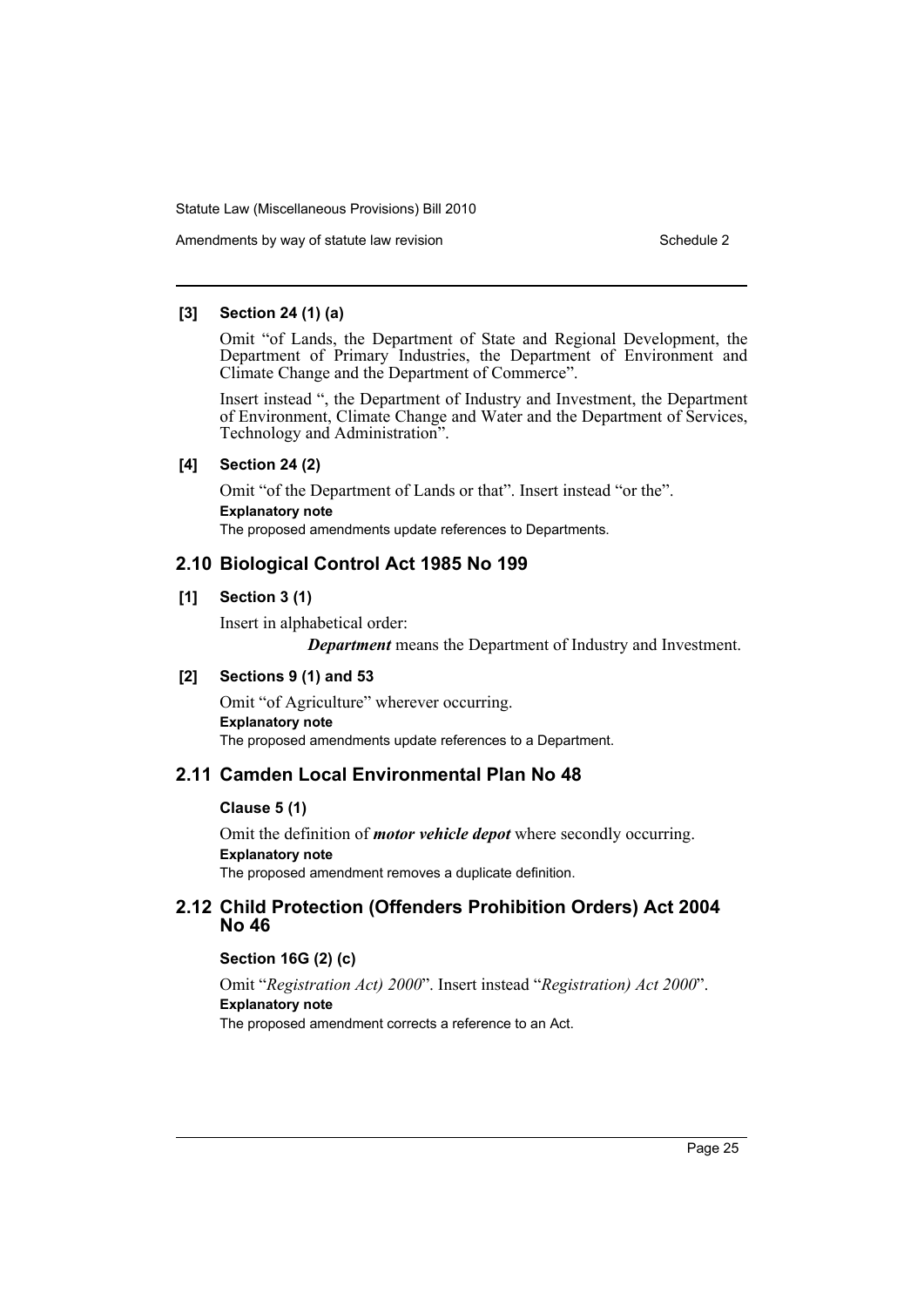Schedule 2 Amendments by way of statute law revision

# **2.13 Coal Mine Health and Safety Regulation 2006**

### **Clause 212**

Omit "of Primary Industries". **Explanatory note** The proposed amendment updates a reference to a Department.

# **2.14 Coastal Protection Act 1979 No 13**

#### **Section 4 (3)**

Insert after section 4 (2):

(3) Notes included in this Act do not form part of this Act.

**Explanatory note**

The proposed amendment clarifies the status of notes.

# **2.15 Commercial Vessels (Equipment) Regulation 1986**

### **Clause 4 (1), definition of "Code"**

Renumber paragraph (a) where secondly occurring as paragraph (b). **Explanatory note** The proposed amendment corrects numbering.

# **2.16 Contaminated Land Management Act 1997 No 140**

### **Sections 11 (4) (e) and 13 (5) (a)**

Omit "Primary Industries" wherever occurring.

Insert instead "Industry and Investment".

**Explanatory note**

The proposed amendment updates references to a Department.

# **2.17 Conveyancers Licensing Regulation 2006**

# **[1] Clauses 12 (a) and 15**

Omit "Part 3 of the *Consumer, Trader and Tenancy Tribunal Regulation 2002*" wherever occurring.

Insert instead "section 24 (2) of the *Consumer, Trader and Tenancy Tribunal Act 2001*".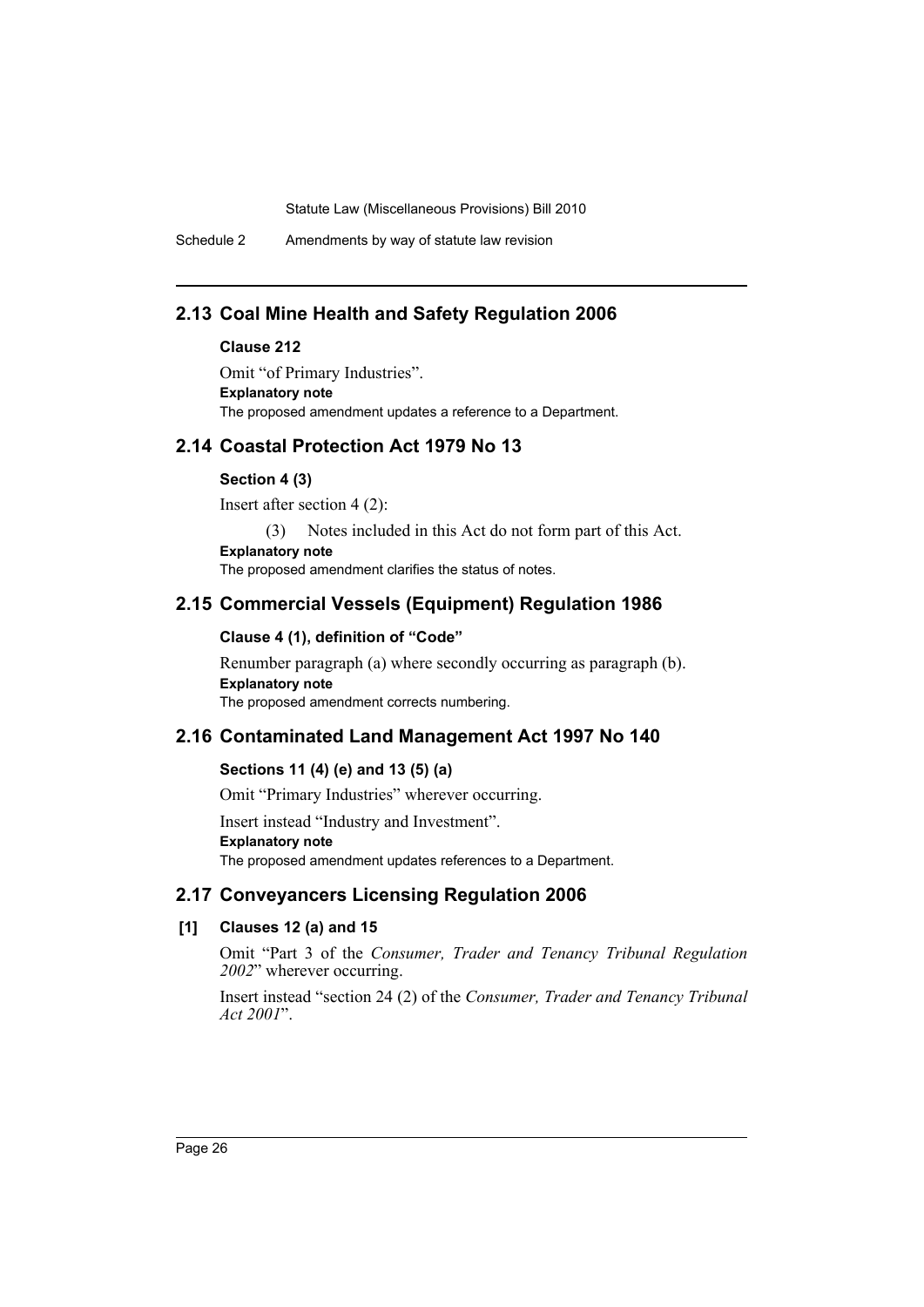Amendments by way of statute law revision Schedule 2 Schedule 2

### **[2] Clauses 13 (1) and 16 (1)**

Omit "under clause 10 (1) (c) (i), (ii) or (iii) of the *Consumer, Trader and Tenancy Tribunal Regulation 2002* (whichever is applicable)" wherever occurring.

Insert instead "in respect of an application to have a matter (with an equivalent amount in dispute) dealt with by the Tribunal in the General Division". **Explanatory note**

The proposed amendments omit references to a repealed instrument.

# **2.18 Conveyancing (Sale of Land) Regulation 2005**

### **Schedule 1, item 3 (b)**

Omit "Department of Lands".

Insert instead "Land and Property Management Authority". **Explanatory note**

The proposed amendment updates a reference to a Department.

# **2.19 Coroners Act 2009 No 41**

#### **Section 55 (2)**

Omit "which inquest". Insert instead "which the inquest". **Explanatory note** The proposed amendment inserts a missing word.

# **2.20 Crown Lands Act 1989 No 6**

### **Section 3 (1), definitions of "Department" and "Director-General"**

Omit the definitions. Insert instead:

*Department* means the Land and Property Management Authority.

*Director-General* means the Chief Executive of the Department.

# **Explanatory note**

The proposed amendment updates references to a Department and the head of that Department.

# **2.21 Crown Lands (Continued Tenures) Act 1989 No 7**

#### **Section 3 (1), definition of "Department"**

Omit the definition. Insert instead:

*Department* means the Land and Property Management Authority.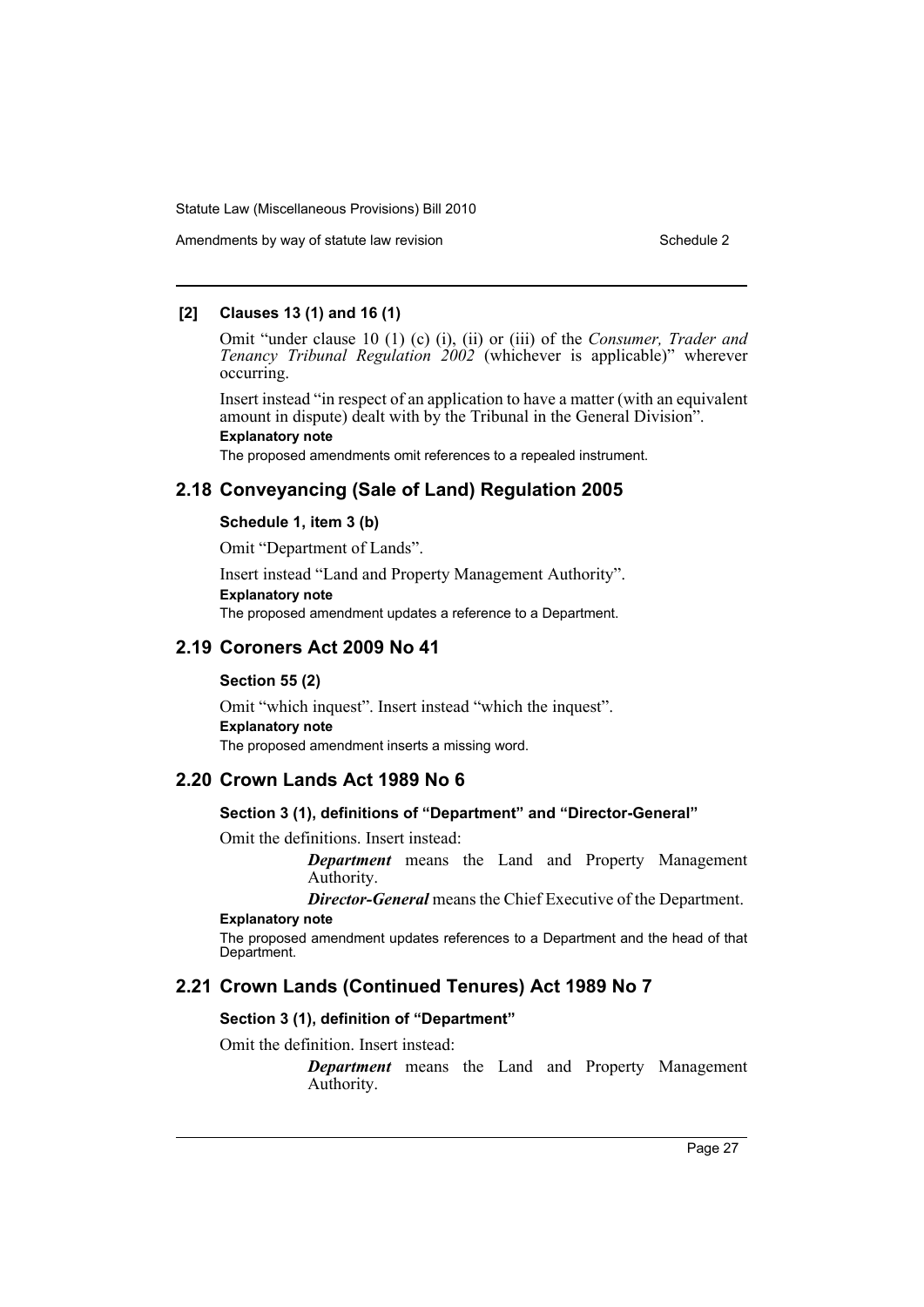Schedule 2 Amendments by way of statute law revision

#### **Explanatory note**

The proposed amendment updates a reference to a Department.

# **2.22 Crown Lands (General Reserves) By-law 2006**

#### **Schedule 1, Part 1**

Omit "of Lands" wherever occurring. **Explanatory note** The proposed amendment updates references to a Department.

### **2.23 Crown Lands Regulation 2006**

# **[1] Clause 3 (1), definition of "Department"**

Omit the definition.

# **[2] Clause 44 (1)**

Omit "**of Lands**". **Explanatory note** Item [1] of the proposed amendments omits a redundant definition. Item [2] updates a reference to a Department.

# **2.24 Deer Act 2006 No 113**

### **Section 3 (1), definition of "Department"**

Omit "Primary Industries". Insert instead "Industry and Investment". **Explanatory note** The proposed amendment updates a reference to a Department.

# **2.25 Drug Misuse and Trafficking Act 1985 No 226**

# **Sections 38 (1) and 43 (5)**

Omit "Agriculture and Fisheries" wherever occurring.

Insert instead "Industry and Investment".

### **Explanatory note**

The proposed amendment updates a reference to a Department.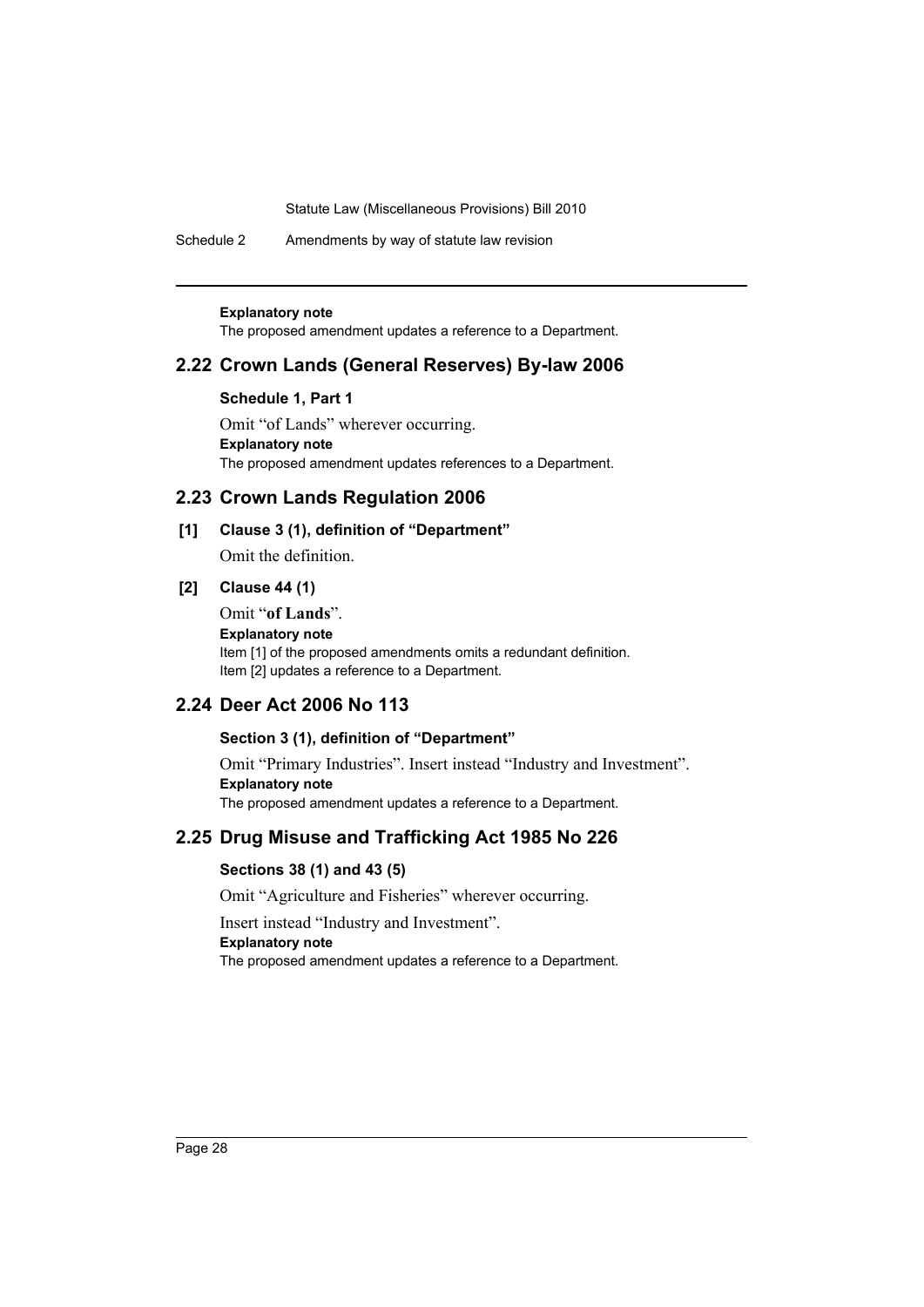Amendments by way of statute law revision Schedule 2

# **2.26 Education Act 1990 No 8**

#### **Section 23 (3) (a1)**

Insert before section 23 (3) (a):

(a1) the child has written permission from the principal of a government school or registered non-government school, and from the director of a TAFE establishment, to enrol in a course referred to in section 21B (5) (b) and is so enrolled, or

#### **Explanatory note**

The proposed amendment restores an amendment to section 23 made by the *Education Amendment Act 2009* that was inadvertently omitted by the replacement of that section by the *Education Amendment (School Attendance) Act 2009* that commenced on the same day.

# **2.27 Environmental Planning and Assessment Regulation 2000**

### **[1] Clause 226 (2) and (3)**

Omit "for the purposes of section 116G of the Act (as referred to in section 116B (a) of the Act)" wherever occurring.

Insert instead "under section 88 (2) (a) of the Act (as modified by section 109R (1) of the Act) for the purposes of section 109R".

# **[2] Schedule 3A**

Omit "(Clauses 46A, 98C and 136E)". Insert instead "(Clause 98C)".

### **Explanatory note**

The proposed amendments update cross-references (item [1], as a consequence of an amendment made to the *Environmental Planning and Assessment Act 1979* in Schedule 1).

# **2.28 Exhibited Animals Protection Act 1986 No 123**

# **Section 5 (1), definition of "Department"**

Omit "Primary Industries". Insert instead "Industry and Investment". **Explanatory note**

The proposed amendment updates a reference to a Department.

# **2.29 Explosives Regulation 2005**

# **[1] Clause 3 (1), definition of "ADG Code"**

Omit "*goods*". Insert instead "*Goods*".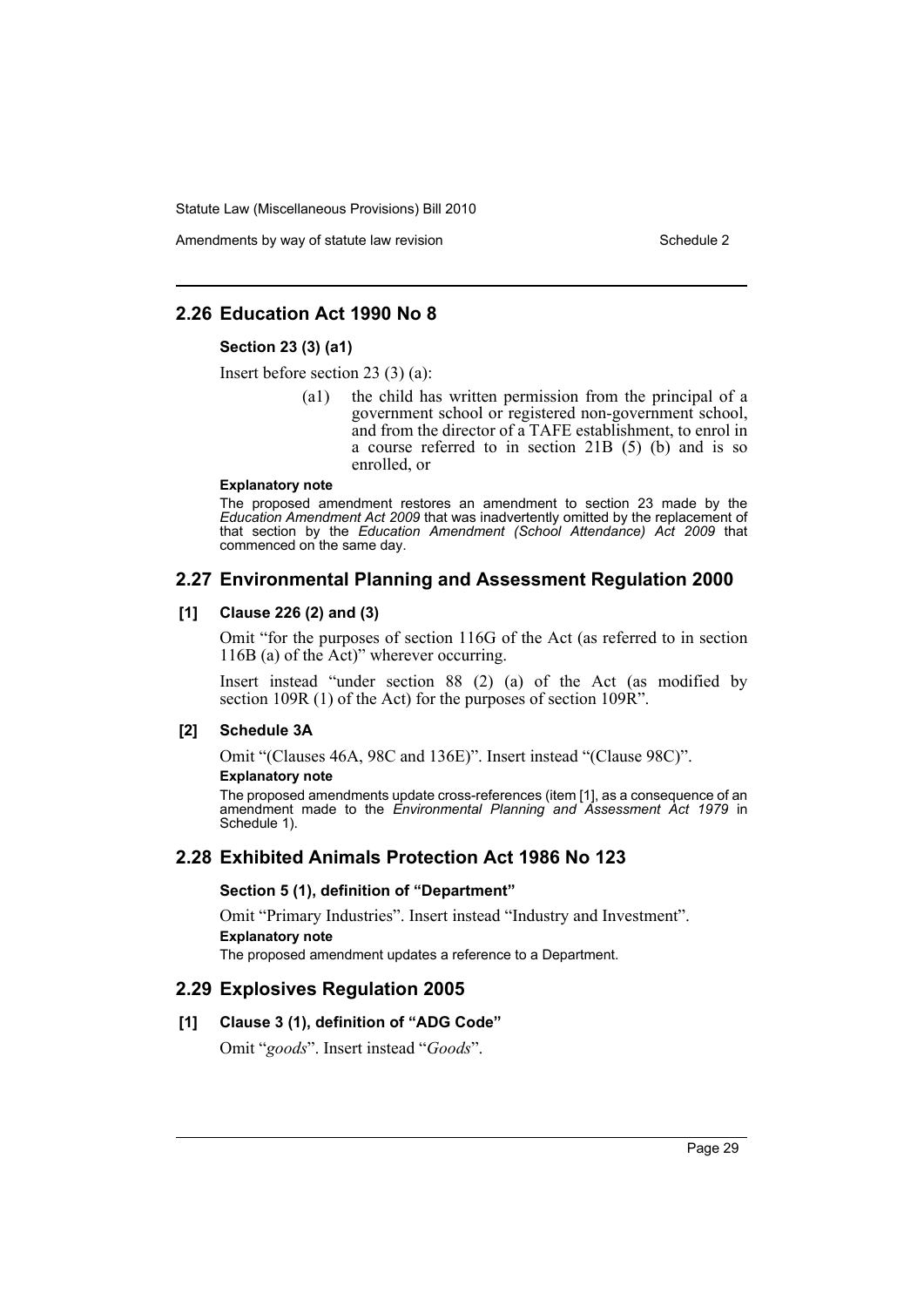Schedule 2 Amendments by way of statute law revision

# **[2] Clauses 6 (1), 15 (2), note 2, 39 (2) and 75 (2), note**

Omit "Primary Industries" wherever occurring.

Insert instead "Industry and Investment".

#### **Explanatory note**

Item [1] of the proposed amendments corrects the name of a document. Item [2] updates references to a Department.

# **2.30 Farm Water Supplies Act 1946 No 22**

### **Section 2A (a)**

Omit "Agriculture". Insert instead "Industry and Investment". **Explanatory note** The proposed amendment updates a reference to a Department.

# **2.31 Farrer Memorial Research Scholarship Fund Act 1930 No 38**

### **Section 2, definition of "Department"**

Omit "Primary Industries". Insert instead "Industry and Investment". **Explanatory note** The proposed amendment updates a reference to a Department.

# **2.32 Fertilisers Act 1985 No 5**

# **Section 3 (1), definition of "Department"**

Omit "Primary Industries". Insert instead "Industry and Investment". **Explanatory note** The proposed amendment updates a reference to a Department.

# **2.33 Fisheries Management Act 1994 No 38**

#### **[1] Section 4 (1), definition of "Department"**

Omit "Primary Industries". Insert instead "Industry and Investment".

**[2] Section 20 (7)**

Omit "subsection (1) (c)". Insert instead "subsection (3) (c)".

# **[3] Sections 220B (1), definition of "Department" and 220ZF (3)**

Omit the definition and subsection, respectively.

# **[4] Sections 221ZJ (1) (b) and 221ZQ (1) (b)**

Omit "of Primary Industries" wherever occurring.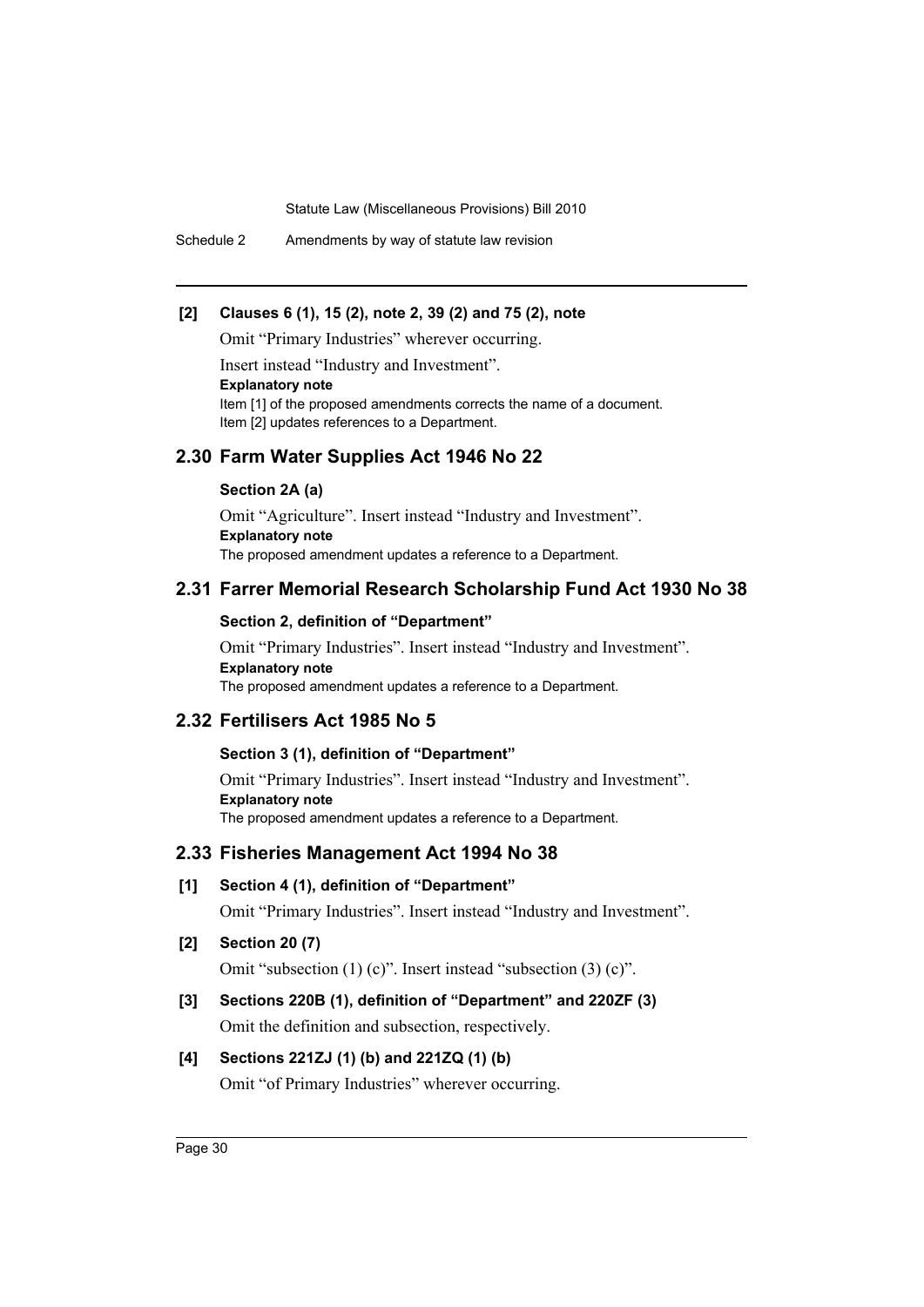Amendments by way of statute law revision Schedule 2 Schedule 2

# **[5] Sections 269 (2) and 282I (6)**

Omit "A Local Court" wherever occurring. Insert instead "The Local Court".

# **[6] Section 269 (2)**

Omit "*Local Courts Act 1982*". Insert instead "*Local Court Act 2007*".

# **[7] Sections 269 (3) and 282I (5)**

Omit "a Local Court" wherever occurring. Insert instead "the Local Court".

# **[8] Schedule 7, clause 26**

Omit the clause. **Explanatory note** Items [1], [3] and [4] of the proposed amendments update references to a Department. Item [3] also omits a redundant provision. Item [2] corrects a cross-reference. Items [5]–[7] update references to a Court. Item [8] omits a redundant provision.

# **2.34 Fisheries Management (Estuary General Share Management Plan) Regulation 2006**

#### **Appendix, Schedule 1, matter relating to Clarence River (Lower Reaches)—Set Meshing Net**

Omit "acrosss". Insert instead "across". **Explanatory note** The proposed amendment corrects a typographical error.

# **2.35 Fisheries Management (General) Regulation 2002**

# **Schedule 2**

Omit "**Lady Denam**". Insert instead "**Lady Denman**". **Explanatory note** The proposed amendment corrects a typographical error.

# **2.36 Gene Technology (GM Crop Moratorium) Act 2003 No 12**

# **Section 4 (1), definition of "Department"**

Omit "Agriculture". Insert instead "Industry and Investment".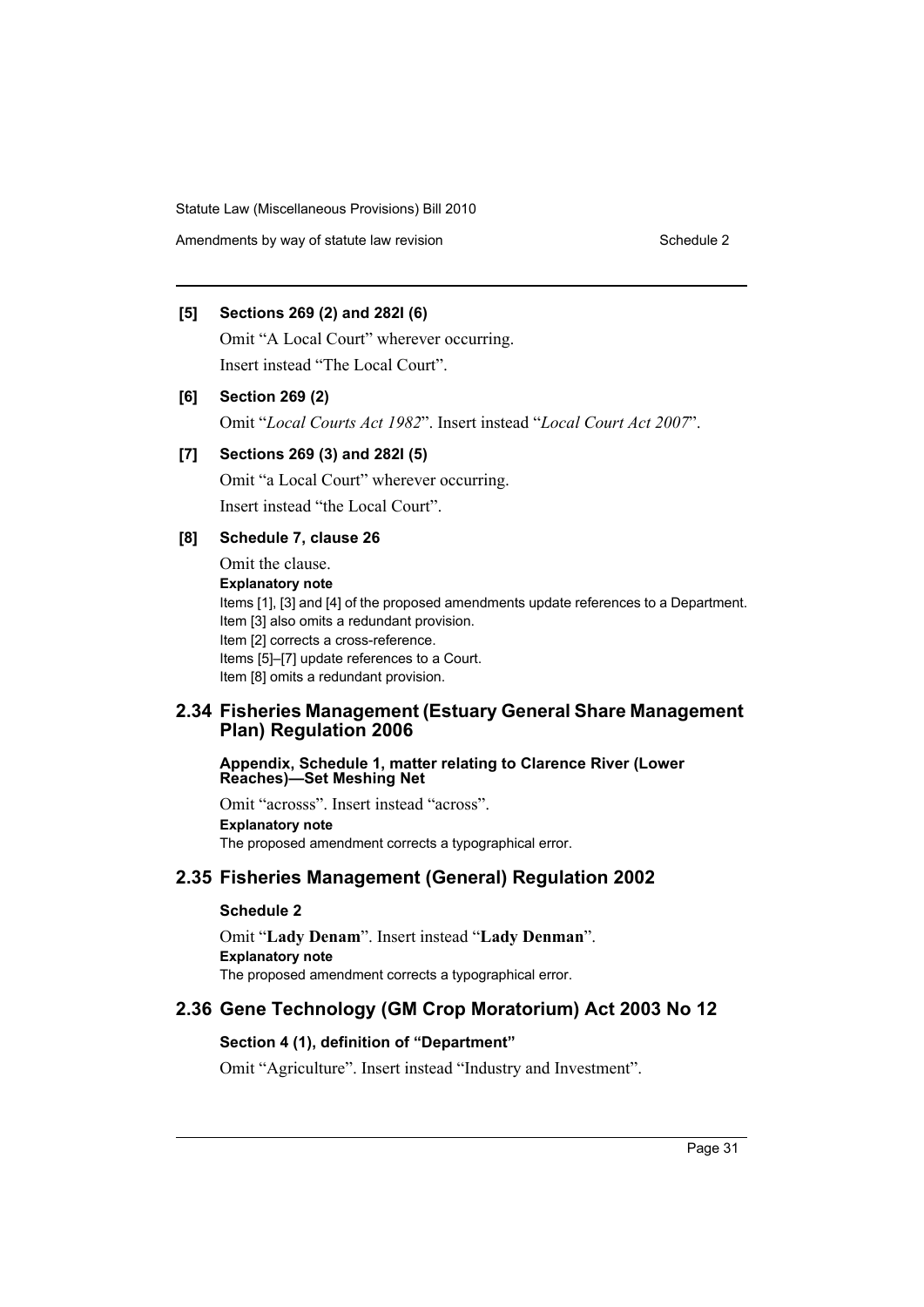Schedule 2 Amendments by way of statute law revision

#### **Explanatory note**

The proposed amendment updates a reference to a Department.

# **2.37 Geographical Names Act 1966 No 13**

# **[1] Section 2**

Insert in alphabetical order:

*Department* means the Land and Property Management Authority.

*Director-General* means the Chief Executive of the Department.

# **[2] Section 18 (2) (a)**

Omit ", Department of Lands".

# **[3] Section 18 (2) (a)**

Omit "that Department". Insert instead "the Department". **Explanatory note** The proposed amendments update references to a Department.

# **2.38 Gloucester Local Environmental Plan 2000**

### **Clause 49 (2)**

Omit "facia" wherever occurring. Insert instead "fascia". **Explanatory note** The proposed amendment standardises the spelling of a word.

# **2.39 Growth Centres (Development Corporations) Act 1974 No 49**

### **Section 9 (2) (a)**

Omit "or any". Insert instead "for any". **Explanatory note** The proposed amendment corrects a typographical error.

# **2.40 Hay Irrigation Regulation 2007**

### **Clause 3 (1), definition of "Hay District Office"**

Omit the definition. Insert instead:

*Hay District Office* means the district office at Hay of the Land and Property Management Authority.

### **Explanatory note**

The proposed amendment updates a reference to a Department.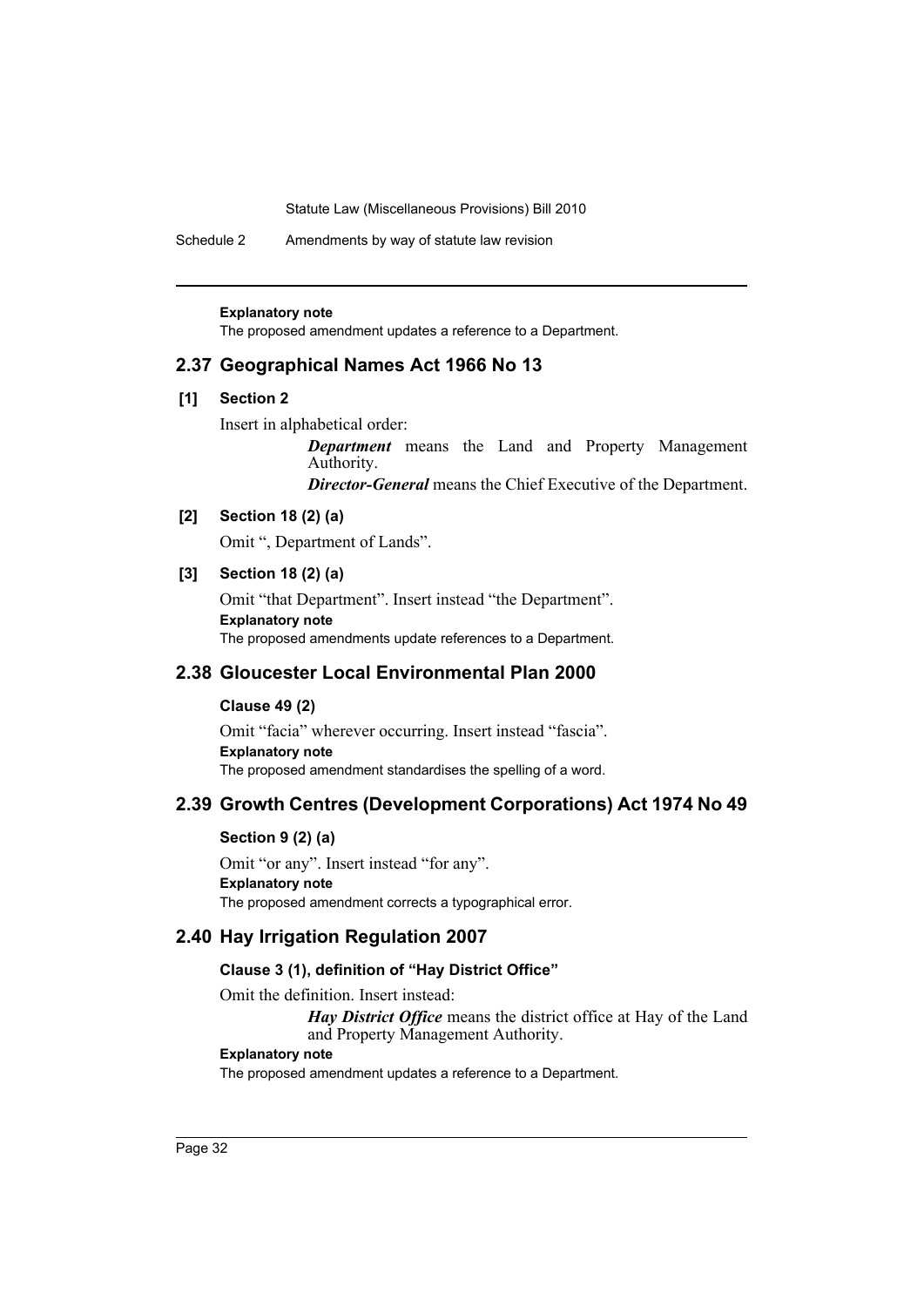# **2.41 Health Care Complaints Act 1993 No 105**

#### **Section 30 (3) and Schedule 1**

Omit "Dated this day of 19 ." wherever occurring.

Insert instead "Dated:".

**Explanatory note**

The proposed amendment removes date-specific references.

# **2.42 Health Practitioner Regulation Act 2009 No 86 (as amended by the Health Practitioner Regulation Amendment Act 2010)**

#### **Section 7 (2) (e1)**

Insert after section 7 (2) (e):

(e1) the *Interpretation Act 1987*,

### **Commencement**

The amendment commences, or is taken to have commenced, on the date of assent to the *Health Practitioner Regulation Amendment Act 2010*.

#### **Explanatory note**

The proposed amendment applies the standard requirements for the making, disallowance and publication of regulations to the NSW regulations made under the *Health Practitioner Regulation National Law (NSW)*.

# **2.43 Hemp Industry Act 2008 No 58**

#### **Section 3 (1), definition of "Department"**

Omit "Primary Industries". Insert instead "Industry and Investment". **Explanatory note**

The proposed amendment updates a reference to a Department.

# **2.44 Independent Pricing and Regulatory Tribunal Act 1992 No 39**

#### **Section 4 (4)**

Omit "in the Gazette". Insert instead "on the NSW legislation website".

### **Explanatory note**

The proposed amendment provides for an instrument to be published on the NSW legislation website.

# **2.45 Judicial Officers Act 1986 No 100**

#### **Section 44C**

Omit "an assessor". Insert instead "a Commissioner".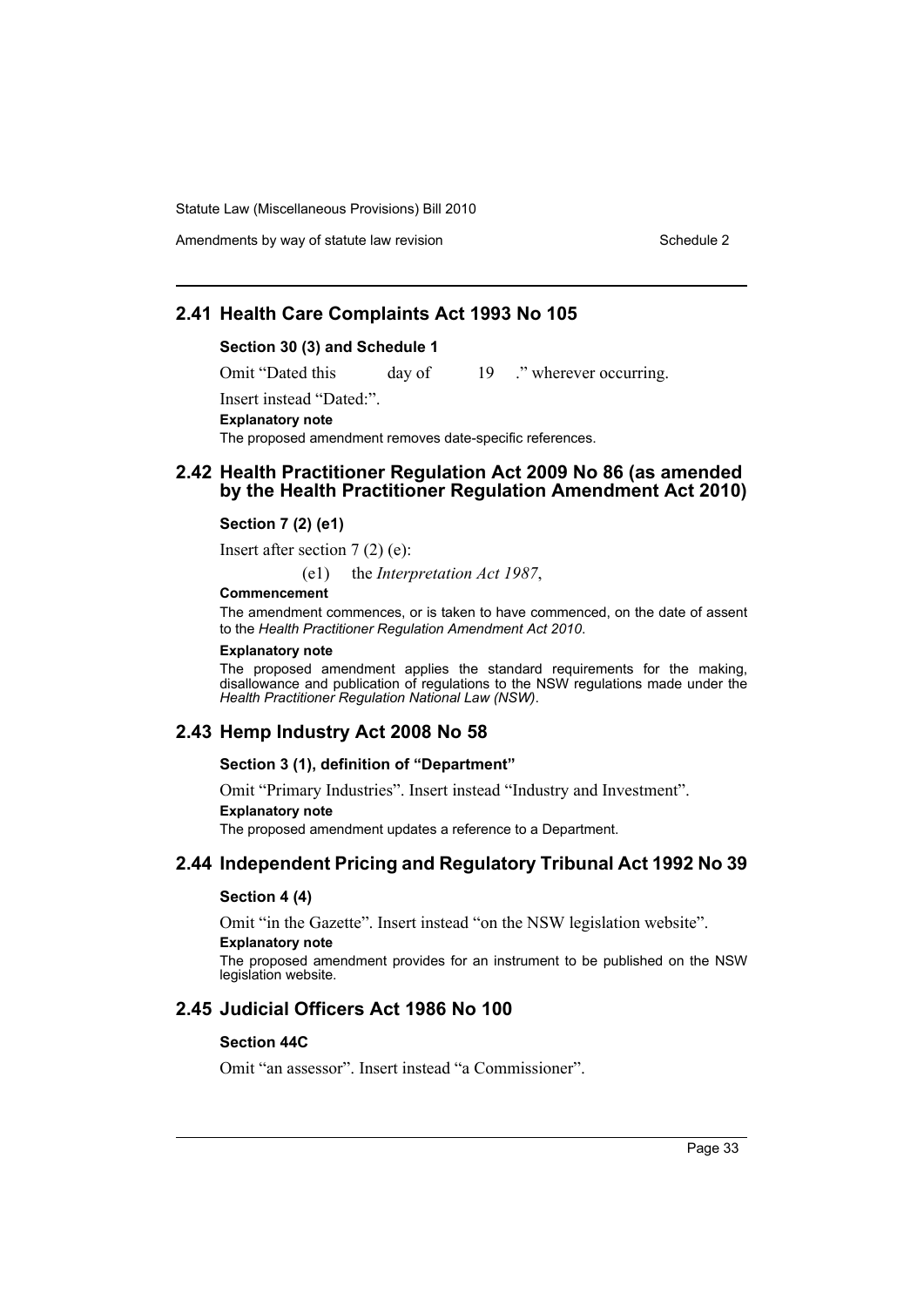Schedule 2 Amendments by way of statute law revision

#### **Explanatory note**

The proposed amendment updates a reference to an officer of a court.

### **2.46 Lake Illawarra Authority Act 1987 No 285**

### **[1] Section 5 (1)**

Insert in alphabetical order:

*Department* means the Land and Property Management Authority.

*Director-General* means the Chief Executive of the Department.

# **[2] Section 6 (4) (b2)**

Omit "of Land and Water Conservation".

# **[3] Section 7 (2)**

Omit "of Land and Water Conservation nominated by the Director of that Department shall be".

Insert instead "nominated by the Director-General is to be". **Explanatory note**

The proposed amendments update references to a Department and the head of that Department.

# **2.47 Land and Environment Court Act 1979 No 204**

### **[1] Sections 17–19, 20 (1) and (2) and 21**

Insert "the following" after "dispose of" wherever occurring.

### **[2] Sections 17 (ea), (eb) and (g)–(i), 18 (f), 19 (g3), 20 (2) (c) and 21 (h), (ha), (hb) and (hc)**

Omit ", and". Insert instead ",".

# **[3] Section 20 (3) (a)**

Insert "or" after "*Waste Recycling and Processing Corporation Act 2001*,".

### **[4] Section 20 (3) (b)**

Omit ", or". Insert instead ",". **Explanatory note** The proposed amendments clarify the operation of lists.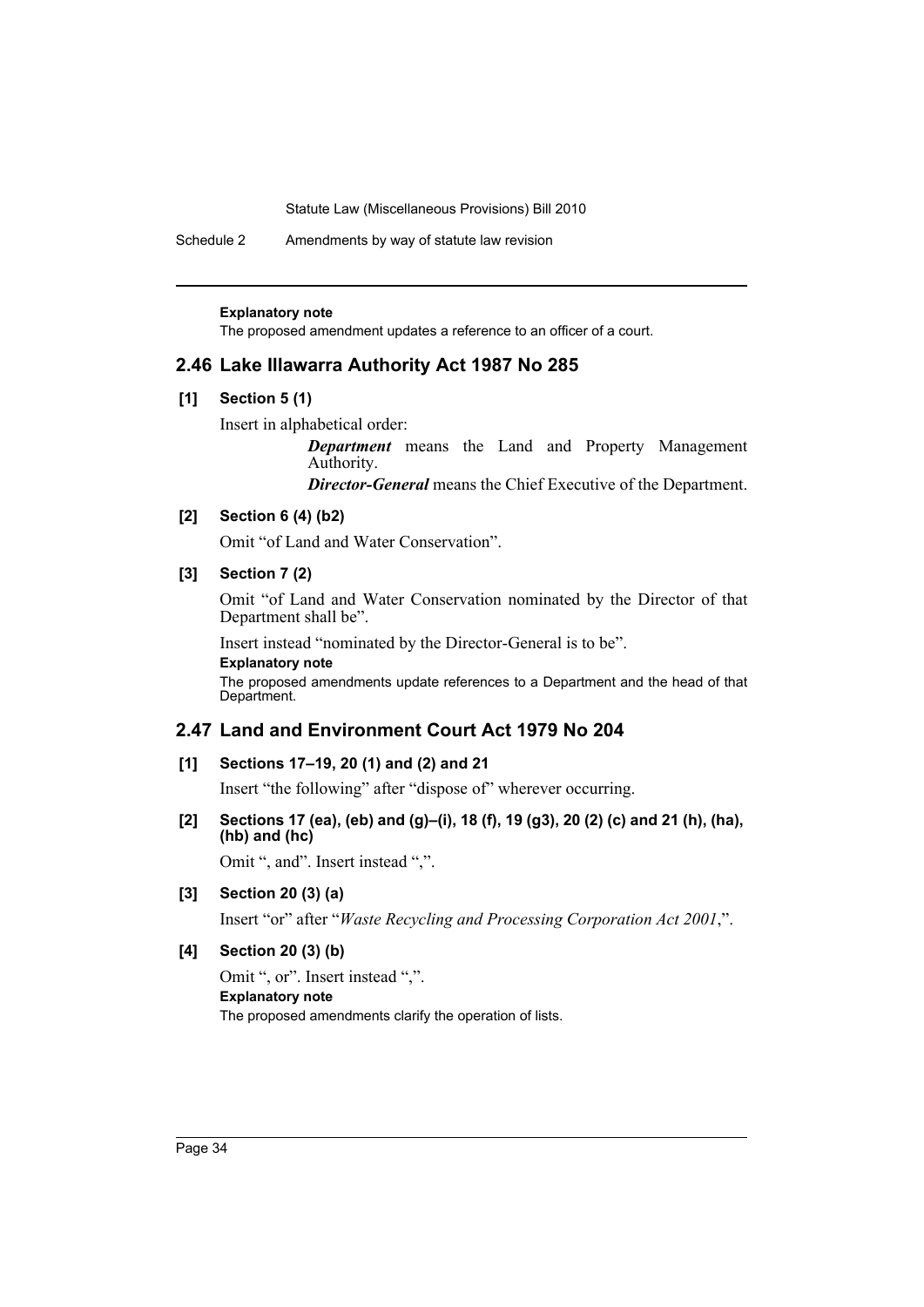Amendments by way of statute law revision Schedule 2 Schedule 2

# **2.48 Lane Cove Local Environmental Plan 2009**

#### **Land Use Table, Zone B2 Local Centre**

Omit "hierachy" from item 1. Insert instead "hierarchy". **Explanatory note** The proposed amendment corrects a typographical error.

### **2.49 Law Enforcement (Powers and Responsibilities) Regulation 2005**

#### **Schedule 1, Form 20A, item 8**

Omit "*Act 2002*". Insert instead "*Act 2002*)". **Explanatory note** The proposed amendment inserts missing punctuation.

#### **2.50 Liverpool Local Environmental Plan 2008**

#### **Schedule 2, Advertisements—business identification signs for businesses other than brothels in business zones**

Omit "facia" from subclause (1). Insert instead "fascia". **Explanatory note** The proposed amendment standardises the spelling of a word.

# **2.51 Local Government (Manufactured Home Estates, Caravan Parks, Camping Grounds and Moveable Dwellings) Regulation 2005**

### **Clause 91 (3)**

Omit the subclause. **Explanatory note** The proposed amendment omits a duplicate provision.

# **2.52 Marine Parks Act 1997 No 64**

#### **Sections 29 (2) (b), 31, 32 (2), 37 (2) (a), 42 (2) (a) and 44 (3) and (6) and Schedule 2, clause 6**

Omit "Primary Industries" wherever occurring.

Insert instead "Industry and Investment".

### **Explanatory note**

The proposed amendment updates references to a Department.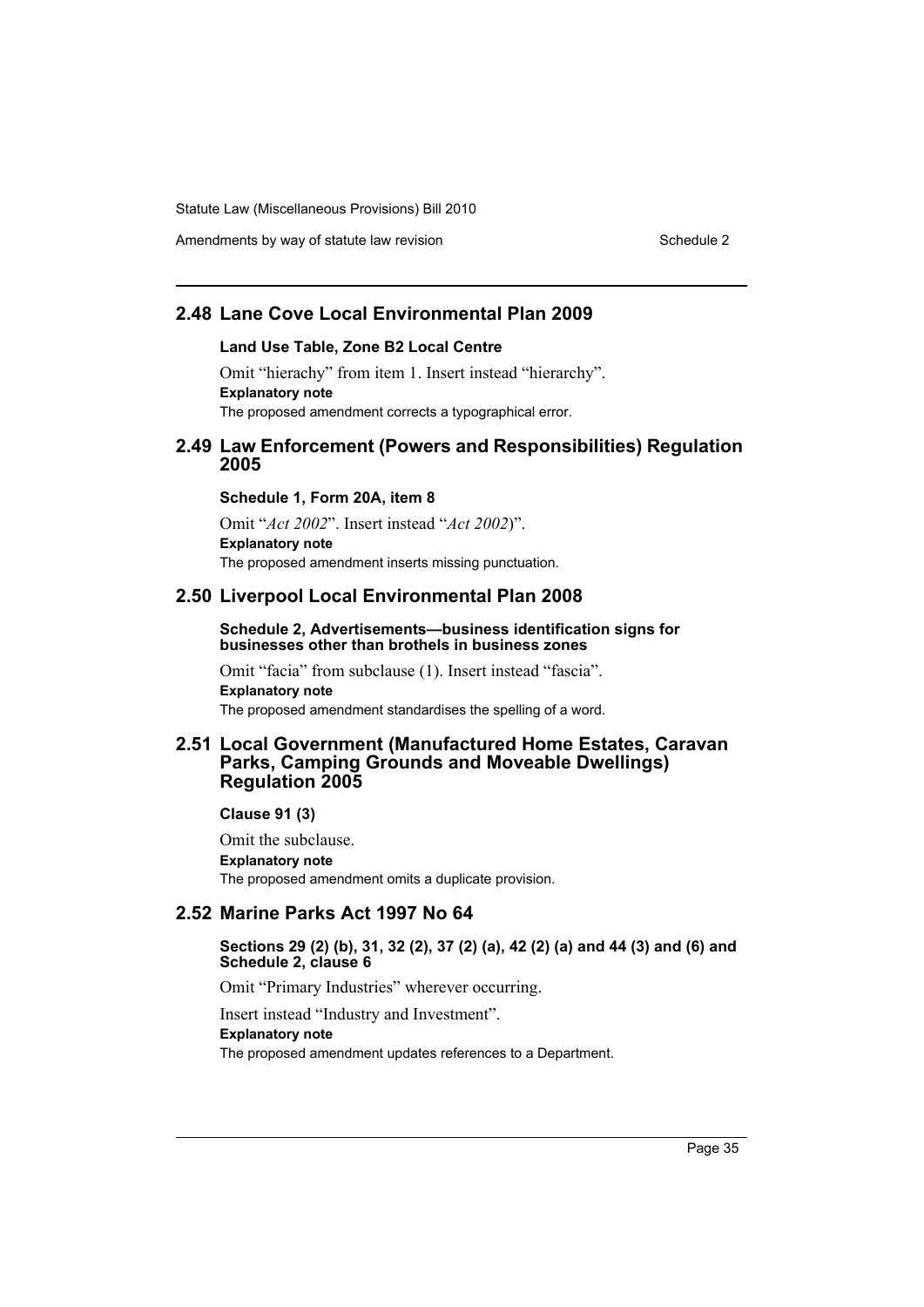Schedule 2 Amendments by way of statute law revision

# **2.53 Maritime Services Act 1935 No 47**

# **Section 13Z (1)**

Omit "Mineral Resources shall".

Insert instead "Industry and Investment must". **Explanatory note** The proposed amendment updates a reference to a Department.

# **2.54 McGarvie Smith Institute Incorporation Act 1928 No 28**

#### **Section 5 (b)**

Omit "Agriculture". Insert instead "Industry and Investment". **Explanatory note** The proposed amendment updates a reference to a Department.

# **2.55 Meat Industry (Meat Industry Levy) Regulation 2006**

# **Schedule 1, Forms 2 and 3**

Omit "Director-General" wherever occurring. Insert instead "Chief Executive Officer". **Explanatory note** The proposed amendment updates references to the head of an authority.

# **2.56 Mine Health and Safety Act 2004 No 74**

### **Section 3 (1), definition of "Department"**

Omit "Mineral Resources". Insert instead "Industry and Investment". **Explanatory note** The proposed amendment updates a reference to a Department.

# **2.57 Mine Health and Safety Regulation 2007**

# **Clauses 109 (2) and 170**

Omit "of Primary Industries" wherever occurring. **Explanatory note** The proposed amendment updates references to a Department.

# **2.58 Mine Safety (Cost Recovery) Act 2005 No 116**

#### **Section 3 (1), definition of "Department"**

Omit "Primary Industries". Insert instead "Industry and Investment".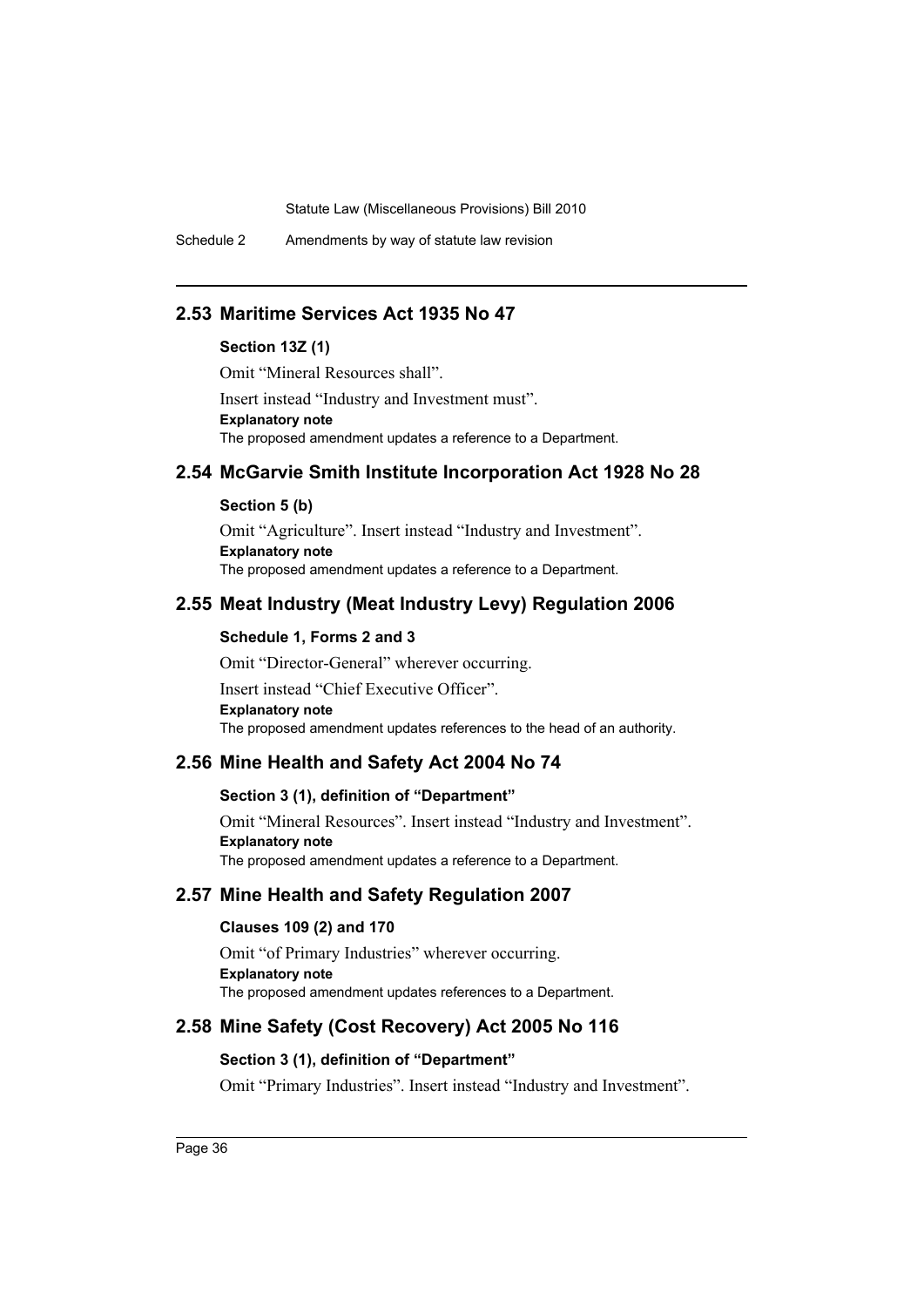Amendments by way of statute law revision Schedule 2 Schedule 2

#### **Explanatory note**

The proposed amendment updates a reference to a Department.

# **2.59 Mine Safety (Cost Recovery) Regulation 2005**

### **Clause 4A, note**

Omit "Primary Industries". Insert instead "Industry and Investment". **Explanatory note** The proposed amendment updates a reference to a Department.

# **2.60 Mine Subsidence Compensation Act 1961 No 22**

### **[1] Section 4**

Insert in alphabetical order:

*Department* means the Department of Industry and Investment. *Director-General* means the Director-General of the Department.

### **[2] Section 5 (2) (a)**

Omit "of the Department of Primary Industries or a member of staff of that Department".

Insert instead "or a member of staff of the Department".

#### **[3] Section 6 (5)**

Omit "of Mineral Resources". **Explanatory note** The proposed amendments update references to a Department.

# **2.61 Mining Act 1992 No 29**

# **[1] Section 179 (3)**

Omit "of the Department of Agriculture".

# **[2] Schedule 2, clause 1 (1), definition of "the relevant authority"**

Omit "of the Department of Agriculture or any officer of that Department authorised by the Director-General of that Department".

Insert instead "or any officer of the Department authorised by the Director-General".

#### **[3] Dictionary, definition of "Department"**

Omit "Primary Industries". Insert instead "Industry and Investment".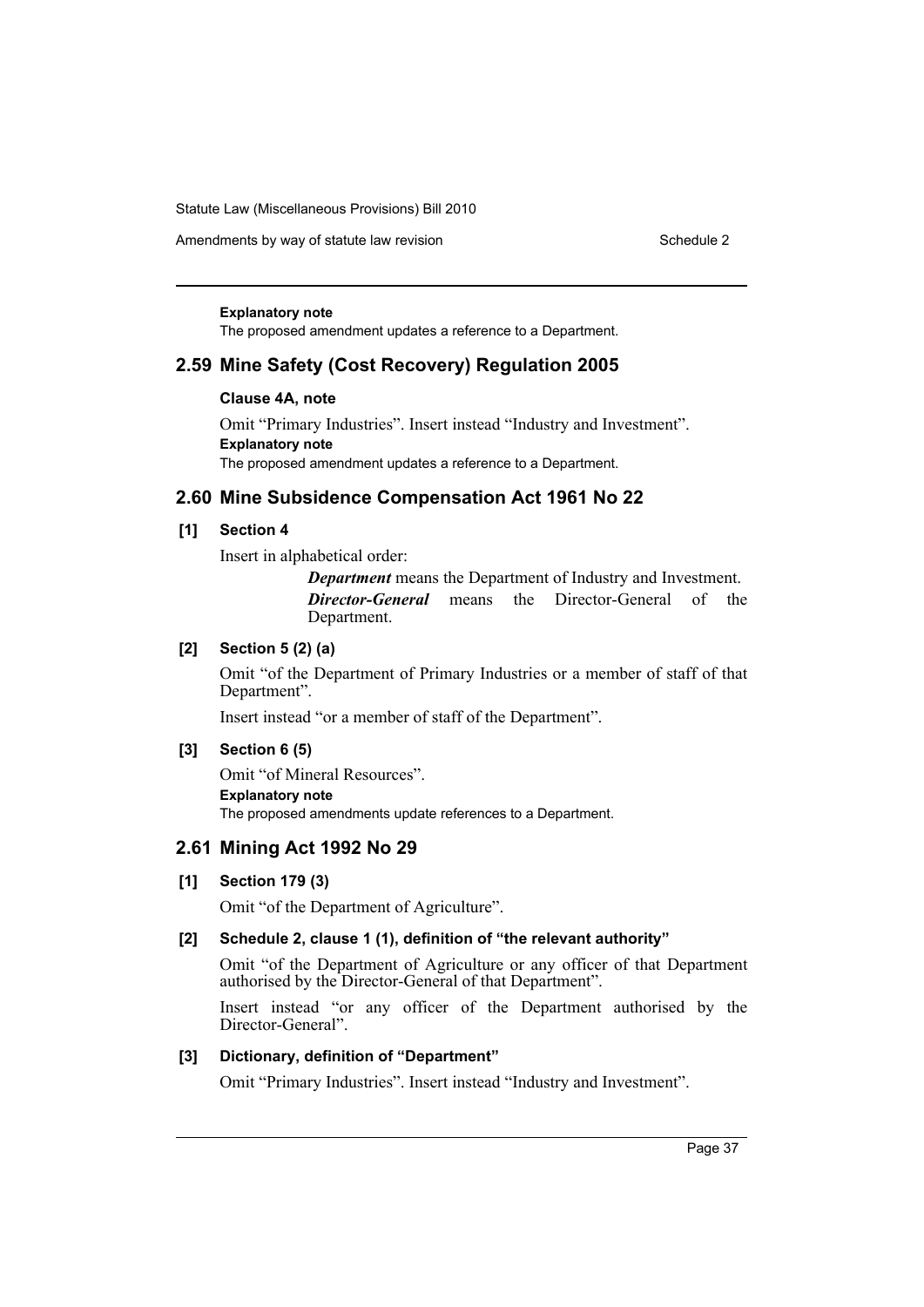Schedule 2 Amendments by way of statute law revision

#### **Explanatory note**

The proposed amendments update references to a Department.

### **2.62 Mining Amendment Act 2008 No 19**

### **[1] Schedule 1 [2], proposed section 6 (3) (c)**

Omit "benefication". Insert instead "beneficiation".

# **[2] Schedule 1 [131]**

Omit "of the Department of Agriculture". **Explanatory note** Item [1] of the proposed amendments corrects a typographical error. Item [2] updates a reference to a Department.

# **2.63 Mining Regulation 2003**

# **[1] Clause 3 (1), definition of "land identification map"**

Omit "Department of Lands".

Insert instead "Land and Property Management Authority".

# **[2] Clause 9 (a)**

Omit "Department of Lands, the Department of Mineral Resources".

Insert instead "Land and Property Management Authority, the Department of Industry and Investment".

# **Explanatory note**

The proposed amendments update references to Departments.

# **2.64 Motor Vehicles Taxation Act 1988 No 111**

#### **Section 3 (5)**

Insert at the end of section 3:

(5) Notes included in this Act do not form part of this Act.

#### **Explanatory note**

The proposed amendment clarifies the status of notes.

# **2.65 National Parks and Wildlife Regulation 2009**

### **Schedule 2**

Omit the matter relating to clause 24 (3) of the *National Parks and Wildlife Regulation 2009*.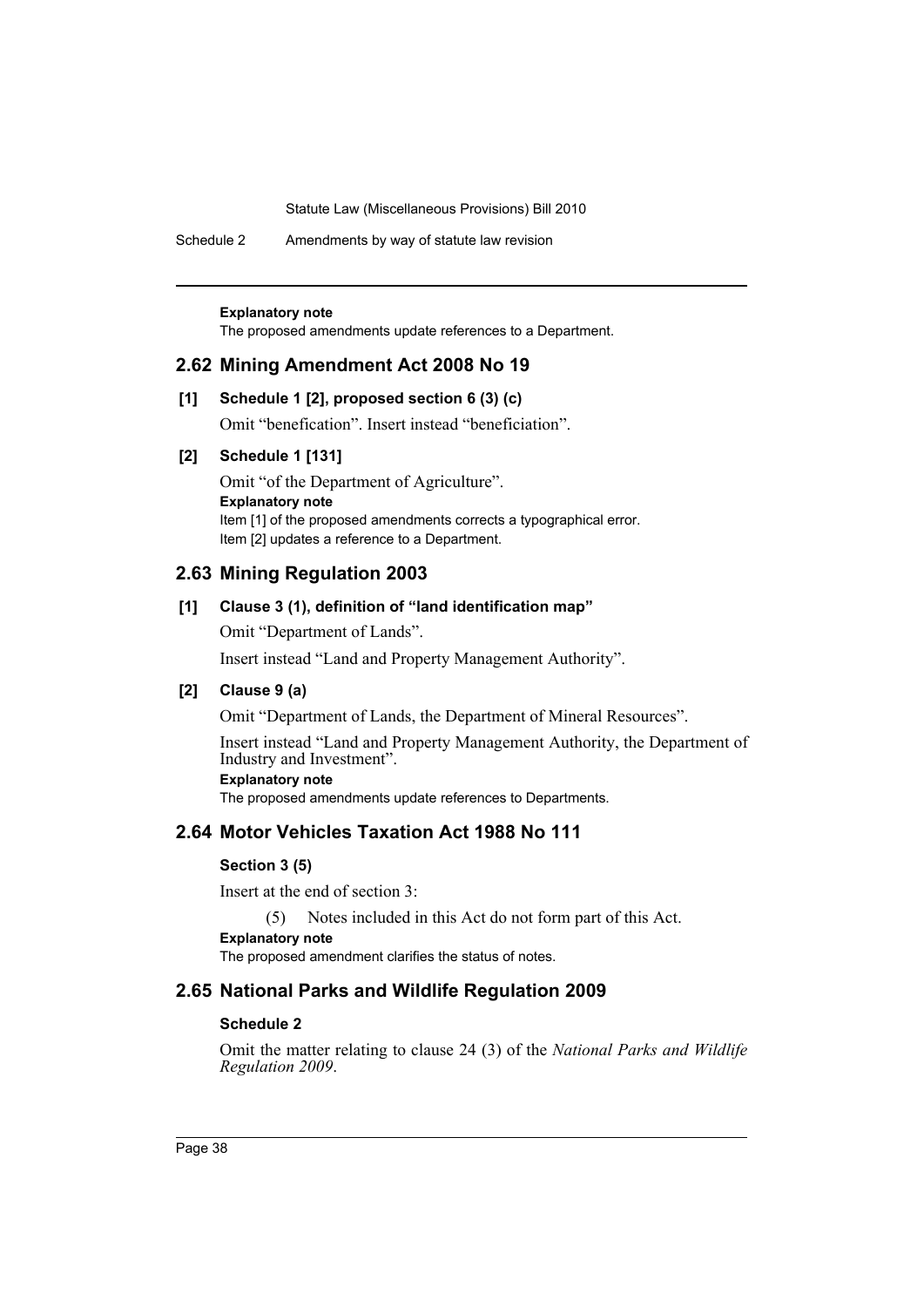Amendments by way of statute law revision Schedule 2 Schedule 2

#### **Explanatory note**

The proposed amendment omits a redundant reference.

# **2.66 Non-Indigenous Animals Act 1987 No 166**

### **[1] Section 3 (1)**

Insert in alphabetical order:

*Department* means the Department of Industry and Investment.

### **[2] Sections 3 (1), definition of "Director-General", 7 (4) (a), 28 (2) (b) and 29A**

Omit "of Agriculture" wherever occurring. **Explanatory note** The proposed amendments update references to a Department.

# **2.67 Noxious Weeds Act 1993 No 11**

# **[1] Section 27 (1) and Dictionary, definition of "Director-General"**

Omit "of Primary Industries" wherever occurring.

# **[2] Dictionary**

Insert in alphabetical order:

*Department* means the Department of Industry and Investment. **Explanatory note**

The proposed amendments update references to a Department.

# **2.68 Occupational Health and Safety Regulation 2001**

# **[1] Clauses 3 (1), definition of "Department Head (Mining)", 4, note, 358 (1) and 358A**

Omit "Primary Industries" wherever occurring. Insert instead "Industry and Investment".

# **[2] Clause 261 (1)**

Omit "NOHSC Commission". Insert instead "NOHS Commission". **Explanatory note** Item [1] of the proposed amendments update references to a Department. Item [2] corrects a typographical error.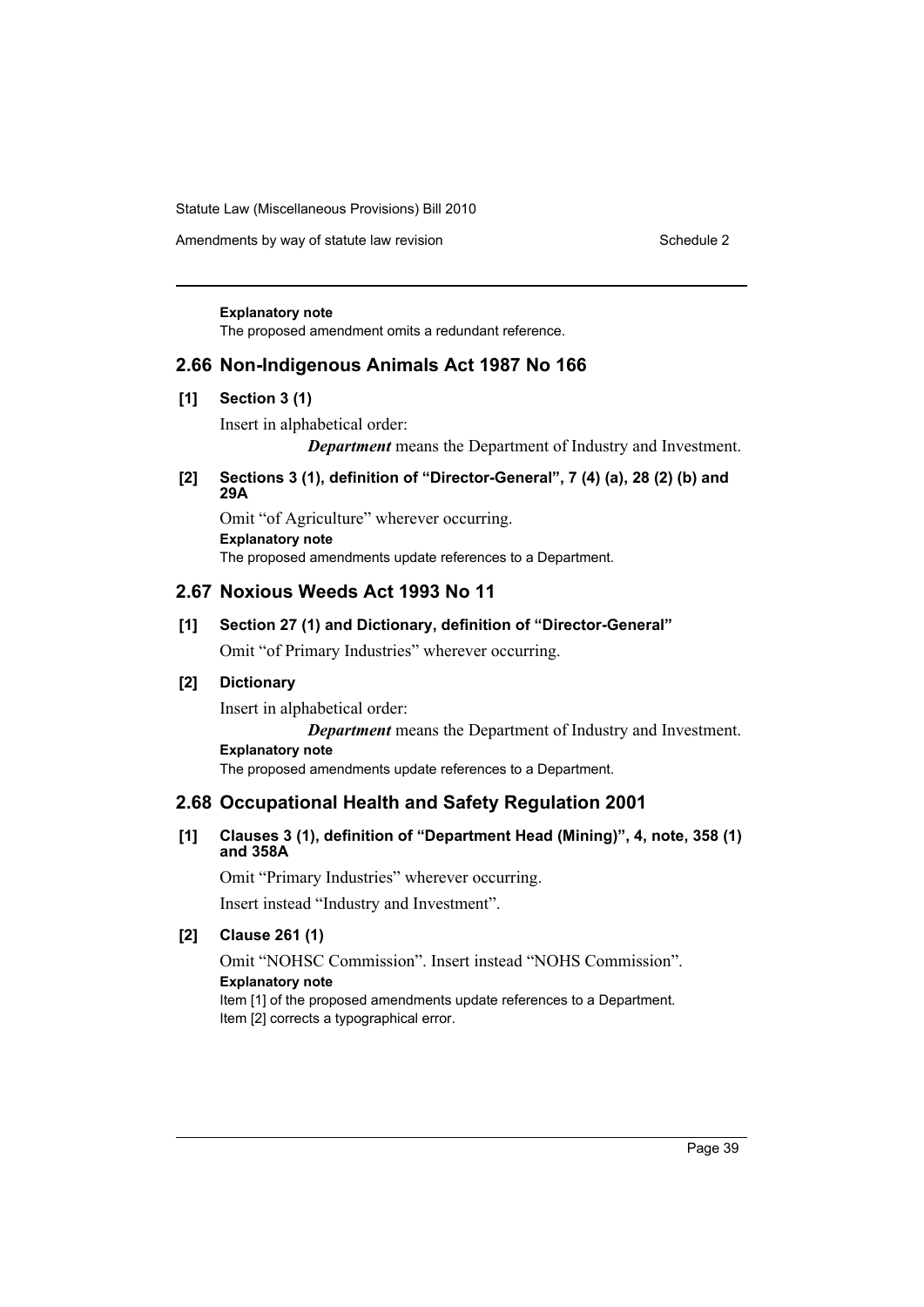# **2.69 Parliamentary Electorates and Elections Amendment Act 2006 No 68**

- **[1] Schedule 19.2, heading** Omit "**(Polls and Elections) Regulation 2005**". Insert instead "**Regulation 2009**".
- **[2] Schedule 19.2 [1], heading** Omit "**Clause 3**". Insert instead "**Clause 17**".
- **[3] Schedule 19.2 [1]**

Omit "clause 3". Insert instead "clause 17".

# **[4] Schedule 19.2 [2] and [3]**

Omit the items. Insert instead:

# **[2] Clause 17 (1), definition of "official mark"**

Omit the definition. Insert instead:

*official mark* means a mark authorised by the Electoral Commissioner.

### **[3] Clauses 37 (4) (a) and 64 (4) (a)**

Omit "neither" wherever occurring. Insert instead "not".

# **[4] Clauses 37 (4) (a) and 64 (4) (a)**

Omit "nor bears an official mark" wherever occurring.

### **[5] Schedule 19.26**

Omit the subschedule.

#### **Explanatory note**

Items [1]–[4] of the proposed amendments update amendments to an instrument that has been repealed and replaced. Item [5] omits a redundant subschedule.

# **2.70 Pesticides Act 1999 No 80**

### **Section 67 (3) (b)**

Omit "Agriculture". Insert instead "Industry and Investment". **Explanatory note** The proposed amendment updates a reference to a Department.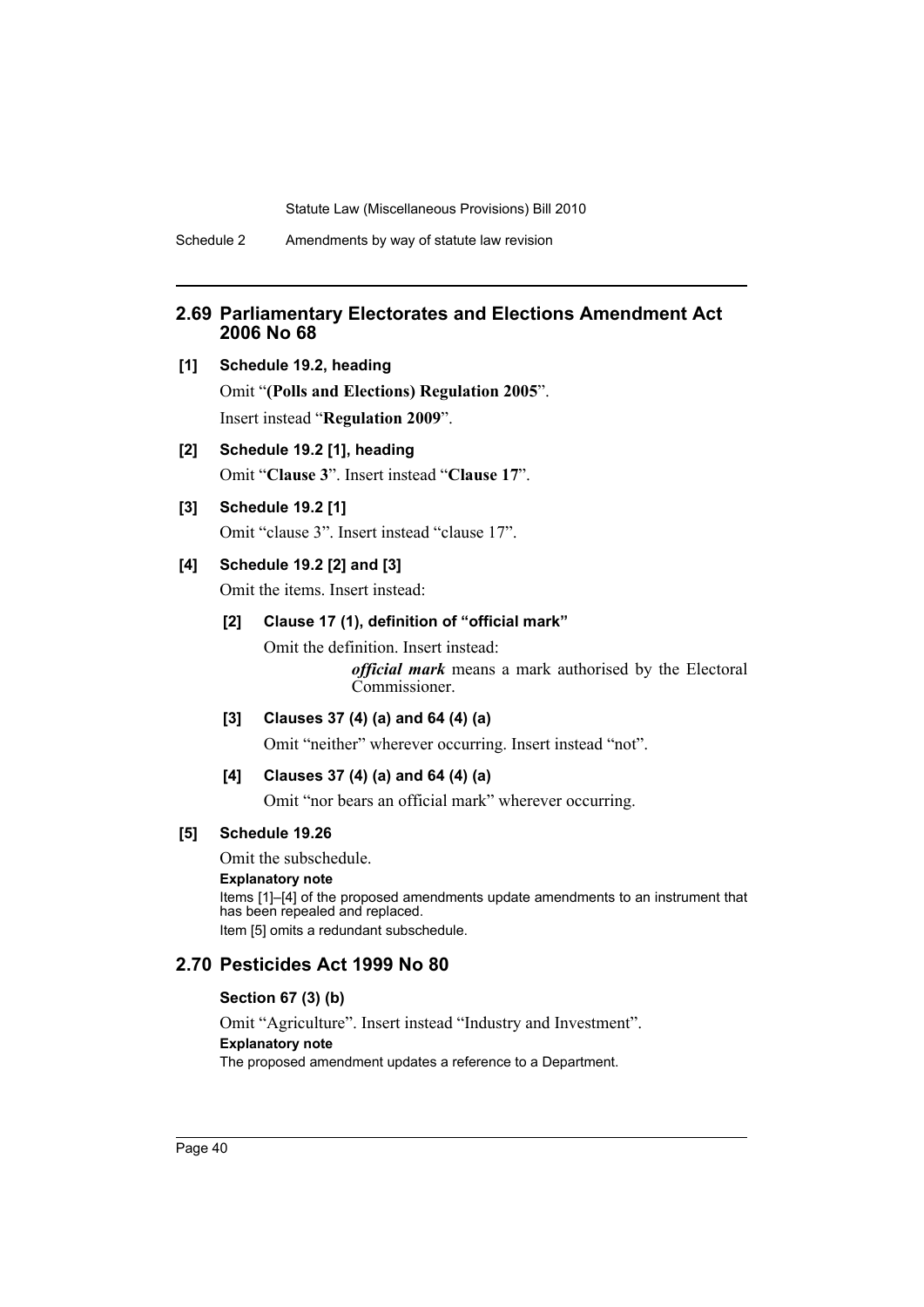Amendments by way of statute law revision Schedule 2 Schedule 2

# **2.71 Petroleum (Onshore) Act 1991 No 84**

#### **Section 3 (1), definition of "Department"**

Omit "Mineral Resources". Insert instead "Industry and Investment". **Explanatory note** The proposed amendment updates a reference to a Department.

# **2.72 Petroleum (Onshore) Regulation 2007**

**Clause 27 (3)**

Omit "of Primary Industries". **Explanatory note** The proposed amendment updates a reference to a Department.

# **2.73 Plant Diseases Act 1924 No 38**

#### **Section 3 (1), definition of "Department"**

Omit "Primary Industries". Insert instead "Industry and Investment". **Explanatory note** The proposed amendment updates a reference to a Department.

# **2.74 Port Stephens Local Environmental Plan 2000**

#### **Clause 6 (3)**

Insert after clause 6 (2):

(3) Notes included in this plan do not form part of this plan.

**Explanatory note**

The proposed amendment clarifies the status of notes.

# **2.75 Poultry Meat Industry Act 1986 No 101**

# **Section 3 (1), definition of "Department"**

Omit "Primary Industries". Insert instead "Industry and Investment". **Explanatory note** The proposed amendment updates a reference to a Department.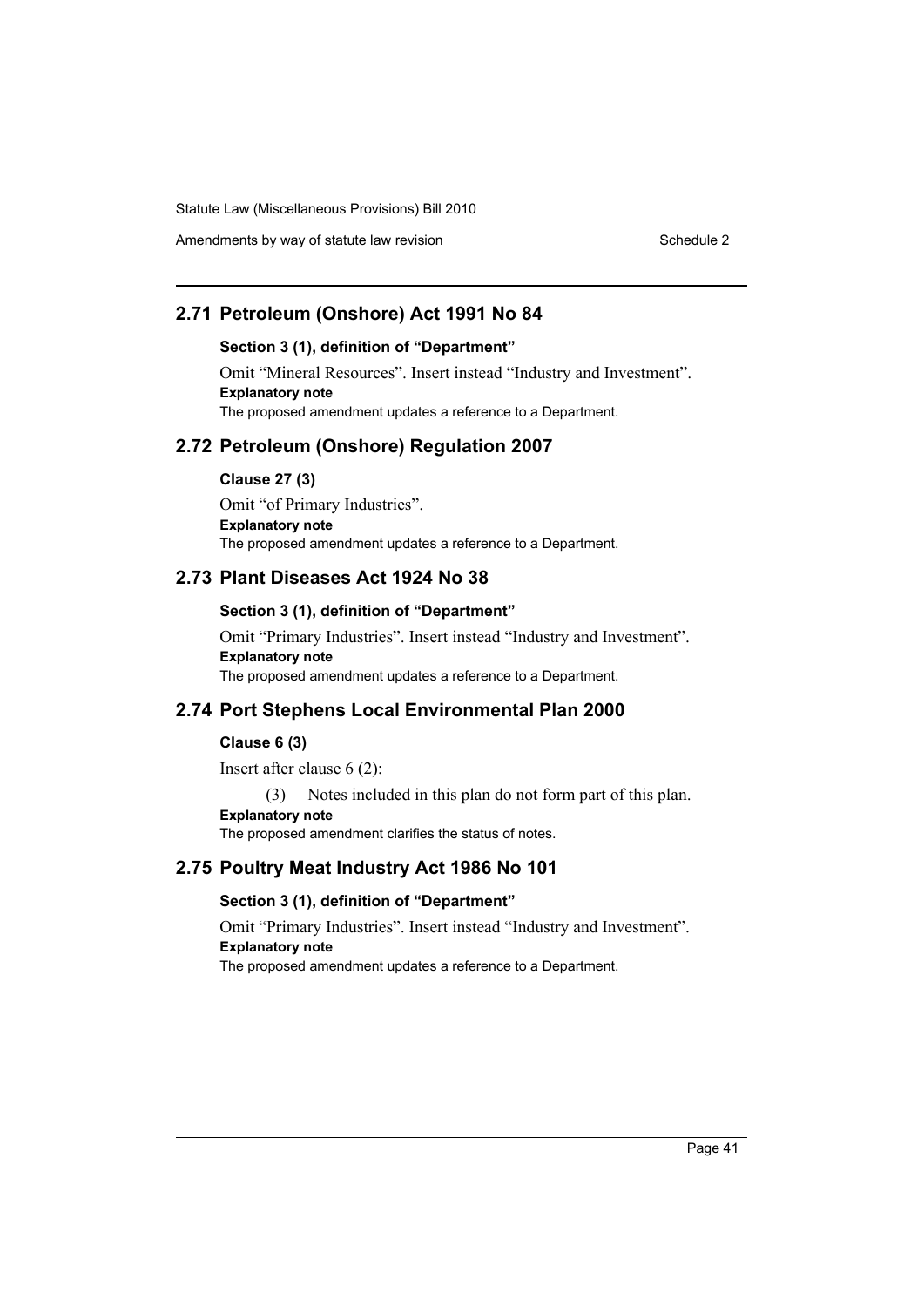Schedule 2 Amendments by way of statute law revision

# **2.76 Prevention of Cruelty to Animals Act 1979 No 200**

# **[1] Section 4 (1)**

Insert in alphabetical order:

*Department* means the Department of Industry and Investment. *Director-General* means the Director-General of the Department.

# **[2] Sections 4 (1), definition of "officer" and 24D (2)**

Omit "of Primary Industries" wherever occurring.

# **[3] Sections 8 (4) and 29C (3) (a)**

Omit "of Agriculture" wherever occurring.

# **[4] Section 34AA (1) (d) and (2)**

Omit "of the Department of Primary Industries" wherever occurring. **Explanatory note** The proposed amendments update references to a Department.

# **2.77 Prevention of Cruelty to Animals (General) Regulation 2006**

# **Clause 3 (1), definition of "the Department"**

Omit the definition. **Explanatory note** The proposed amendment omits a redundant definition.

# **2.78 Private Health Facilities Regulation 2010**

# **Clause 24 (1), definition of "former Act"**

Omit "*Day Care Procedure*". Insert instead "*Day Procedure*". **Explanatory note** The proposed amendment corrects a reference to an Act.

# **2.79 Property, Stock and Business Agents Regulation 2003**

# **[1] Clause 11 (1) (e)**

Omit "buyers' agents". Insert instead "buyers agents".

# **[2] Clause 15 (2) and (5) and Schedule 5, clause 1**

Omit "buyer's agent" wherever occurring. Insert instead "buyers agent".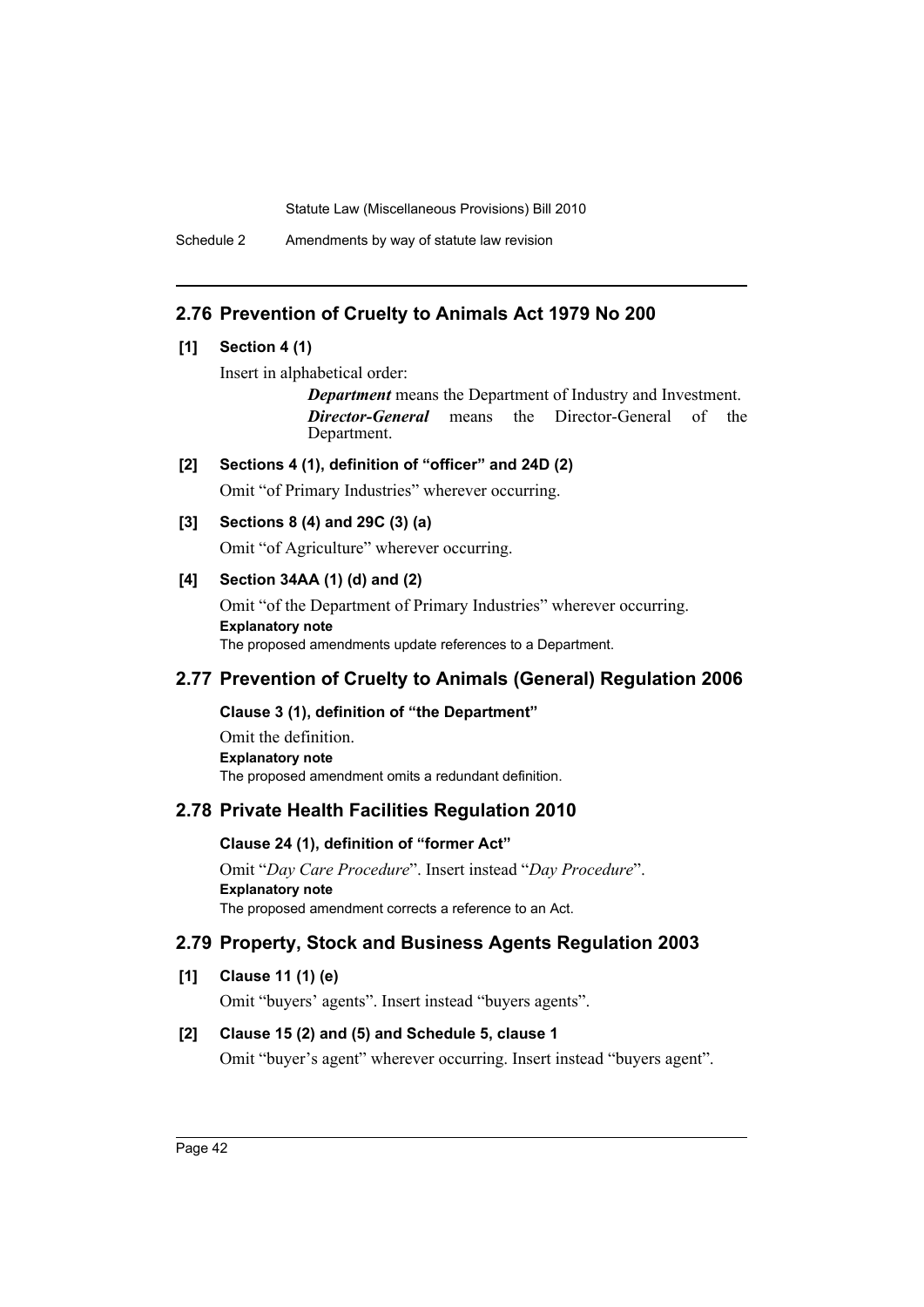Amendments by way of statute law revision Schedule 2 Schedule 2

#### **Explanatory note**

The proposed amendments correct typographical errors.

# **2.80 Protection of the Environment Operations (General) Regulation 2009**

#### **Clause 81 (6) (g)**

Omit "Primary Industries". Insert instead "Industry and Investment". **Explanatory note** The proposed amendment updates a reference to a Department.

# **2.81 Real Property Act 1900 No 25**

### **[1] Section 3 (1) (a)**

Insert in alphabetical order: *Department*—The Land and Property Management Authority.

# **[2] Sections 13F (1) (c), 13KA (1) (c), 13M (2) and 135 (6)**

Omit "Department of Lands" wherever occurring. Insert instead "Department".

# **[3] Sections 13F (1) (c) and 13KA (1) (c)**

Omit "Agriculture and Fisheries" wherever occurring. Insert instead "Industry and Investment". **Explanatory note** The proposed amendments update references to Departments.

# **2.82 Retirement Villages Act 1999 No 81**

# **Section 119 (2) (a) (iii)**

Omit "section 97 (3) (a) (i) or (ii)". Insert instead "section  $100(2)$  (a) (i) or (ii)". **Explanatory note** The proposed amendment corrects a cross-reference.

# **2.83 Retirement Villages Regulation 2009**

# **[1] Clause 3 (2)**

Insert "(other than in Schedule 1)" before "do not form".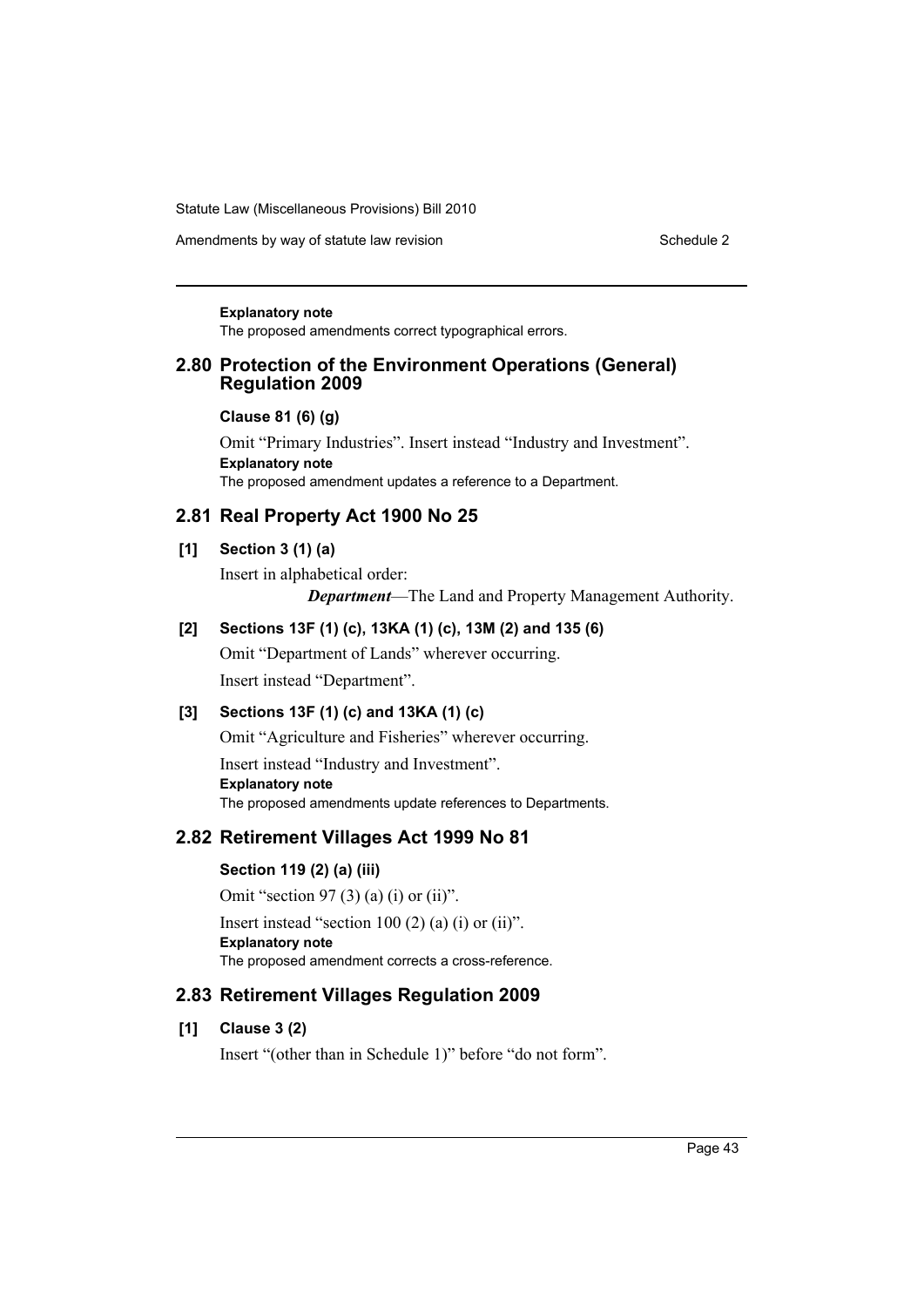Schedule 2 Amendments by way of statute law revision

### **[2] Clause 29**

Omit "clause 4 (1) (b)". Insert instead "clause 5 (1) (b)". **Explanatory note** Item [1] of the proposed amendments clarifies the status of notes. Item [2] corrects a cross-reference.

### **2.84 Rice Marketing Act 1983 No 176**

#### **[1] Section 4 (1), definition of "Department"**

Omit "Agriculture". Insert instead "Industry and Investment".

# **[2] Sections 15 (2), 70 (2), 107 (2), 132 (1) and 133**

Omit "of Agriculture" wherever occurring. **Explanatory note** The proposed amendments update references to a Department.

# **2.85 Roads Regulation 2008**

# **[1] Clauses 77 (1) (g) and (2) and 79 (1) (g) and (2)**

Omit "Department of Lands" wherever occurring.

Insert instead "Land and Property Management Authority".

### **[2] Clauses 78 (1) and 81 (1)**

Omit "Director-General of the Department of Lands and the senior executive officers of that Department" wherever occurring.

Insert instead "Chief Executive, and the senior executive officers, of the Land and Property Management Authority".

### **Explanatory note**

The proposed amendments update references to a Department and the head of that Department.

# **2.86 Rural Lands Protection Act 1998 No 143**

### **Dictionary, definition of "Department"**

Omit "Primary Industries". Insert instead "Industry and Investment". **Explanatory note**

The proposed amendment updates a reference to a Department.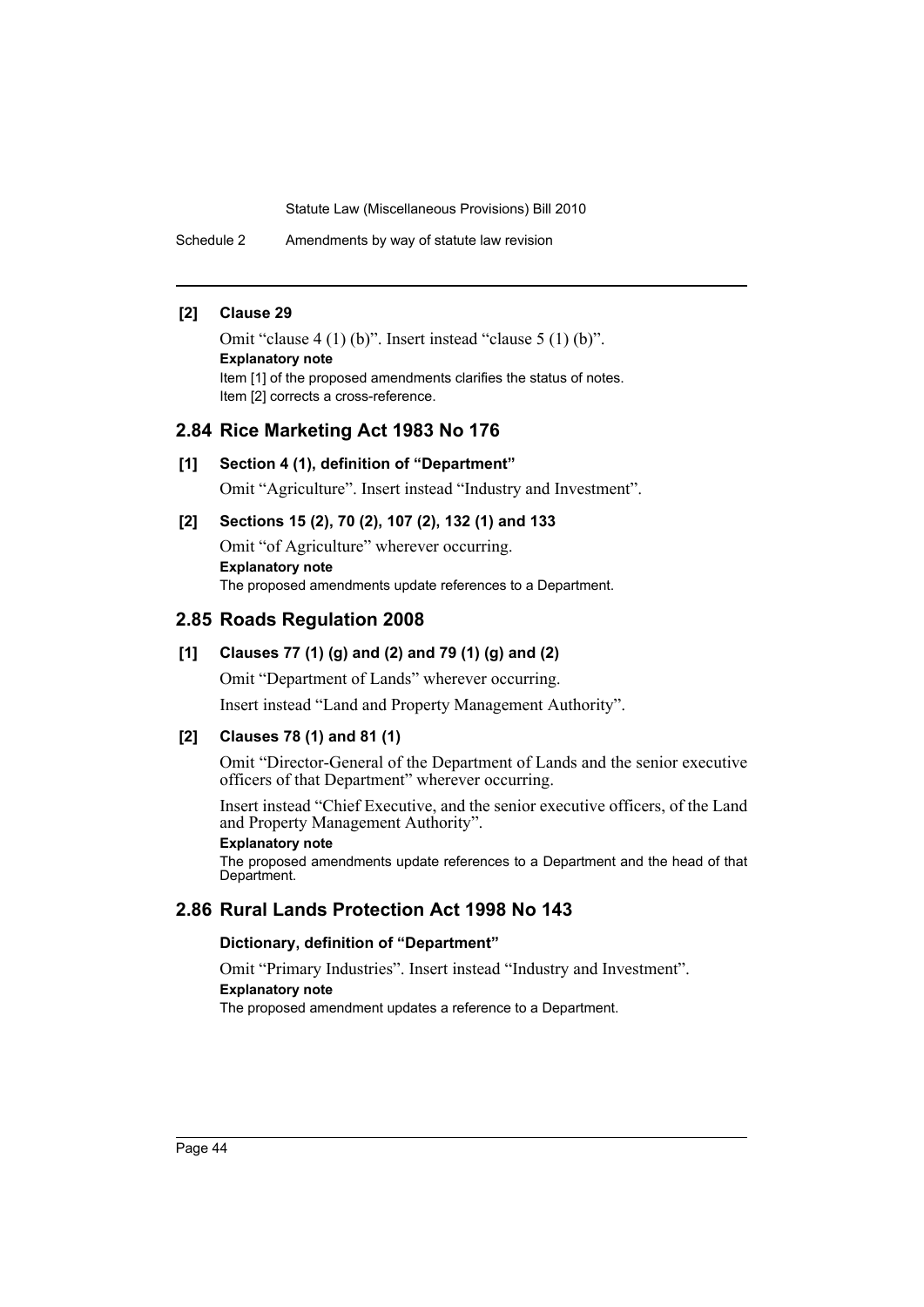Amendments by way of statute law revision Schedule 2 Schedule 2

# **2.87 State Environmental Planning Policy (Exempt and Complying Development Codes) 2008**

**[1] Clauses 2.10 (c), 2.12 (k), 2.20 (1) (j), 2.70 (i) and 2.72 (h)**

Omit "facia" wherever occurring. Insert instead "fascia".

# **[2] Clauses 2.26, 3.33 (2), 4.1C, 5.2 (h), 5.8 (e), 5.10 (e) and 5.12 (b)**

Omit "AS 2601—2001, *Demolition of structures*" wherever occurring. Insert instead "AS 2601—2001, *The demolition of structures*". **Explanatory note** Item [1] of the proposed amendments standardises the spelling of a word. Item [2] corrects a reference.

# **2.88 State Environmental Planning Policy (Major Development) 2005**

### **[1] Schedule 3, Part 15, clause 8 (2)**

Omit "Zoning Map". Insert instead "Land Zoning Map".

# **[2] Schedule 3, Part 22**

Renumber clause 19 where firstly occurring as clause 12. **Explanatory note** Item [1] of the proposed amendments inserts a missing word. Item [2] corrects numbering.

# **2.89 State Environmental Planning Policy (Sydney Region Growth Centres) 2006**

- **[1] Appendix 1, clause 1.9 (1) and Appendix 2, clause 1.9 (1)** Omit "and any regional environmental plan that prevail" wherever occurring. Insert instead "that prevails".
- **[2] Appendix 1, clause 1.9 (1), note and Appendix 2, clause 1.9 (1), note** Omit "REPs and LEPs and that REPs prevail over" wherever occurring.
- **[3] Appendix 1, clause 1.9 (1), note and Appendix 2, clause 1.9 (1), note** Omit "or REP" wherever occurring.
- **[4] Appendix 1, clause 1.9 (2) and Appendix 2, clause 1.9 (2)** Omit "and regional environmental plans" wherever occurring.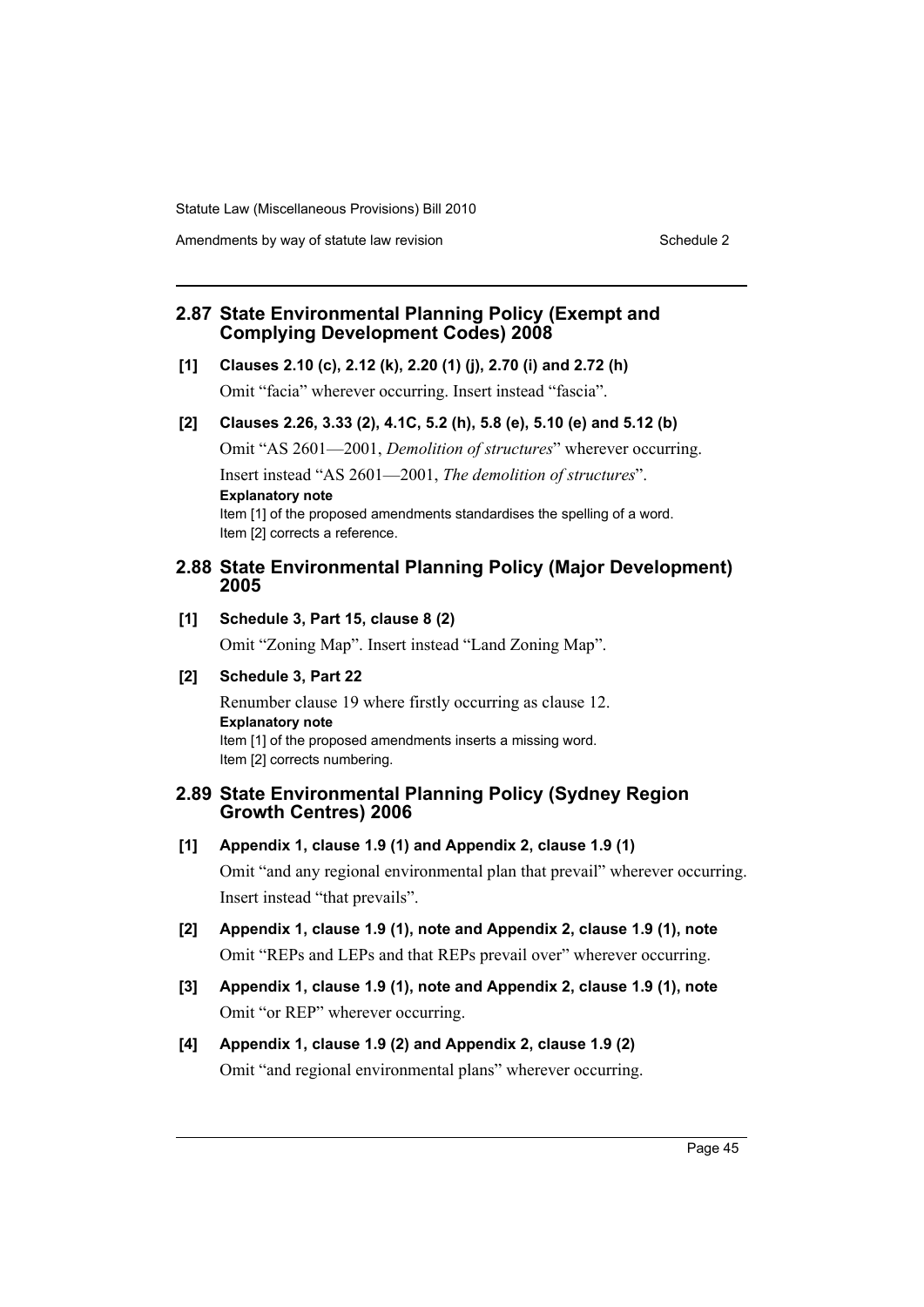Schedule 2 Amendments by way of statute law revision

#### **Explanatory note**

The proposed amendments omit redundant references.

# **2.90 State Environmental Planning Policy (Temporary Structures) 2007**

#### **Clause 15 (3) (e)**

Omit "clause 18". Insert instead "clause 3.3". **Explanatory note** The proposed amendment updates a cross-reference.

# **2.91 State Environmental Planning Policy (Western Sydney Employment Area) 2009**

**Clause 18 (1), note**

Omit the note. **Explanatory note** The proposed amendment omits a redundant note.

# **2.92 Stock (Chemical Residues) Act 1975 No 26**

# **Section 3, definition of "Department"**

Omit "Primary Industries". Insert instead "Industry and Investment". **Explanatory note** The proposed amendment updates a reference to a Department.

# **2.93 Stock Diseases Act 1923 No 34**

#### **Section 3 (1), definition of "Department"**

Omit "Primary Industries". Insert instead "Industry and Investment". **Explanatory note** The proposed amendment updates a reference to a Department.

# **2.94 Stock Foods Act 1940 No 19**

### **Section 3, definition of "Director-General"**

Omit the definition. Insert instead:

*Director-General* means the Director-General of the Department of Industry and Investment.

#### **Explanatory note**

The proposed amendment updates a reference to a Department.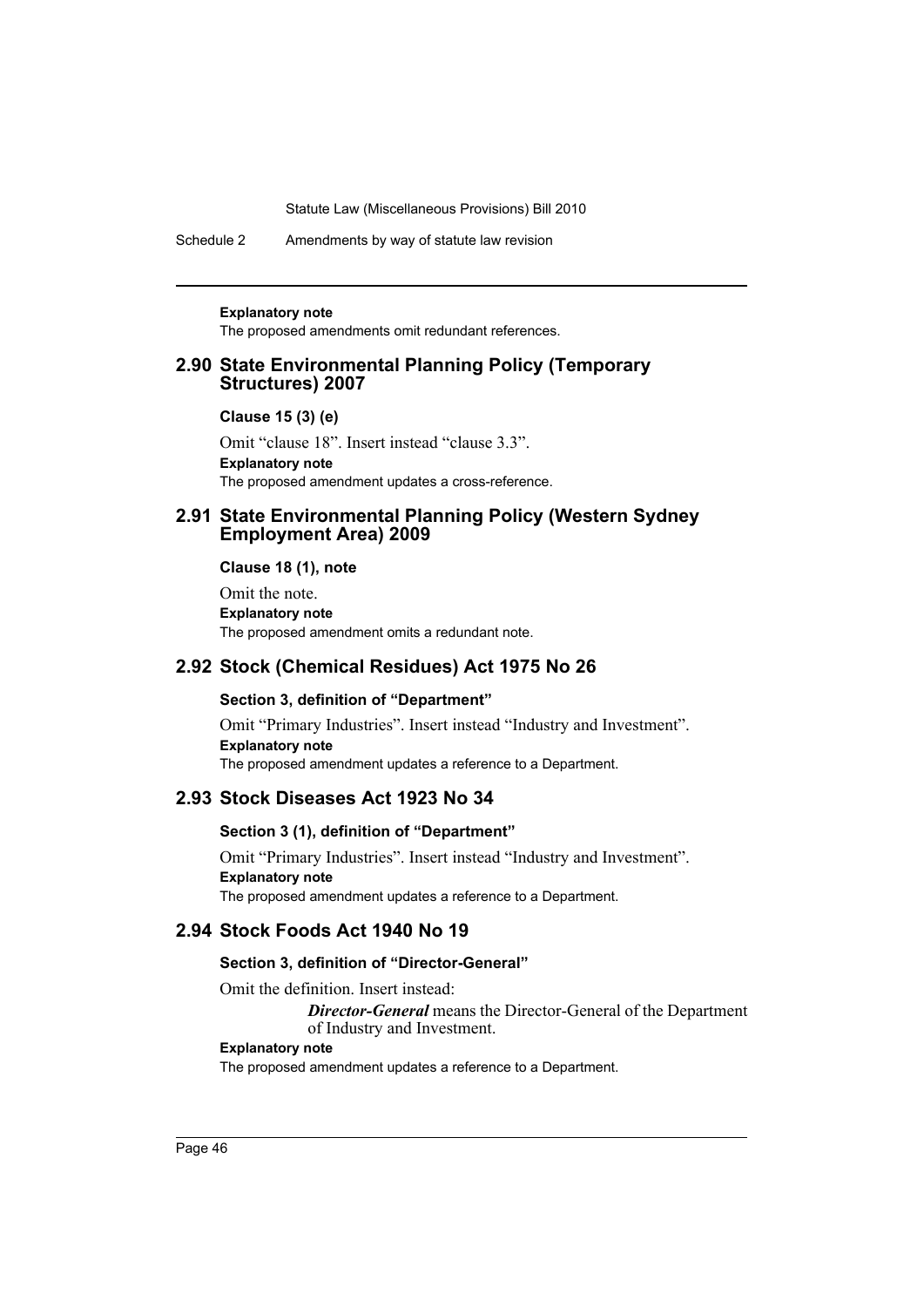Amendments by way of statute law revision Schedule 2 Schedule 2

# **2.95 Stock Medicines Act 1989 No 182**

### **Section 3 (1), definition of "Director-General"**

Omit "Agriculture". Insert instead "Industry and Investment". **Explanatory note** The proposed amendment updates a reference to a Department.

# **2.96 Surveying and Spatial Information Act 2002 No 83**

#### **Section 36 (3) (b)**

Omit the paragraph. **Explanatory note** The proposed amendment omits a reference to a repealed Act.

# **2.97 Sydney Water Catchment Management Act 1998 No 171**

#### **Section 35, definition of "regulatory agencies"**

Omit "Primary Industries" from paragraph (b). Insert instead "Industry and Investment". **Explanatory note** The proposed amendment updates a reference to a Department.

### **2.98 Telecommunications (Interception and Access) (New South Wales) Act 1987 No 290**

# **Section 3 (4)**

Insert after section 3 (3):

(4) Notes included in this Act do not form part of this Act.

# **Explanatory note**

The proposed amendment clarifies the status of notes.

# **2.99 Threatened Species Conservation Regulation 2002**

### **Clause 12 (e) (iii)**

Omit "Primary Industries". Insert instead "Industry and Investment". **Explanatory note** The proposed amendment updates a reference to a Department.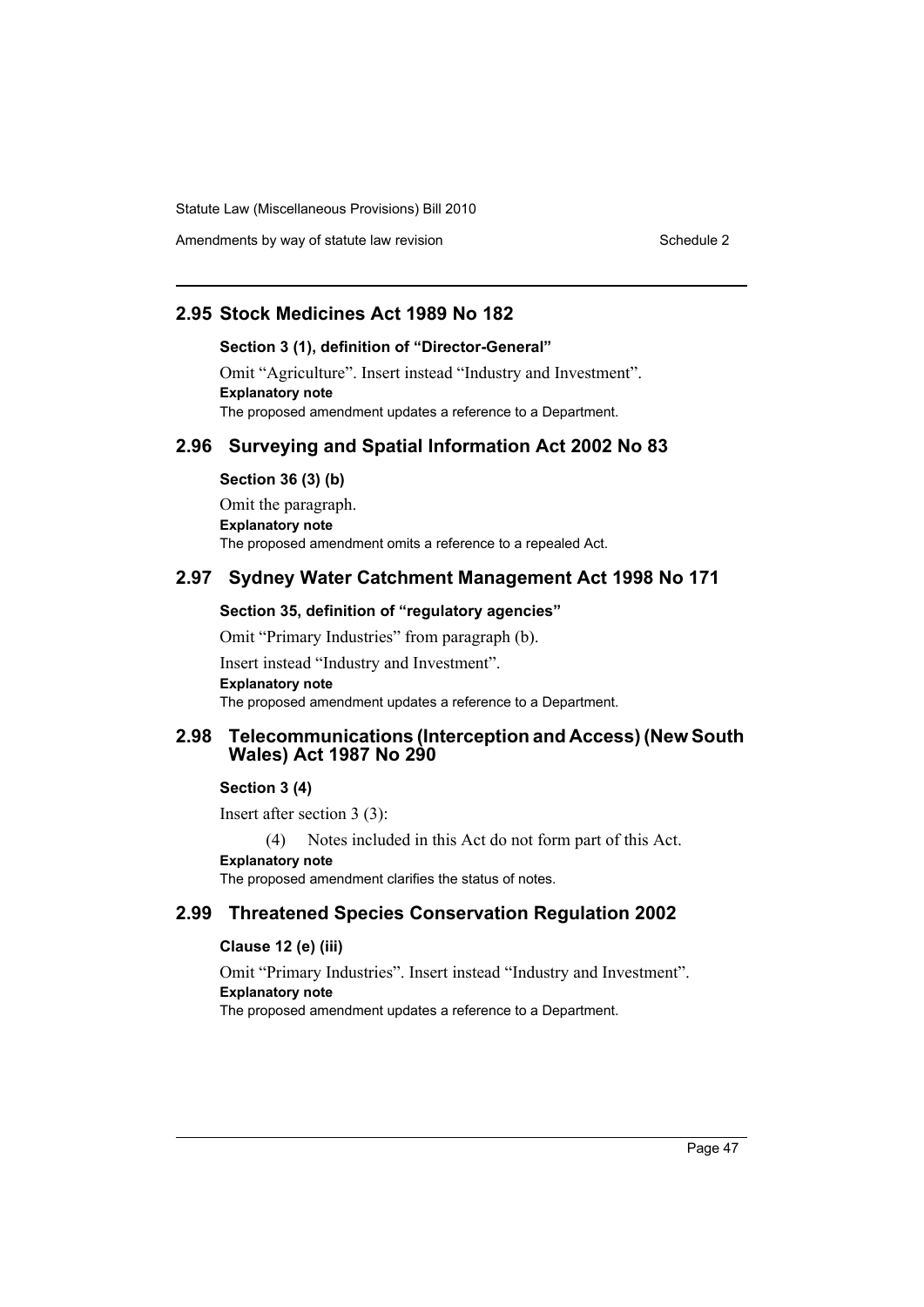Schedule 2 Amendments by way of statute law revision

# **2.100 Travel Agents Regulation 2006**

#### **Clause 11**

Omit the clause. **Explanatory note** The proposed amendment omits a redundant clause.

# **2.101 Valuation of Land Act 1916 No 2**

#### **[1] Section 4 (1), definitions of "Department" and "Director-General"**

Omit the definitions. Insert instead in alphabetical order:

*Department* means the Land and Property Management Authority.

*Director-General* means that Chief Executive of the Department.

# **[2] Section 79**

Omit "department" wherever occurring. Insert instead "Department".

**Explanatory note**

The proposed amendments update references to a Department and the head of that Department.

# **2.102 Veterinary Practice Regulation 2006**

#### **Clause 23 (1)**

Omit "Primary Industries" wherever occurring.

Insert instead "Industry and Investment".

#### **Explanatory note**

The proposed amendment updates references to a Department.

# **2.103 Victims Support and Rehabilitation Act 1996 No 115**

# **Schedule 1, table**

Omit "ligaments(s)" wherever occurring under the heading **Lower limbs**.

Insert instead "ligament(s)".

### **Explanatory note**

The proposed amendment corrects typographical errors.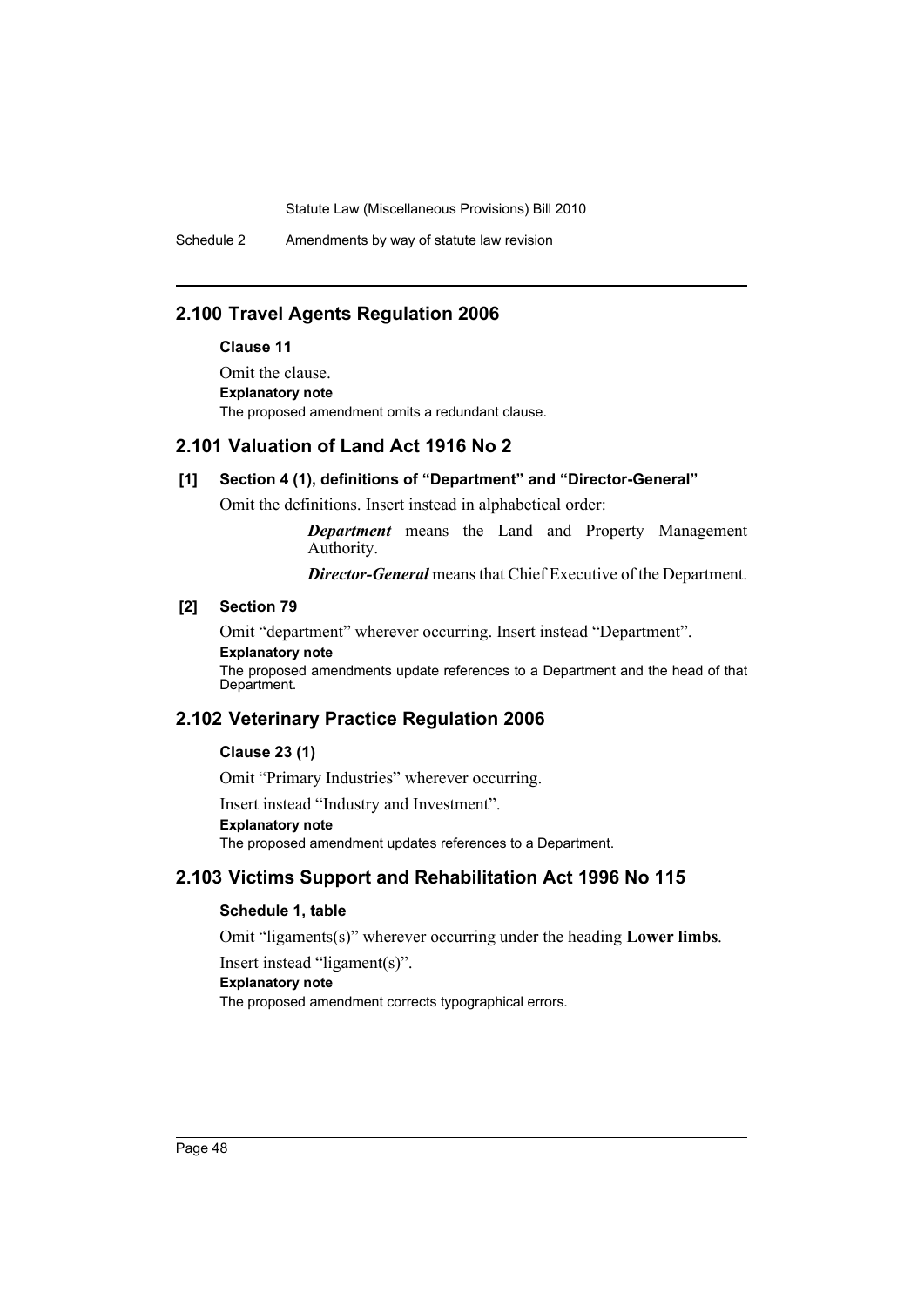Amendments by way of statute law revision Schedule 2 Schedule 2

# **2.104 Warren Local Environmental Plan 2009**

# **Clause 29, note**

Omit "comply". Insert instead "complying". **Explanatory note** The proposed amendment corrects a typographical error.

# **2.105 Water Sharing Plan for the Tomago Tomaree Stockton Groundwater Sources 2003**

**Schedule 6, clause 2 (2) (g), (4), (6) (f), (8) and (9)**

Omit "uS/cm" wherever occurring. Insert instead "μS/cm". **Explanatory note** The proposed amendment corrects typographical errors.

# **2.106 Waverley Local Environmental Plan (Bondi Junction Centre) 2010**

#### **Land Use Table, note**

Omit "apples". Insert instead "applies". **Explanatory note** The proposed amendment corrects a typographical error.

# **2.107 Western Lands Act 1901 No 70**

#### **[1] Section 3 (1), definition of "Department"**

Omit the definition. Insert instead:

*Department* means the Land and Property Management Authority.

# **[2] Section 18E (2) (c) (iii)**

Omit "Mineral Resources". Insert instead "Industry and Investment".

# **[3] Schedule 1, paragraph (c)**

Omit "Agriculture". Insert instead "Industry and Investment". **Explanatory note** The proposed amendments update references to Departments.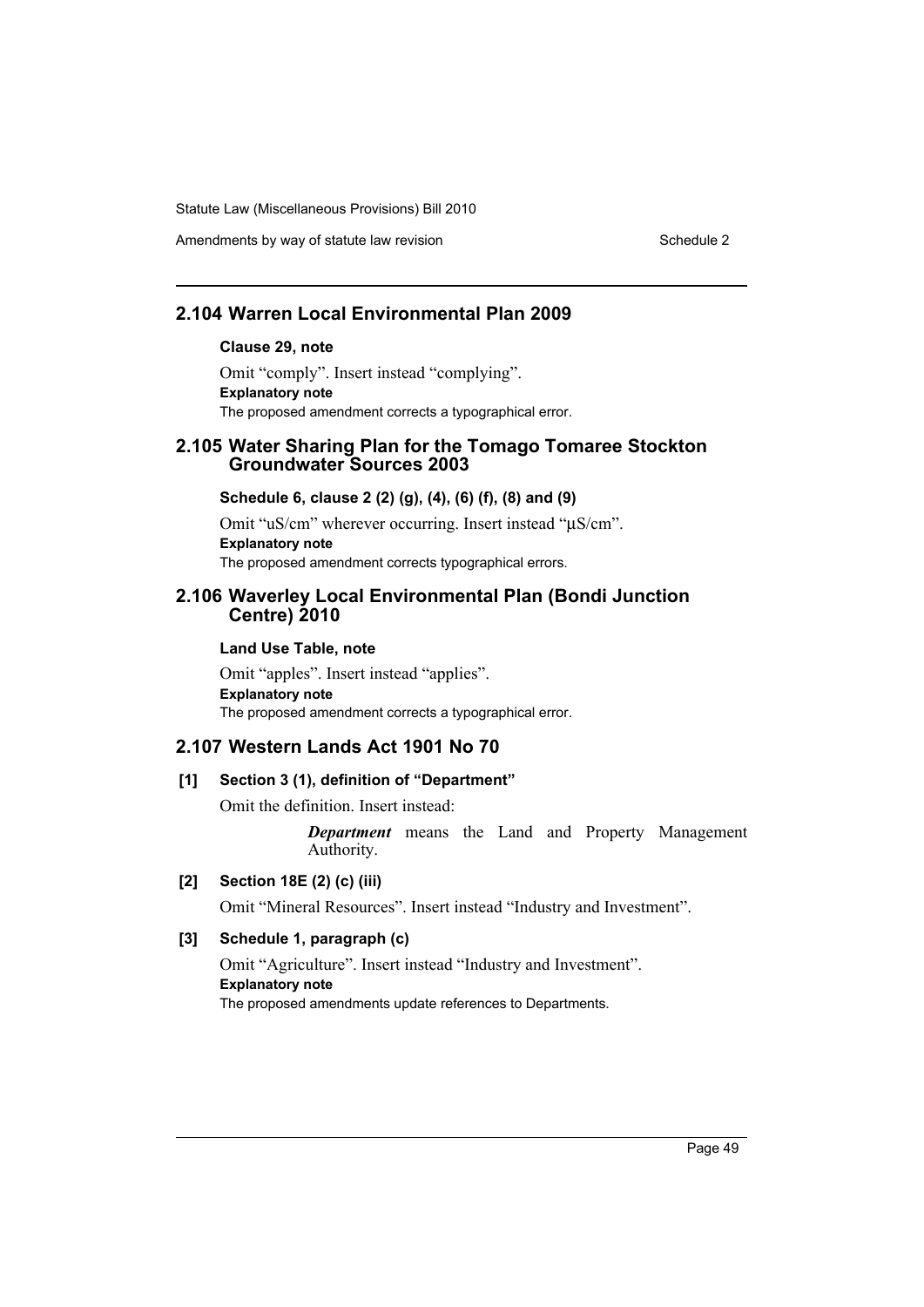Schedule 2 Amendments by way of statute law revision

# **2.108 Western Lands Regulation 2004**

### **Schedule 4, item 6**

Omit "Agriculture". Insert instead "Industry and Investment". **Explanatory note** The proposed amendment updates a reference to a Department.

# **2.109 Wine Grapes Marketing Board (Reconstitution) Act 2003 No 100**

### **Section 3, definition of "Department"**

Omit "Primary Industries". Insert instead "Industry and Investment". **Explanatory note** The proposed amendment updates a reference to a Department.

# **2.110 Wollongong Local Environmental Plan 2009**

### **Clause 7.1**

Renumber subclause (3) where secondly occurring as subclause (4). **Explanatory note** The proposed amendment corrects numbering.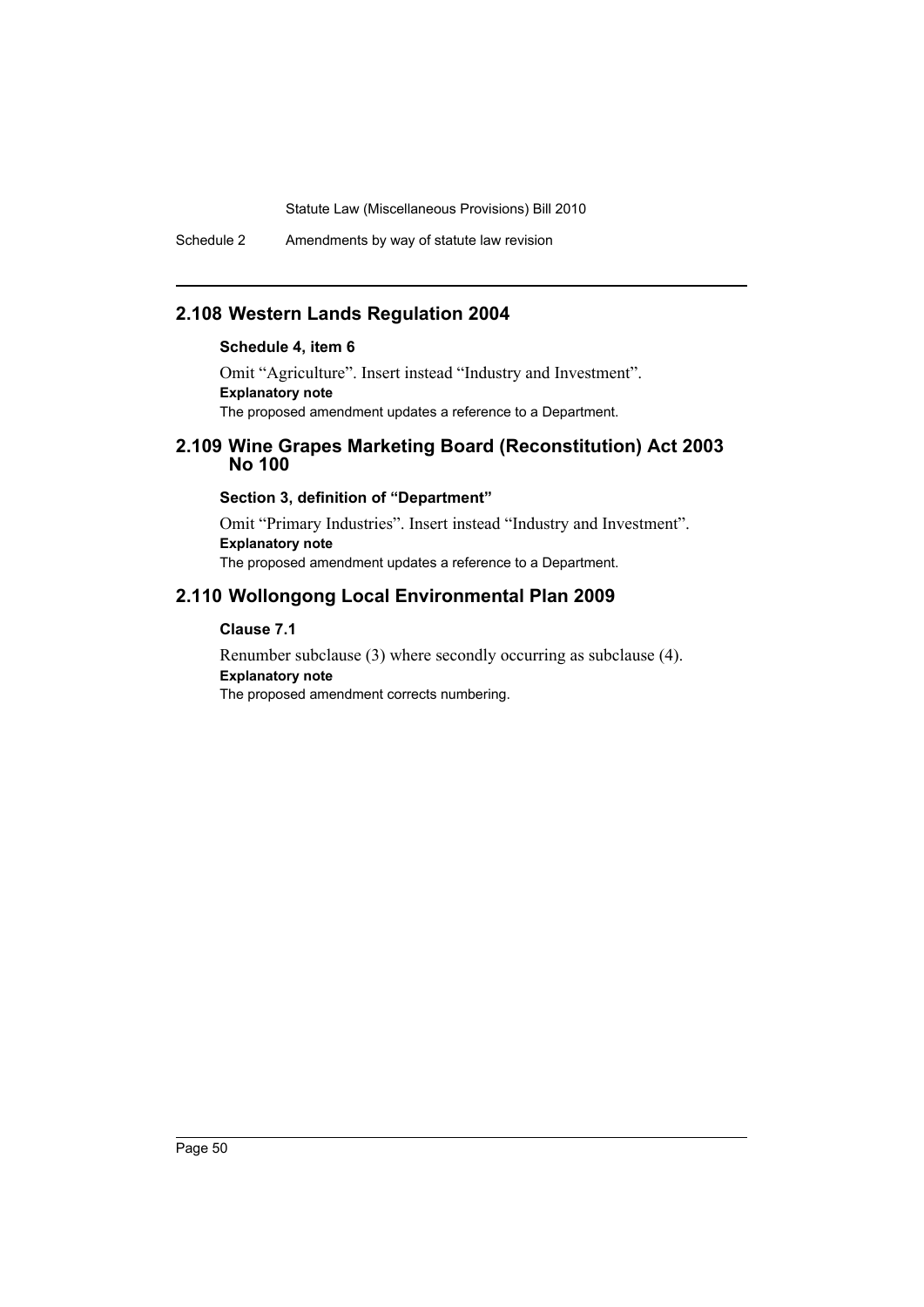Repeals **Schedule 3** Schedule 3

# <span id="page-51-0"></span>**Schedule 3 Repeals**

### **1 Repeal of redundant Act and provisions**

The following provisions of the following Act and instruments are repealed:

| <b>Act or instrument</b>                                                              | <b>Provisions repealed</b> |
|---------------------------------------------------------------------------------------|----------------------------|
| Fertilizers (Amendment) Act 1992<br>No 8                                              | Whole Act                  |
| State Environmental Planning Policy Schedule 3.11<br>(Affordable Rental Housing) 2009 |                            |
| Sydney Regional Environmental Plan Part 4<br>$\dot{N}o$ 26— $City$ West               |                            |
|                                                                                       |                            |

#### **2 Repeal of provisions that contain only amendments that have commenced or that are redundant**

The following provisions of the following Acts are repealed:

| Act                                                                | <b>Provisions repealed</b>                  |
|--------------------------------------------------------------------|---------------------------------------------|
| Courts and Crimes Legislation<br>Further Amendment Act 2008 No 107 | Schedules 4, 7 and 24                       |
| <b>Building Professionals Amendment</b><br><i>Act</i> 2008 No 37   | Schedule 1 [5], [7], [11], [17] and<br>[38] |

#### **Explanatory note**

Clause 1 repeals an Act and provisions of 2 instruments that are redundant.

Clause 2 repeals provisions of Acts that contain only amendments to other Acts or instruments.

In relation to the repeal of amending provisions, it should be noted that the provisions are repealed simply to rationalise the legislation in force and that the repeals have no substantive effect on the amendments made by the provisions, or any associated provisions. The Acts and instruments that were amended by the provisions being repealed are up-to-date on the NSW legislation website maintained by the Parliamentary Counsel's Office (www.legislation.nsw.gov.au).

Section 30 (2) of the *Interpretation Act 1987* ensures that the following matters are not affected when an Act or statutory rule is amended or repealed:

- (a) the proof of any past act or thing,
- (b) any right, privilege, obligation or liability saved by the operation of the Act or statutory rule,
- (c) any amendment or validation made by the Act or statutory rule,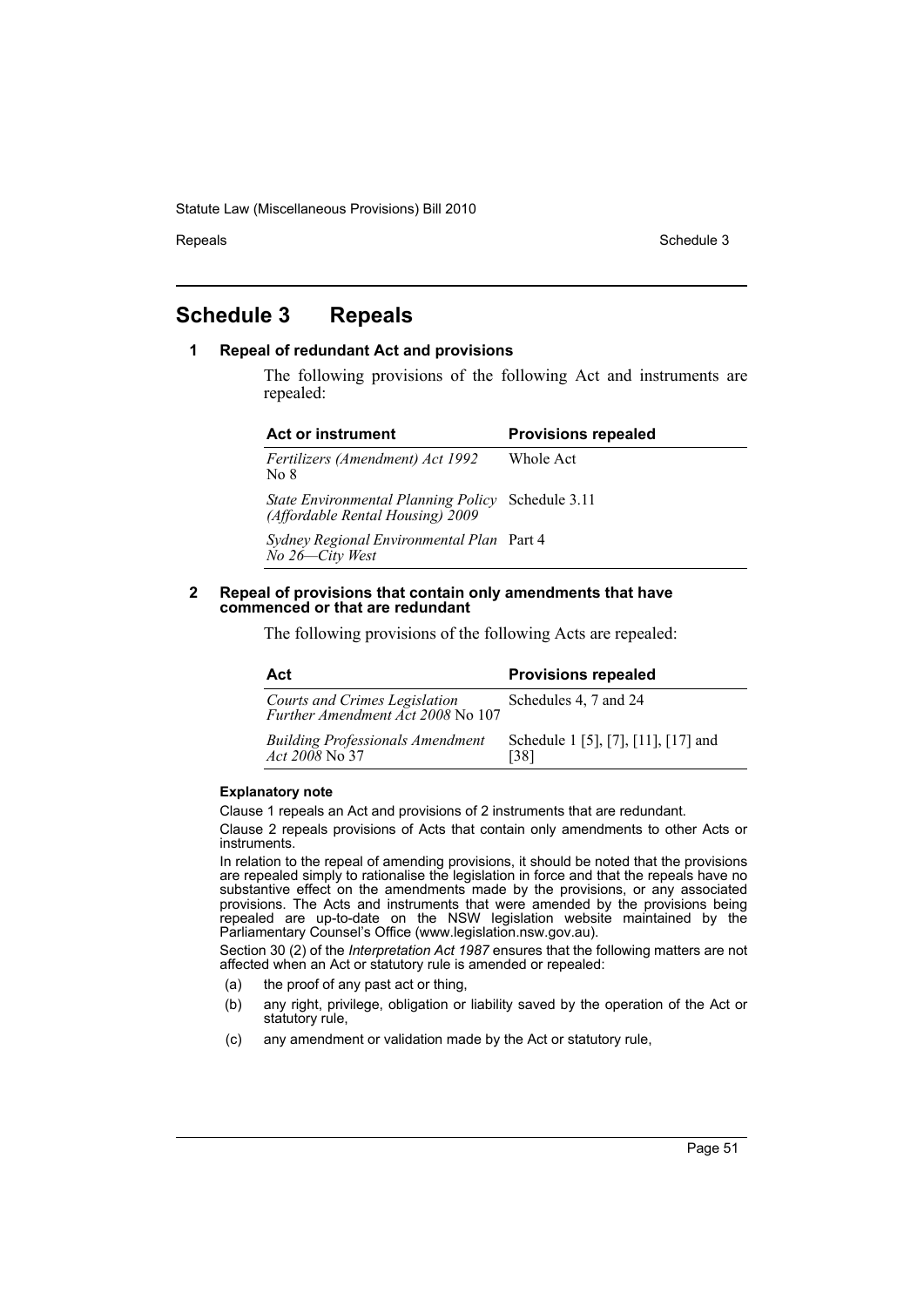Schedule 3 Repeals

(d) the operation of any savings or transitional provision contained in the Act or statutory rule.

Section 5 (6) of the *Interpretation Act 1987* provides that the provisions of section 30 that apply to a statutory rule also apply to an environmental planning instrument.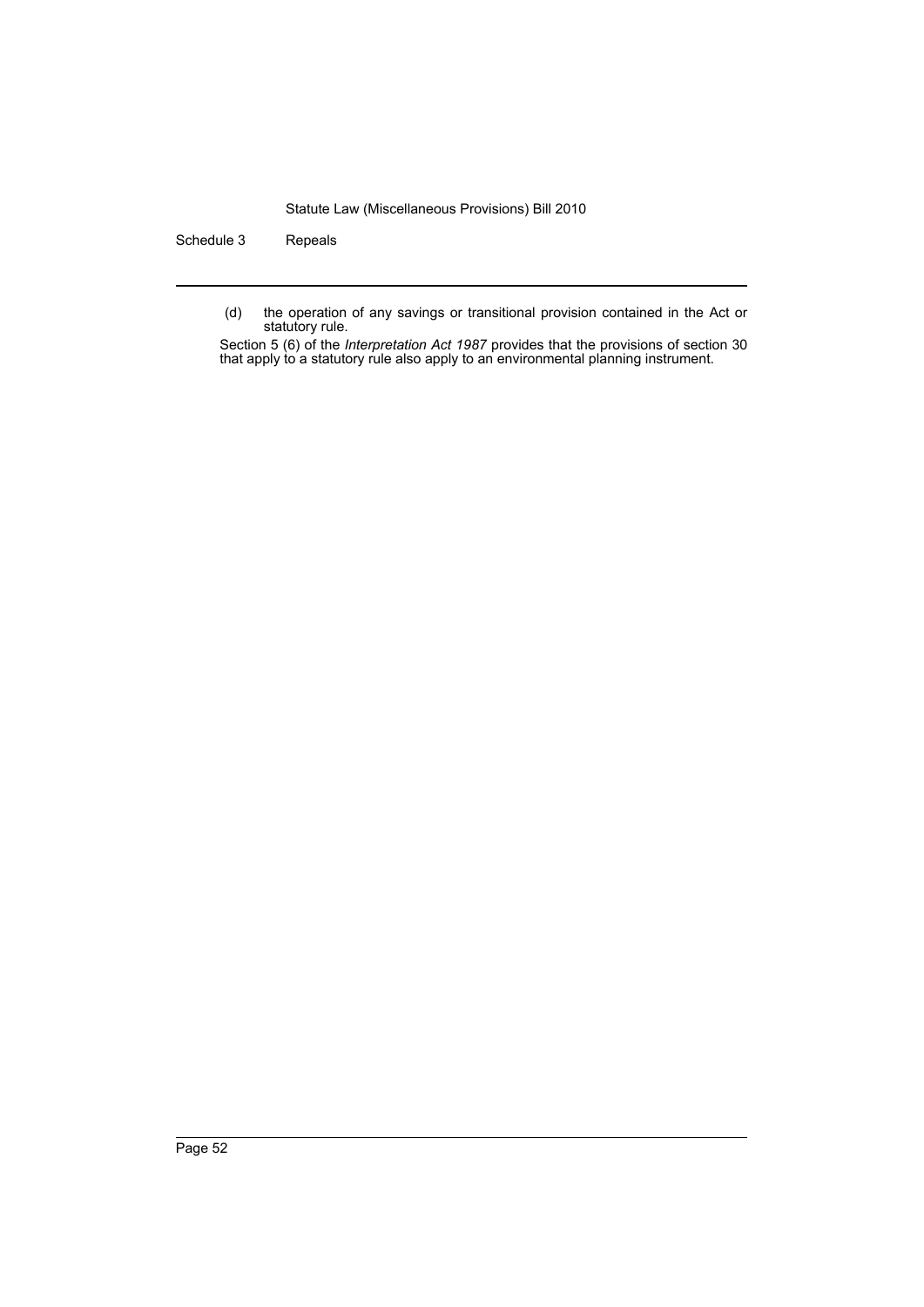General savings, transitional and other provisions Schedule 4

# <span id="page-53-0"></span>**Schedule 4 General savings, transitional and other provisions**

#### **1 Effect of amendment of amending provisions**

- (1) An amendment made by Schedule 1 or 2 to an amending provision contained in an Act or instrument is, if the amending provision has commenced before the Schedule 1 or 2 amendment concerned, taken to have effect as from the commencement of the amending provision (whether or not the amending provision has been repealed).
- (2) In this clause:

*amending provision* means a provision of an Act or instrument that makes a direct amendment to an Act or instrument by:

- (a) the repeal or omission of matter contained in the amended Act or instrument without the insertion of any matter instead of the repealed or omitted matter, or
- (b) the omission of matter contained in the amended Act or instrument and the insertion of matter instead of the omitted matter, or
- (c) the insertion into the amended Act or instrument of matter, not being matter inserted instead of matter omitted from the Act or instrument.

#### **Explanatory note**

This clause ensures that certain amendments, including amendments correcting errors in technical provisions (for example, headings indicating the section to be amended or directions as to where a new section is to be inserted) and rectifying minor drafting errors (for example, corrections in numbering of provisions, correction or insertion of cross-references, omission of unnecessary matter or insertion of omitted matter), will be taken to have commenced on the date the amendments to which they relate commenced.

#### **2 Effect of amendment or repeal on acts done or decisions made**

Except where it is expressly provided to the contrary, if this Act:

- (a) amends a provision of an Act or an instrument, or
- (b) repeals and re-enacts (with or without modification) a provision of an Act or an instrument,

any act done or decision made under the provision amended or repealed has effect after the amendment or repeal as if it had been done or made under the provision as so amended or repealed.

#### **Explanatory note**

This clause ensures that the amendment or repeal of a provision will not, unless expressly provided, vitiate any act done or decision made under the provision as in force before the amendment or repeal.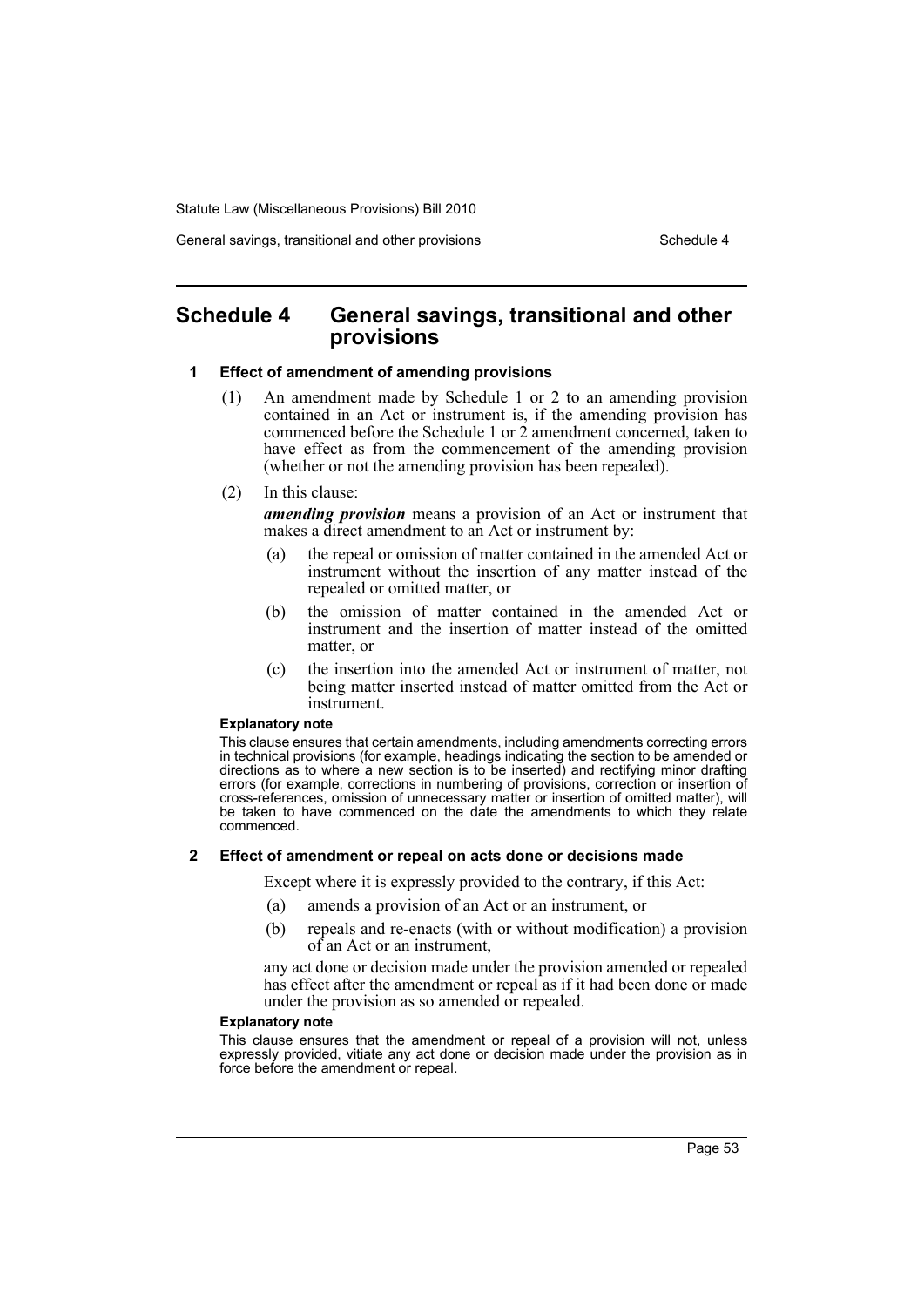Schedule 4 General savings, transitional and other provisions

#### **3 Effect of amendment on instruments**

Except where expressly provided to the contrary, any instrument made under an Act amended by this Act, that is in force immediately before the commencement of the amendment, is taken to have been made under the Act as amended.

#### **Explanatory note**

This clause ensures that, unless expressly provided, any instrument that is in force and made under a provision of an Act that is amended or substituted by the proposed Act will be taken to have been made under the Act as amended.

#### **4 Revocation of repeal**

(1) The Governor may by proclamation published on the NSW legislation website revoke the repeal of any Act or instrument effected by the following:

this Act

*Statute Law (Miscellaneous Provisions) Act (No 2) 2007 Statute Law (Miscellaneous Provisions) Act 2008*

- (2) Any Act or instrument the subject of a proclamation under subclause (1) is taken not to be, and never to have been, repealed by the Act concerned.
- (3) Subclause (2) does not operate in respect of any Act or instrument so as:
	- (a) to affect in a manner prejudicial to any person (other than the State or an authority of the State) the rights of that person existing before the date of publication on the NSW legislation website of the proclamation under subclause (1) in respect of that Act or instrument, or
	- (b) to impose liabilities on any person (other than the State or an authority of the State) in respect of anything done or omitted to be done before the date of publication of that proclamation.
- (4) A reference in this clause to an Act or instrument includes a reference to a provision of any Act or instrument.

#### **Explanatory note**

This clause enables the Governor, by proclamation, to revoke the repeal of any Act or instrument or the provision of any Act or instrument repealed by this Act or any of the other statute law revision Acts listed. The Act or instrument or provision of an Act or instrument the subject of the revocation of repeal is taken not to be, and never to have been, repealed.

#### **5 Regulations**

(1) The Governor may make regulations containing provisions of a savings or transitional nature consequent on the enactment of this Act.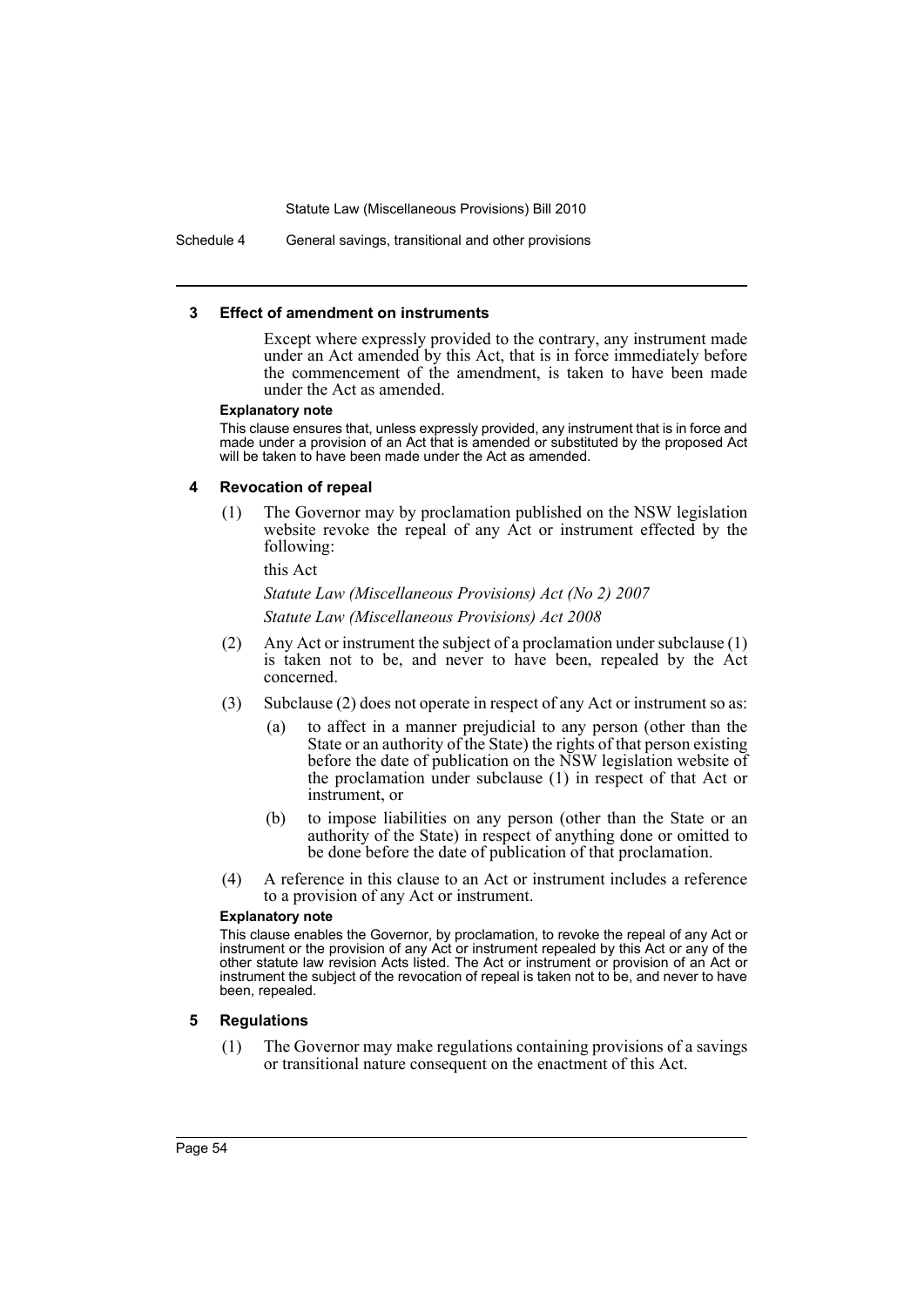- (2) Any such provision may, if the regulations so provide, take effect from the date of assent to this Act or a later date.
- (3) To the extent to which any such provision takes effect from a date that is earlier than the date of its publication on the NSW legislation website, the provision does not operate so as:
	- (a) to affect, in a manner prejudicial to any person (other than the State or an authority of the State), the rights of that person existing before the date of its publication, or
	- (b) to impose liabilities on any person (other than the State or an authority of the State) in respect of anything done or omitted to be done before the date of its publication.

#### **Explanatory note**

This clause enables the making of regulations of a savings or transitional nature having a short term effect and relating to incidental matters arising out of the proposed Act with regard to which no specific, or sufficient, provision has been made in the proposed Act.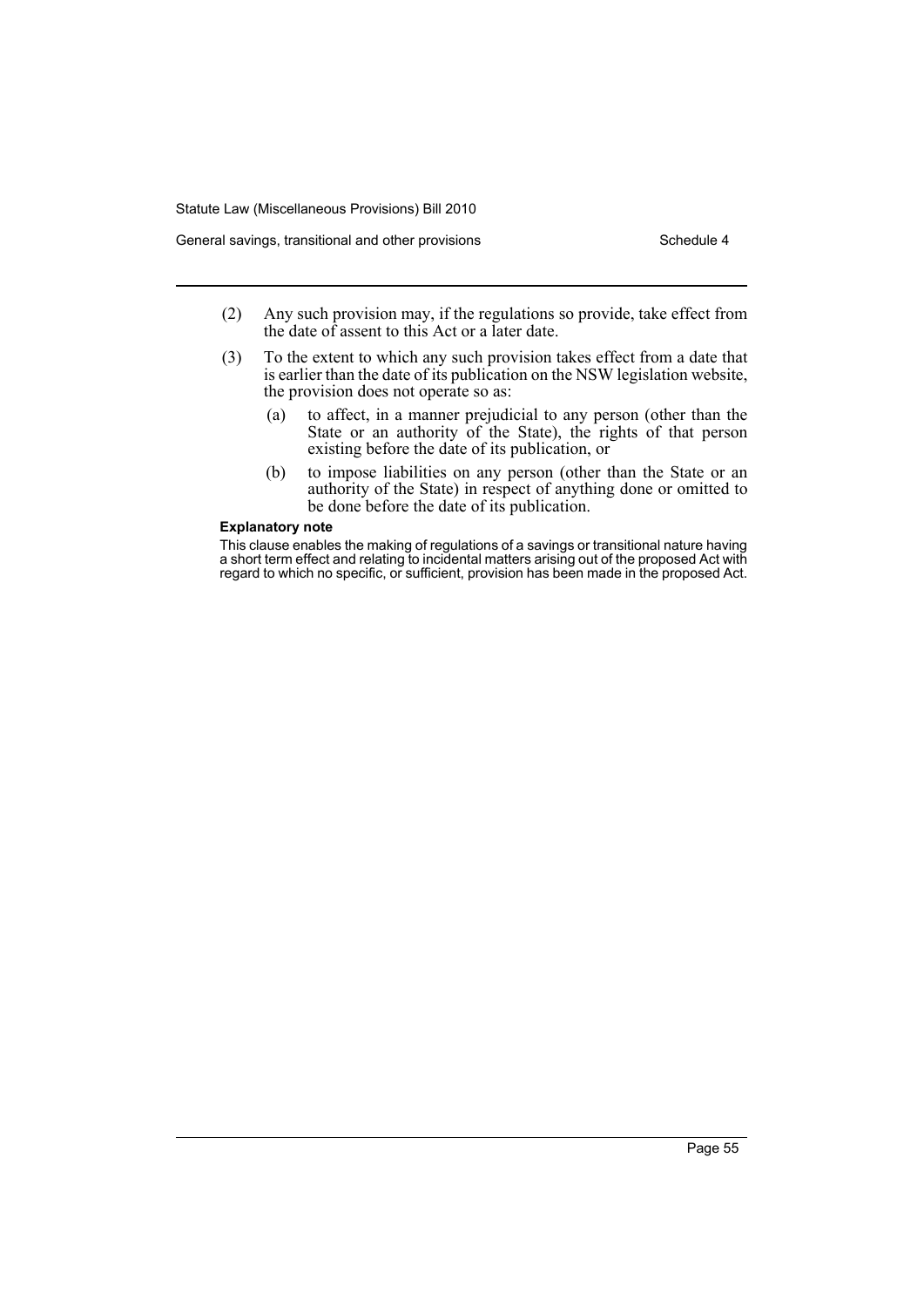Statute Law (Miscellaneous Provisions) Bill 2010 **Notes** 

# <span id="page-56-0"></span>**Notes**

**Index of Acts and instruments amended by Schedules 1 and 2** *Aboriginal Land Rights Act 1983* No 42—Schedule 1 *Adoption Act 2000* No 75—Schedules 1 and 2 *Agricultural Industry Services Act 1998* No 45—Schedule 2 *Agricultural Livestock (Disease Control Funding) Act 1998* No 139—Schedule 2 *Agricultural Scientific Collections Trust Act 1983* No 148—Schedule 2 *Albury Local Environmental Plan 2000*—Schedule 2 *Animal Diseases (Emergency Outbreaks) Act 1991* No 73—Schedule 2 *Animal Diseases (Emergency Outbreaks) Regulation 2008*—Schedule 2 *Animal Research Act 1985* No 123—Schedule 1 *Annual Reports (Departments) Act 1985* No 156—Schedule 1 *Annual Reports (Statutory Bodies) Act 1984* No 87—Schedule 1 *Apiaries Act 1985* No 16—Schedule 2 *Associations Incorporation Act 2009* No 7—Schedule 1 *Australian Museum Trust Act 1975* No 95—Schedule 1 *Biofuels Act 2007* No 23—Schedule 2 *Biological Control Act 1985* No 199—Schedule 2 *Camden Local Environmental Plan No 48*—Schedule 2 *Child Protection (Offenders Prohibition Orders) Act 2004* No 46—Schedule 2 *Children and Young Persons (Care and Protection) Act 1998* No 157—Schedule 1 *Coal Mine Health and Safety Regulation 2006*—Schedule 2 *Coastal Protection Act 1979* No 13—Schedule 2 *Commercial Vessels (Equipment) Regulation 1986*—Schedule 2 *Commission for Children and Young People Act 1998* No 146—Schedule 1 *Contaminated Land Management Act 1997* No 140—Schedule 2 *Conveyancers Licensing Regulation 2006*—Schedule 2 *Conveyancing (Sale of Land) Regulation 2005*—Schedule 2 *Coroners Act 2009* No 41—Schedule 2 *Crown Lands Act 1989* No 6—Schedule 2 *Crown Lands (Continued Tenures) Act 1989* No 7—Schedule 2 *Crown Lands (General Reserves) By-law 2006*—Schedule 2 *Crown Lands Regulation 2006*—Schedule 2 *Dairy Industry Act 2000* No 54—Schedule 1 *Deer Act 2006* No 113—Schedule 2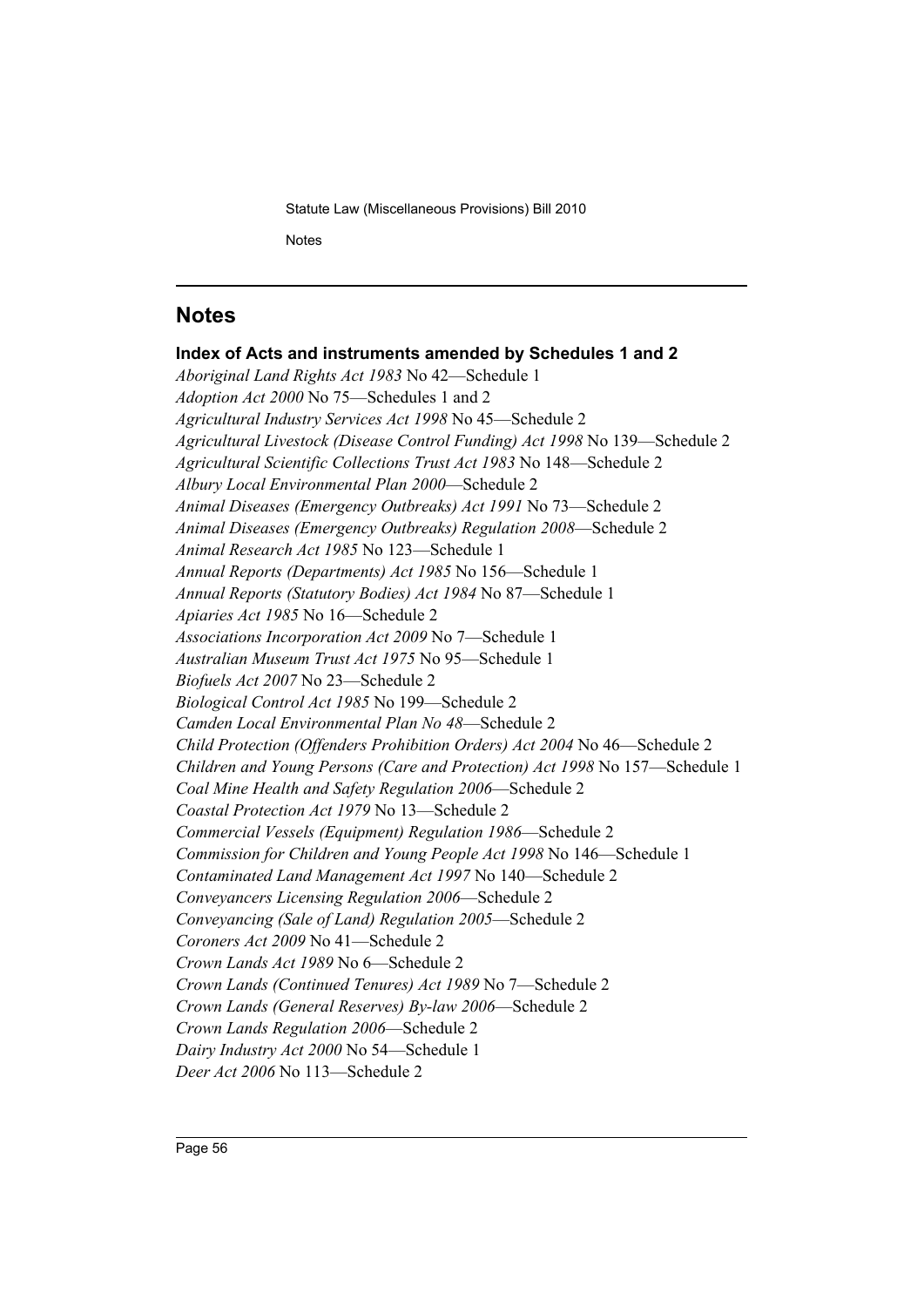**Notes** 

*Drug Misuse and Trafficking Act 1985* No 226—Schedule 2 *Education Act 1990* No 8—Schedule 2 *Environmental Planning and Assessment Act 1979* No 203—Schedule 1 *Environmental Planning and Assessment Regulation 2000*—Schedule 2 *Exhibited Animals Protection Act 1986* No 123—Schedule 2 *Explosives Regulation 2005*—Schedule 2 *Farm Water Supplies Act 1946* No 22—Schedule 2 *Farrer Memorial Research Scholarship Fund Act 1930* No 38—Schedule 2 *Fertilisers Act 1985* No 5—Schedule 2 *Fines Act 1996* No 99—Schedule 1 *Fines Regulation 2005*—Schedule 1 *Fisheries Management Act 1994* No 38—Schedules 1 and 2 *Fisheries Management (Estuary General Share Management Plan) Regulation 2006*—Schedule 2 *Fisheries Management (General) Regulation 2002*—Schedule 2 *Gene Technology (GM Crop Moratorium) Act 2003* No 12—Schedule 2 *Geographical Names Act 1966* No 13—Schedule 2 *Gloucester Local Environmental Plan 2000*—Schedule 2 *Growth Centres (Development Corporations) Act 1974* No 49—Schedule 2 *Guardianship Act 1987* No 257—Schedule 1 *Hay Irrigation Regulation 2007*—Schedule 2 *Health Care Complaints Act 1993* No 105—Schedule 2 *Health Practitioner Regulation Act 2009* No 86—Schedule 2 *Hemp Industry Act 2008* No 58—Schedule 2 *Independent Pricing and Regulatory Tribunal Act 1992* No 39—Schedule 2 *Judicial Officers Act 1986* No 100—Schedule 2 *Lake Illawarra Authority Act 1987* No 285—Schedule 2 *Land and Environment Court Act 1979* No 204—Schedule 2 *Lane Cove Local Environmental Plan 2009*—Schedule 2 *Law Enforcement (Powers and Responsibilities) Regulation 2005*—Schedule 2 *Licensing and Registration (Uniform Procedures) Act 2002* No 28—Schedule 1 *Liverpool Local Environmental Plan 2008*—Schedule 2 *Local Government Act 1993* No 30—Schedule 1 *Local Government (Manufactured Home Estates, Caravan Parks, Camping Grounds and Moveable Dwellings) Regulation 2005*—Schedule 2 *Marine Parks Act 1997* No 64—Schedule 2 *Maritime Services Act 1935* No 47—Schedule 2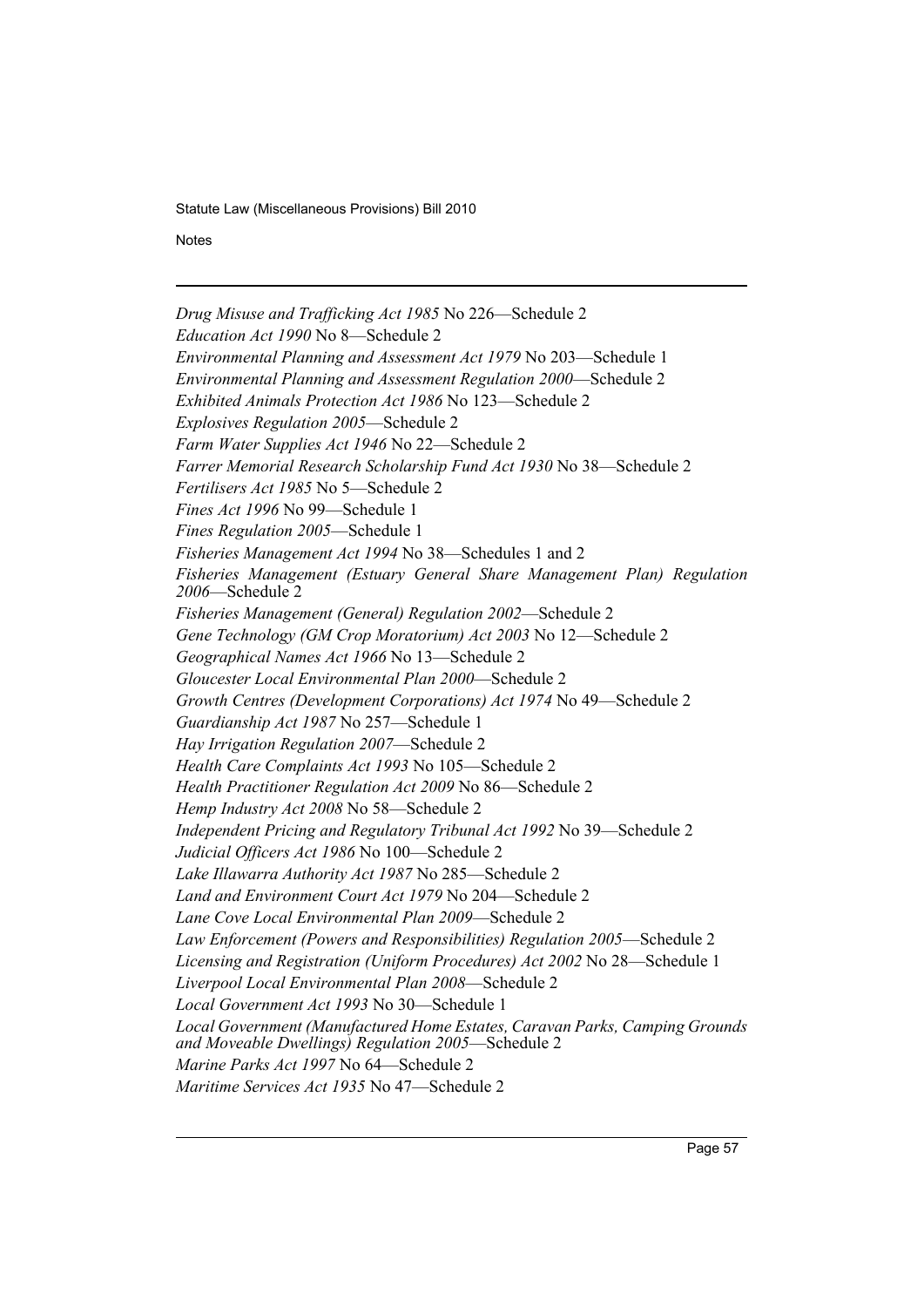Statute Law (Miscellaneous Provisions) Bill 2010 **Notes** 

*McGarvie Smith Institute Incorporation Act 1928* No 28—Schedule 2 *Meat Industry (Meat Industry Levy) Regulation 2006*—Schedule 2 *Mental Health Act 2007* No 8—Schedule 1 *Mine Health and Safety Act 2004* No 74—Schedule 2 *Mine Health and Safety Regulation 2007*—Schedule 2 *Mine Safety (Cost Recovery) Act 2005* No 116—Schedule 2 *Mine Safety (Cost Recovery) Regulation 2005*—Schedule 2 *Mine Subsidence Compensation Act 1961* No 22—Schedule 2 *Mining Act 1992* No 29—Schedule 2 *Mining Amendment Act 2008* No 19—Schedule 2 *Mining Regulation 2003*—Schedule 2 *Motor Vehicles Taxation Act 1988* No 111—Schedule 2 *National Parks and Wildlife Regulation 2009*—Schedule 2 *Non-Indigenous Animals Act 1987* No 166—Schedule 2 *Noxious Weeds Act 1993* No 11—Schedule 2 *Occupational Health and Safety Regulation 2001*—Schedule 2 *Ombudsman Act 1974* No 68—Schedule 1 *Parliamentary Electorates and Elections Amendment Act 2006* No 68—Schedule 2 *Pesticides Act 1999* No 80—Schedule 2 *Petroleum (Onshore) Act 1991* No 84—Schedule 2 *Petroleum (Onshore) Regulation 2007*—Schedule 2 *Plant Diseases Act 1924* No 38—Schedule 2 *Port Stephens Local Environmental Plan 2000*—Schedule 2 *Poultry Meat Industry Act 1986* No 101—Schedule 2 *Prevention of Cruelty to Animals Act 1979* No 200—Schedule 2 *Prevention of Cruelty to Animals (General) Regulation 2006*—Schedule 2 *Private Health Facilities Regulation 2010*—Schedule 2 *Property, Stock and Business Agents Regulation 2003*—Schedule 2 *Protection of the Environment Operations (General) Regulation 2009*—Schedule 2 *Public Finance and Audit Act 1983* No 152—Schedule 1 *Public Reserves Management Fund Act 1987* No 179—Schedule 1 *Real Property Act 1900* No 25—Schedules 1 and 2 *Retirement Villages Act 1999* No 81—Schedules 1 and 2 *Retirement Villages Regulation 2009*—Schedule 2 *Rice Marketing Act 1983* No 176—Schedule 2 *Roads Regulation 2008*—Schedule 2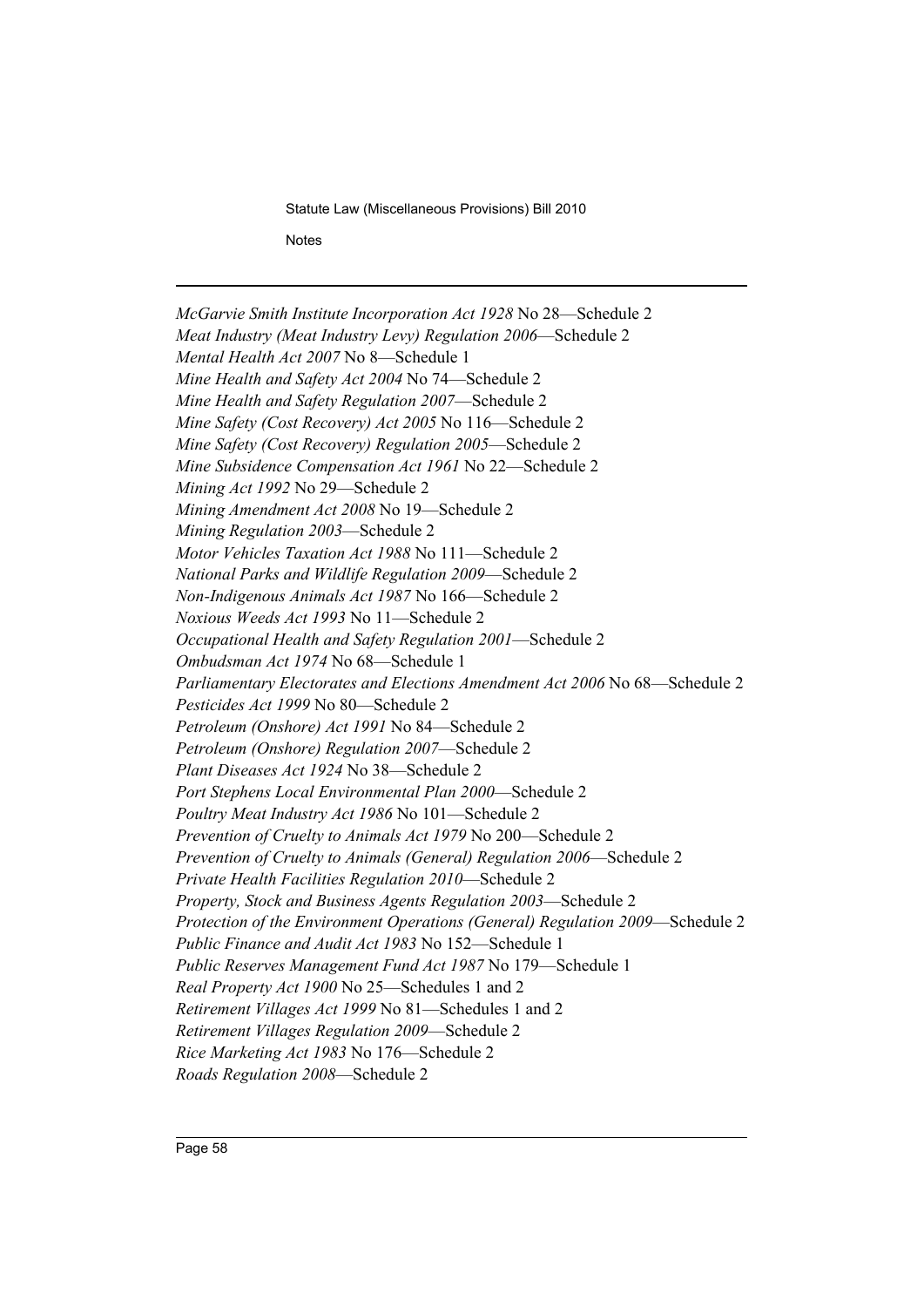**Notes** 

*Rural Lands Protection Act 1998* No 143—Schedule 2

*State Environmental Planning Policy (Exempt and Complying Development Codes) 2008*—Schedule 2 *State Environmental Planning Policy (Major Development) 2005*—Schedule 2 *State Environmental Planning Policy (Sydney Region Growth Centres) 2006*— Schedule 2 *State Environmental Planning Policy (Temporary Structures) 2007*—Schedule 2 *State Environmental Planning Policy (Western Sydney Employment Area) 2009*— Schedule 2 *Stock (Chemical Residues) Act 1975* No 26—Schedule 2 *Stock Diseases Act 1923* No 34—Schedule 2 *Stock Foods Act 1940* No 19—Schedule 2 *Stock Medicines Act 1989* No 182—Schedule 2 *Strata Schemes Management Act 1996* No 138—Schedule 1 *Strata Schemes Management Regulation 2005*—Schedule 1 *Subordinate Legislation Act 1989* No 146—Schedule 1 *Surveying and Spatial Information Act 2002* No 83—Schedule 2 *Sydney Opera House Trust Act 1961* No 9—Schedule 1 *Sydney Water Catchment Management Act 1998* No 171—Schedule 2 *Telecommunications (Interception and Access) (New South Wales) Act 1987* No 290—Schedule 2 *Threatened Species Conservation Regulation 2002*—Schedule 2 *Travel Agents Regulation 2006*—Schedule 2 *Valuation of Land Act 1916* No 2—Schedule 2 *Veterinary Practice Regulation 2006*—Schedule 2 *Victims Support and Rehabilitation Act 1996* No 115—Schedule 2 *Warren Local Environmental Plan 2009*—Schedule 2 *Water Sharing Plan for the Tomago Tomaree Stockton Groundwater Sources 2003*—Schedule 2 *Waverley Local Environmental Plan (Bondi Junction Centre) 2010*—Schedule 2 *Western Lands Act 1901* No 70—Schedule 2 *Western Lands Regulation 2004*—Schedule 2 *Wine Grapes Marketing Board (Reconstitution) Act 2003* No 100—Schedule 2 *Wollongong Local Environmental Plan 2009*—Schedule 2 *Workers Compensation Act 1987* No 70—Schedule 1